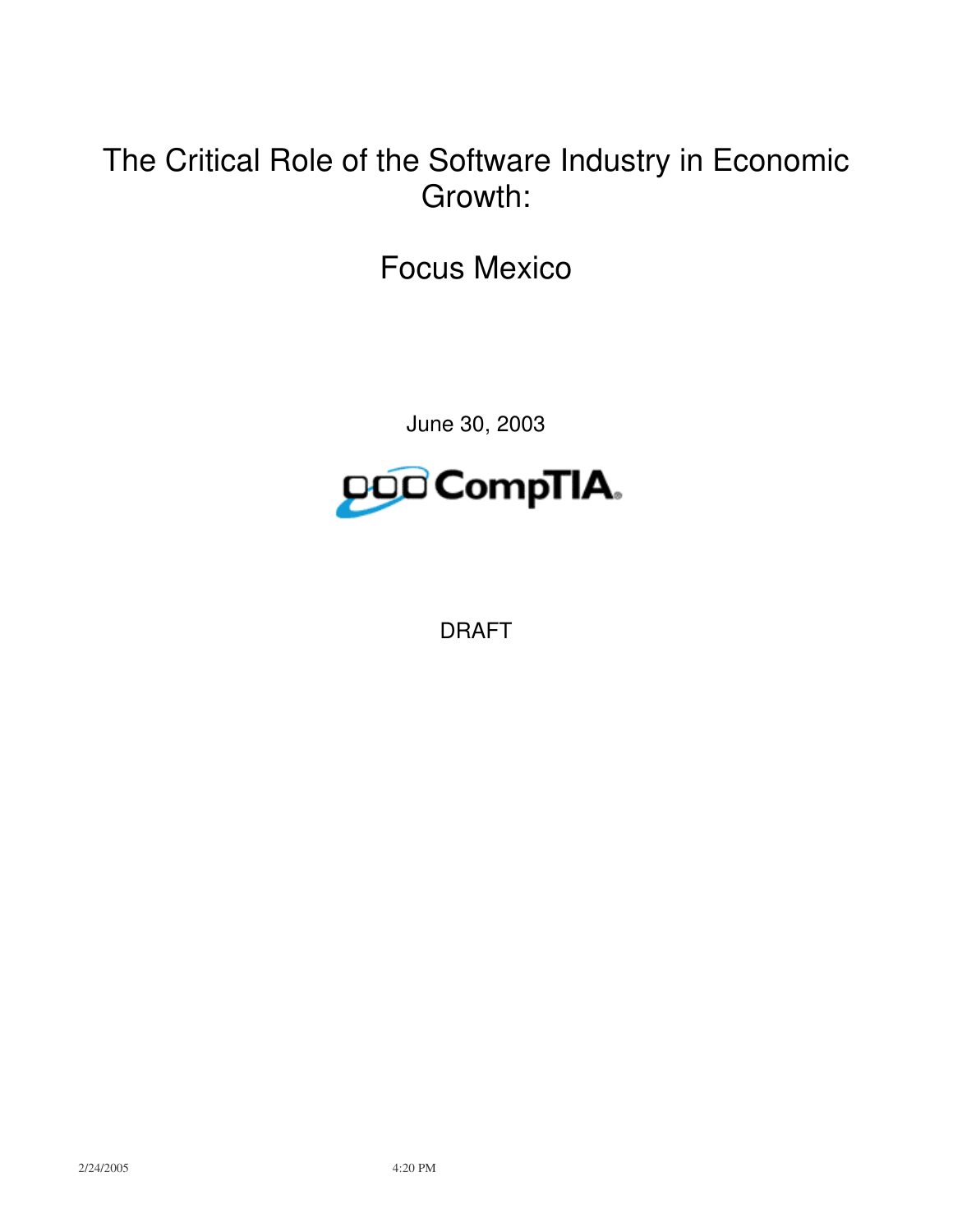Submitted by

Laura Sallstrom President Sallstrom Consulting

And

Robert Damuth Vice President Nathan Associates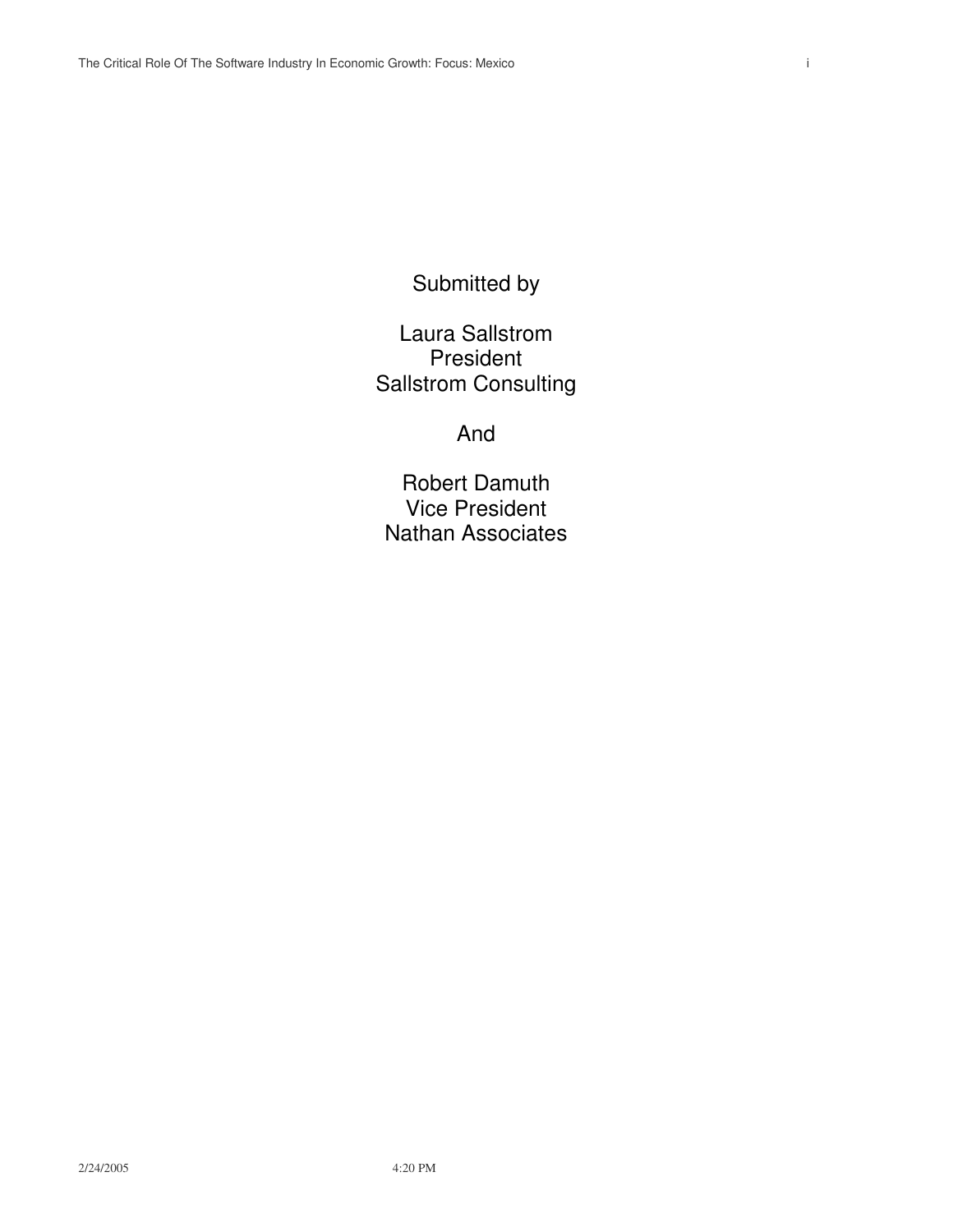**Thesis**: Software is an engine of economic growth. Faster growth in annual gross investment in commercial software is necessary in Mexico to promote faster development of the country's information technology (IT) infrastructure, increase total IT capital, stimulate employment growth, and increase gross domestic product (GDP). In order to more aggressively stimulate the economy, governments should target policies to enhance the growth of a commercial software industry.

### **Major Findings**:

- A direct correlation exists between investment in IT infrastructure and economic performance; the economies of countries where IT investments represent greater than 7.5 percent of total capital investments far outperform the economies of countries where investment in IT infrastructure represents less than 2.1 percent of total capital outlays.
- **Mexico is under invested in IT capital.** IT capital as a share of total capital is 1.5 percent.
- The mix of investments in countries with low levels of IT investment differs from the mix found in countries with high levels of IT investment.
	- Currently, in countries with low levels of IT investment, most of the annual investment is in hardware (62.2 percent) and least is in commercial software (13.3 percent).
	- In countries with high levels of IT investment, the hardware share of total IT investment is much lower (36.3 percent) and the commercial software share is much higher (21.5 percent).
- **Software will drive growth.** By 2006, as countries increase IT investment, most countries currently under invested in IT will see less of the annual IT investment devoted to hardware and more devoted to commercial software.
- Mexico is not currently projected to capitalize on the growth-generating benefits of the commercial software sector. In fact, the commercial software share of total IT investment is expected to decline.
	- Between 2002 and 2006, the commercial software share of annual IT investment in Mexico will fall from its already low value of 10.3 percent to only 7.9 percent.
	- For the group of all countries currently under invested in IT capital, the commercial software share of IT investment will increase from 13.3 percent in 2002 to 15.3 percent in 2006.
- **Employment in Mexico will suffer.** The shift away from commercial software investments means employment will be less than what it would have been if the investment mix were not to change. If commercial software investments remain constant, instead of declining as currently projected, 80,419 jobs would have been added.

**Conclusion**: Faster growth of annual gross investment in commercial software is necessary to promote faster development of the country's IT infrastructure, employment growth, and GDP production.

**Policy Prescription**: In order to help promote economic growth, policy makers should target policies to stimulate IT economic infrastructure, particularly policies that stimulate the commercial software industry.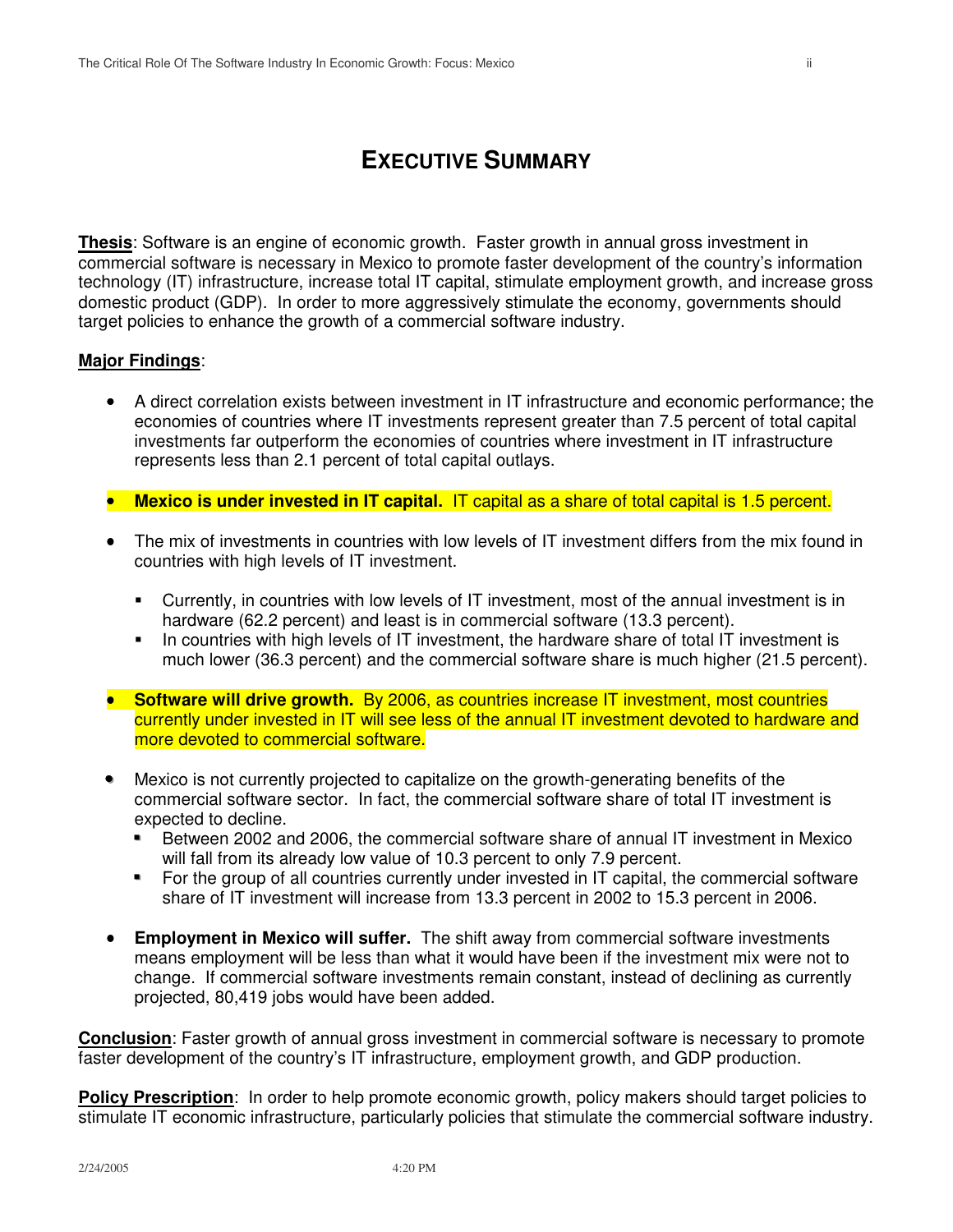- Targeted policy to stimulate and increase IT infrastructure, particularly the commercial software sector, can have measurable impacts on GDP.
	- For example, stronger enforcement of intellectual property rights (IPR) in Mexico could reduce the software piracy rate in Mexico.
	- A moderate 10 percent decline in the piracy rate could increase IT capital 13.4 percent. If IT capital in Mexico in 2001 had been 13.4 percent higher, GDP could have been 0.75 percent higher.
	- A 10 percent reduction in software piracy could have added US\$4.6 billion to the economy of Mexico.
- We recommend a combination of three approaches to stimulate the commercial software industry and offer a series of data to consider how Mexico may compare to other countries in these particular policy areas.

**Approach A**: Use general investment stimuli, but gear them towards a commercial software industry.

*Principle 1: Eliminate barriers to trade and stimulate exports.*

- Mexican industry has identified export support as an important area to promote the local commercial software industry.
- Fiscal incentives such as tax breaks through technology parks could help stimulate exports.

### *Principle 2: Provide access to financial capital.*

- Foreign Direct Investment (FDI) represented 9.9 percent of gross capital formation in Mexico in 2000. By contrast, in 2000 in Ireland, a net software exporter, FDI represented 85.4 percent of gross capital formation.
- Mexico has a good foundation of small and medium businesses and high quality management talent to begin attracting IT capital.

*Principle 3: Maintain an open and competitive government procurement process.*

 Mexico is not a member of the World Trade Organization's (WTO) Government Procurement Agreement.

**Approach B**: Stimulate the intangible elements that are critical to promoting a commercial software industry.

*Principle 4: Enact and enforce strong protection of intellectual property rights.*

 Mexico is a signatory party to most major multilateral treaties on intellectual property protection.

*Principle 5: Develop telecommunications and Internet infrastructure.*

- Broadband access is limited.
- The number of Internet users has grown by 200 percent from 1998 to 2000.
- Telephone costs are some of the highest in the region.

### *Principle 6: Invest in human capital and job creation.*

 A new World Economic Forum (WEF) indicator shows that Mexico's "quality of math and science education" is 77 of 82 countries surveyed.

*Principle 7: Ensure vibrant and accessible government research and development*.

 The WEF commends Mexican government programs to promote research and development (R&D).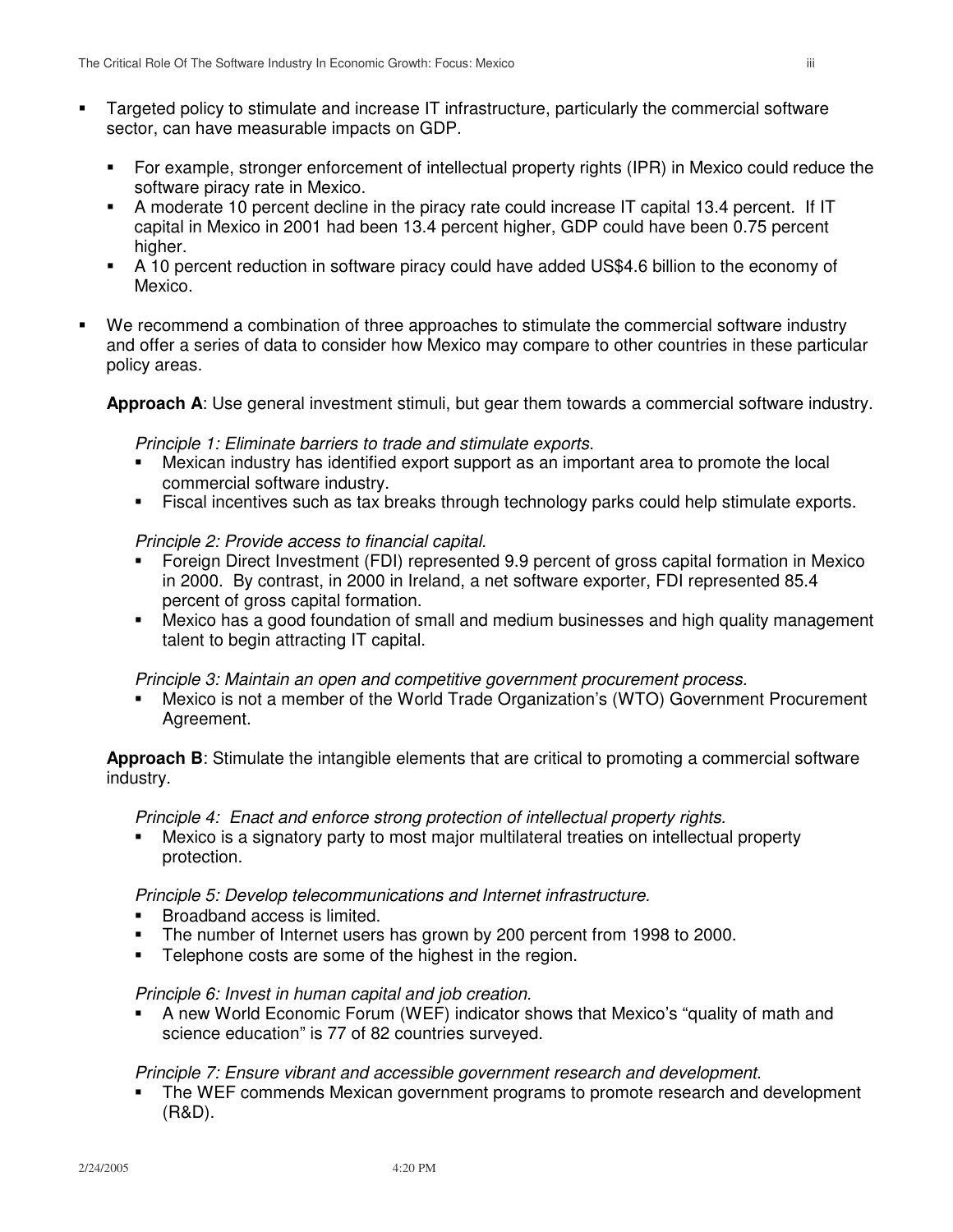Mexican and Mexican-based industry representatives consulted for this paper strongly encouraged more active government support for university-based research and development projects, and fiscal incentives to spark private sector investment in R&D.

**Approach C**: Given the progressive move of software and services to the online environment, policy makers should create a legal and regulatory environment to stimulate e-commerce in new products and services.

### *Principle 8: Establish basic online legal structure.*

Mexico recognizes online contracts and e-commerce transactions.

*Principle 9: Ensure network and information security.*

According to the World Bank, Mexico has 2.6 secure computer servers per 1 million people.

*Principle 10: Build consumer confidence in the electronic world without hindering trade in online products and services.*

 The Mexican Federal Law on Consumers Protection provides for a series of rights that consumers may assert in connection with online contracts and e-commerce transactions.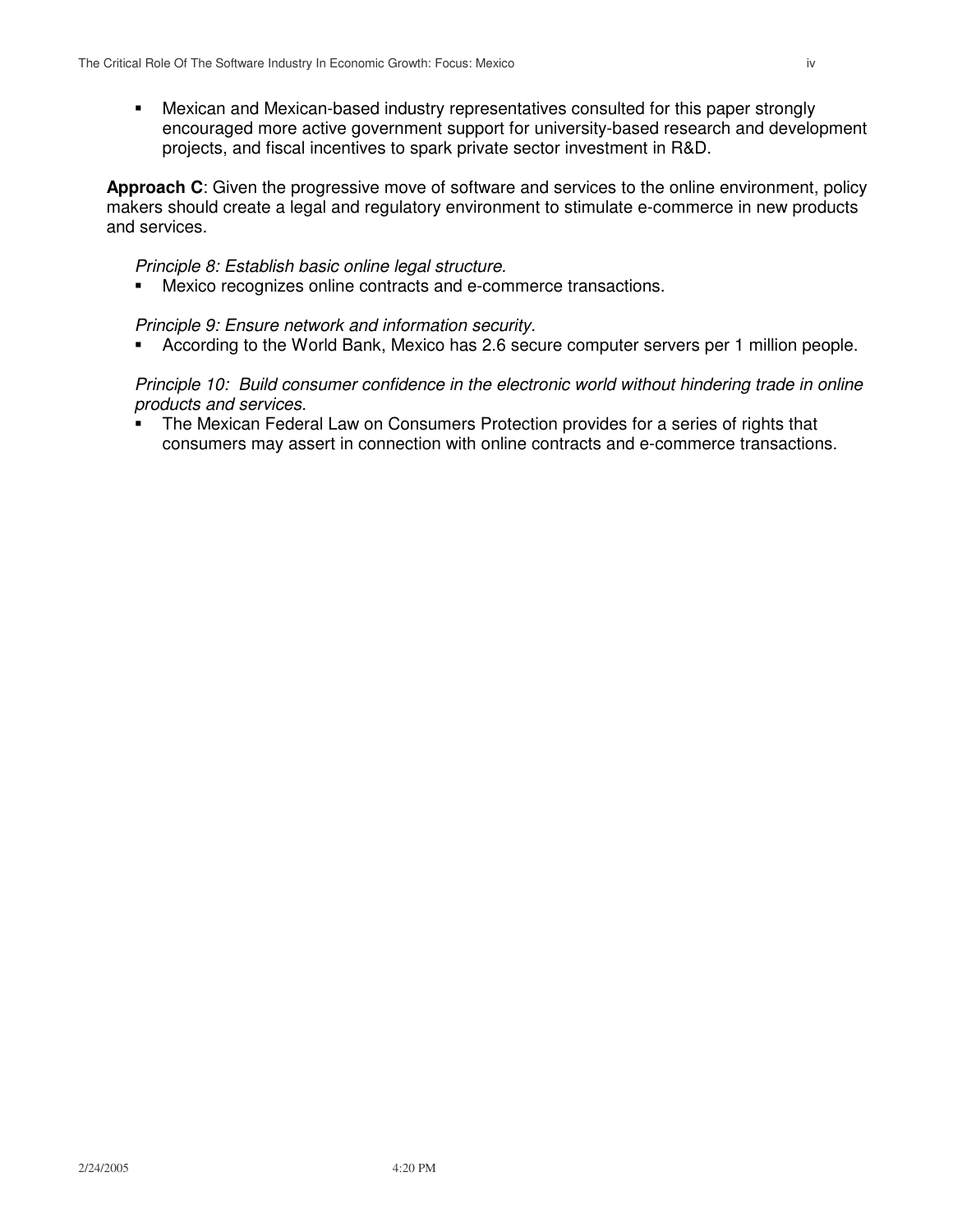# **SECTION 1. INTRODUCTION**

This report presents an analysis of the impacts of information technology (IT) investments in countries around the world and, in particular, in Mexico. Based on our analysis, recent economic trend data, and the current outlook for IT capital investments in Mexico, we present a detailed policy prescription for faster development of Mexico's IT infrastructure, additional employment and gross domestic product (GDP), and increasing productivity.

IT capital is defined in this report to include hardware, commercial software, and services.<sup>1</sup> Telecommunications carriage and equipment, except the equipment used for data switching, are excluded.

The report consists of three sections. Section 1 summarizes our findings and the framework of our policy recommendations. Section 2 presents the analysis on which we base our policy recommendations. Section 3 presents the detailed policy prescription.

**Summary of Findings:** Following our economic analysis and mathematical calculations of data from the International Data Corporation (IDC), the World Bank, and other sources, we draw the following conclusions. Each of these conclusions is fully calculated, documented, and presented in the text of this report. Based on these conclusions, we make a series of recommendations for policies to improve the findings and grow Mexico's IT sector. Based on our analysis the key statistical and economic findings are:

- **1. Countries worldwide fall into two categories: Those that are under invested in IT capital, and all others. The Mexican economy is under invested in IT capital.** The IT capital share of total capital for the group of countries under invested in IT is an average of 2.1 percent. The IT capital share for the group of all other countries is an average of 7.5 percent. In Mexico, the IT capital share is 1.5 percent.
- **2. Countries under invested in IT capital differ from other countries in two important ways:**
	- **The IT infrastructures in countries that are under invested in IT capital are less developed than the IT infrastructures in other countries.** Per capita rates of personal computers (PCs), Internet users, and secure Internet servers are all significantly lower in countries that are under invested in IT capital. In addition, software piracy rates, which indicate the strength of protection of intellectual property rights (IPR), are significantly higher in countries under invested in IT capital. This distinction is important, as it will become the standard of measurement we use to compare countries' IT capital impacts.
	- **Economic productivity is lower in countries that are under invested in IT capital.** Real GDP per hour, a measure of productivity, in countries under invested in IT capital is one-fourth of what it is in other countries.
- **3. In countries that are under invested in IT capital, the current composition of annual gross investment in IT differs from the composition in other countries, but the differences are narrowing.**
	- **Currently, in countries under invested in IT capital, most of the annual total IT investment is in hardware (62.2 percent) and least is in commercial software (13.3 percent).** In other countries, the hardware share of total IT investment is 36.3 percent; the

Commercial software is software that is purchased, not obtained free of charge.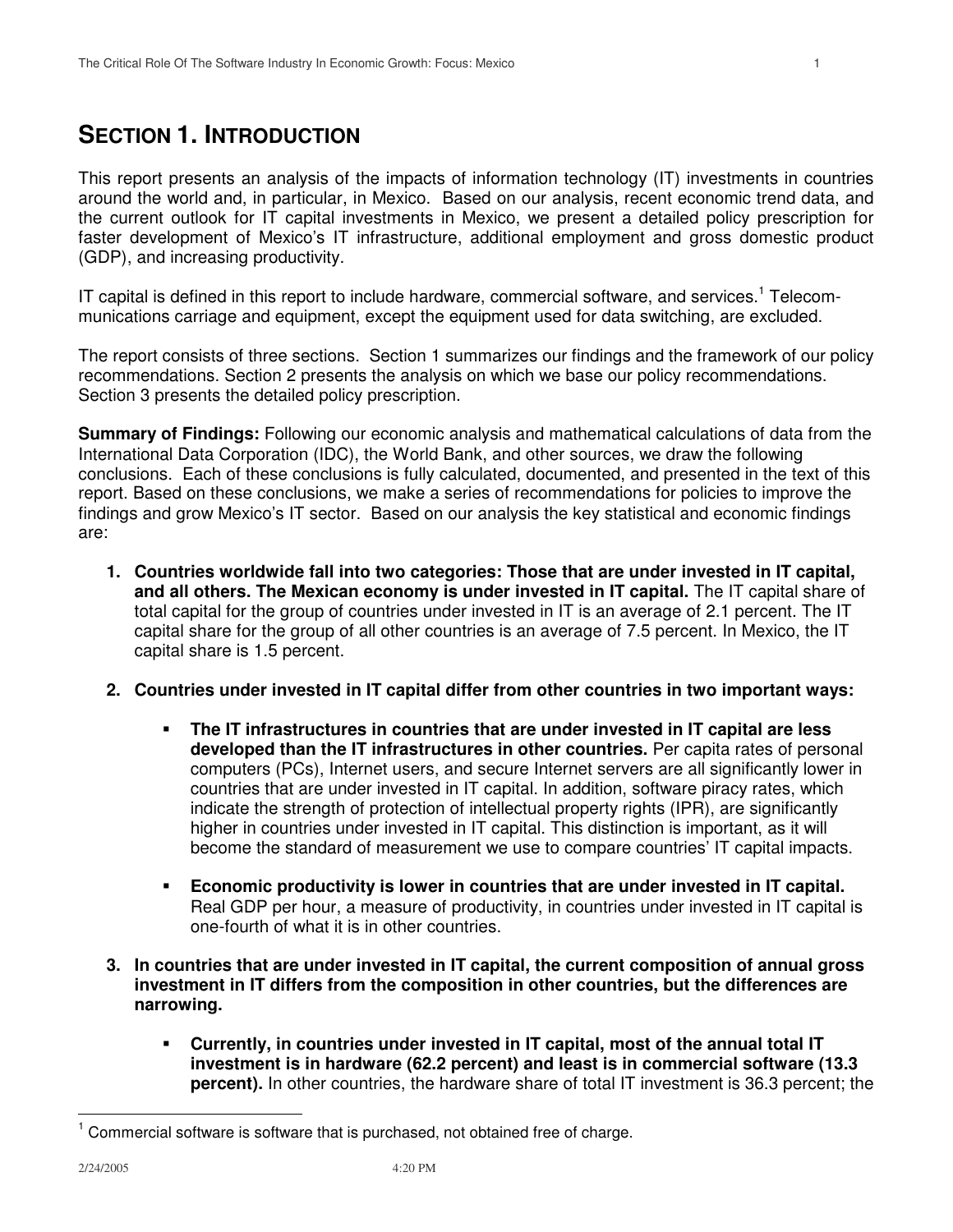commercial software share is 21.5 percent of total IT investment.

- **By 2006, the composition of total annual IT investment in countries under invested in IT will look more similar to the composition found in other countries.** Less of the annual IT investment will be devoted to hardware and more will be devoted to commercial software.
- **4. The current composition of annual IT investment in Mexico is similar to the composition found in other countries under invested in IT capital.** Most investment is in hardware (60.8 percent); least is in commercial software (10.3 percent).
- **5. However, unlike in other countries—those that are under invested in IT capital as well as all others— the commercial software share of total IT investment is expected to decline in Mexico. There are many potential factors causing this trend. The policy recommendations in chapter three include some analysis of why this may be happening.** More specific to this finding, between 2002 and 2006, the commercial software share of annual IT investment in Mexico will fall from its already low value of 10.3 percent to only 7.9 percent. Even in other countries under invested in IT capital and with less developed IT infrastructures, the commercial software share of total IT investment will be higher in 2006 than it was in 2002. For the group of countries under invested in IT capital, the commercial software share of IT investment will increase from 13.3 percent in 2002 to 15.3 percent in 2006.
- **6. Reducing the commercial software share of total IT investment in Mexico will reduce IT industry employment.** With less investment in commercial software, employment in the IT industry in Mexico will be less than what it would be with an unchanged mix of investment. If the composition of Mexico's US\$9.6 billion IT investment in 2006 were to be no different from the 2002 composition, 80,419 more people would be employed in the IT industry in Mexico in 2006.
- **7. Policies that generate even small improvements in the Mexican IT infrastructure can have significant effects on gross investment in IT capital generally, and commercial software capital specifically, with measurable impacts on GDP.** For example, stronger enforcement of IPR in Mexico would reduce the software piracy rate in Mexico. A moderate 10 percent decline in the piracy rate could increase IT capital 13.4 percent. If IT capital in Mexico in 2001 had been 13.4 percent higher, GDP could have been 0.75 percent higher. A 10 percent reduction in software piracy could have added US\$4.6 billion to the economy of Mexico.

### **Summary of Policy Recommendations**

From our analysis we conclude that **faster growth in annual gross investment in commercial software is necessary in Mexico to promote faster development of the country's IT infrastructure, accumulation of and balance in its total IT capital, employment growth, and production and productivity growth.** In addition to stronger enforcement of IPR, there are numerous other steps that can be taken in Mexico to promote investment in IT capital generally and commercial software capital specifically.

The framework of our policy recommendations to achieve these objectives is as follows:

Approach A: Promote investment generally

- Free trade
- Good financial capital access
- Open and competitive government procurement processes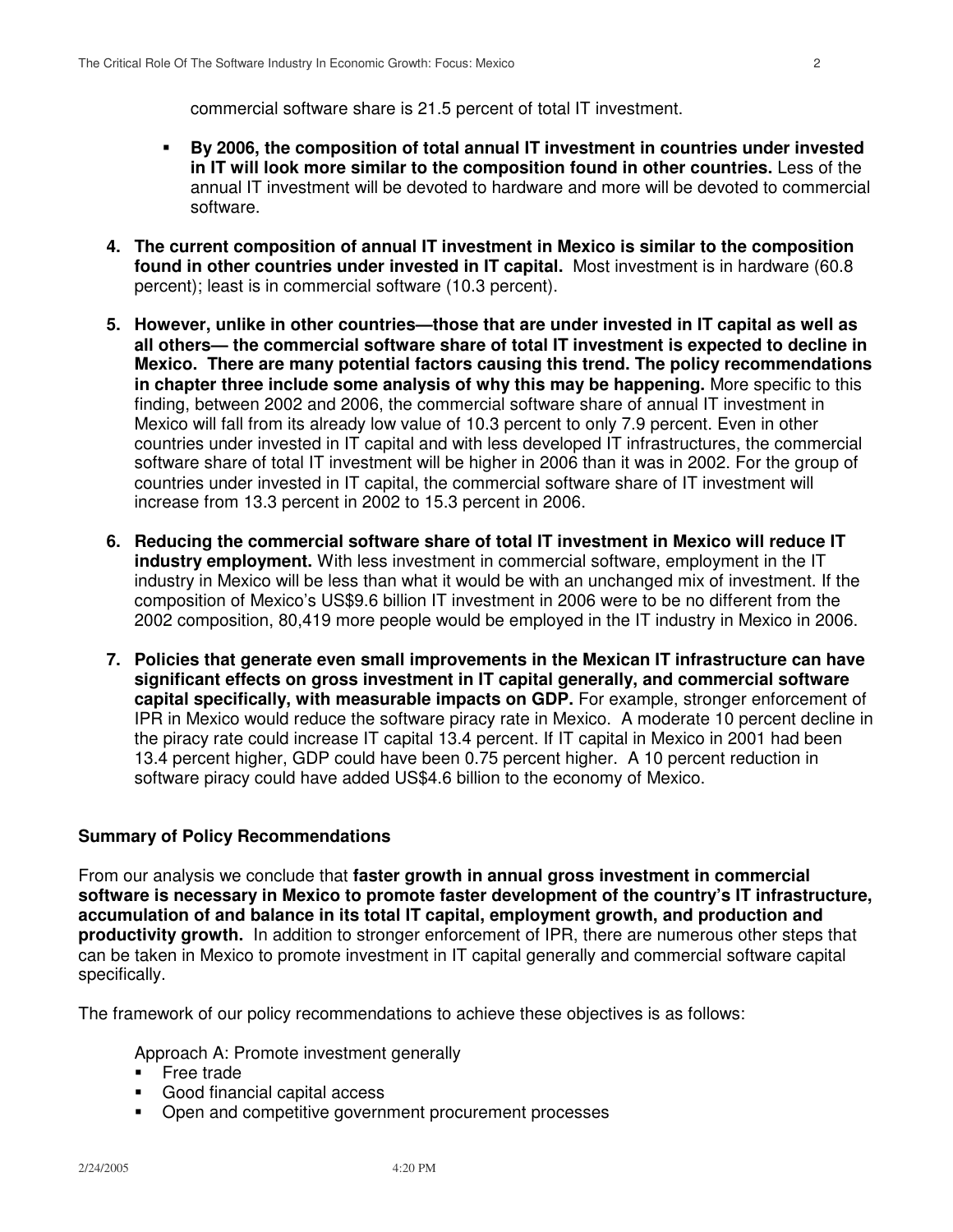Approach B: Promote investment in commercial software and other IT capital

- Strong protection of IPR<br>Strong telecommunication
- Strong telecommunications and Internet infrastructure
- **High quality human capital development and job promotion**
- Vibrant government R&D

Approach C: Promote development of the online infrastructure

- **Basic online legal structure**<br>
Strong security
- Strong security<br>Consumer confi
- Consumer confidence

The detailed policy prescription is presented in Section 3.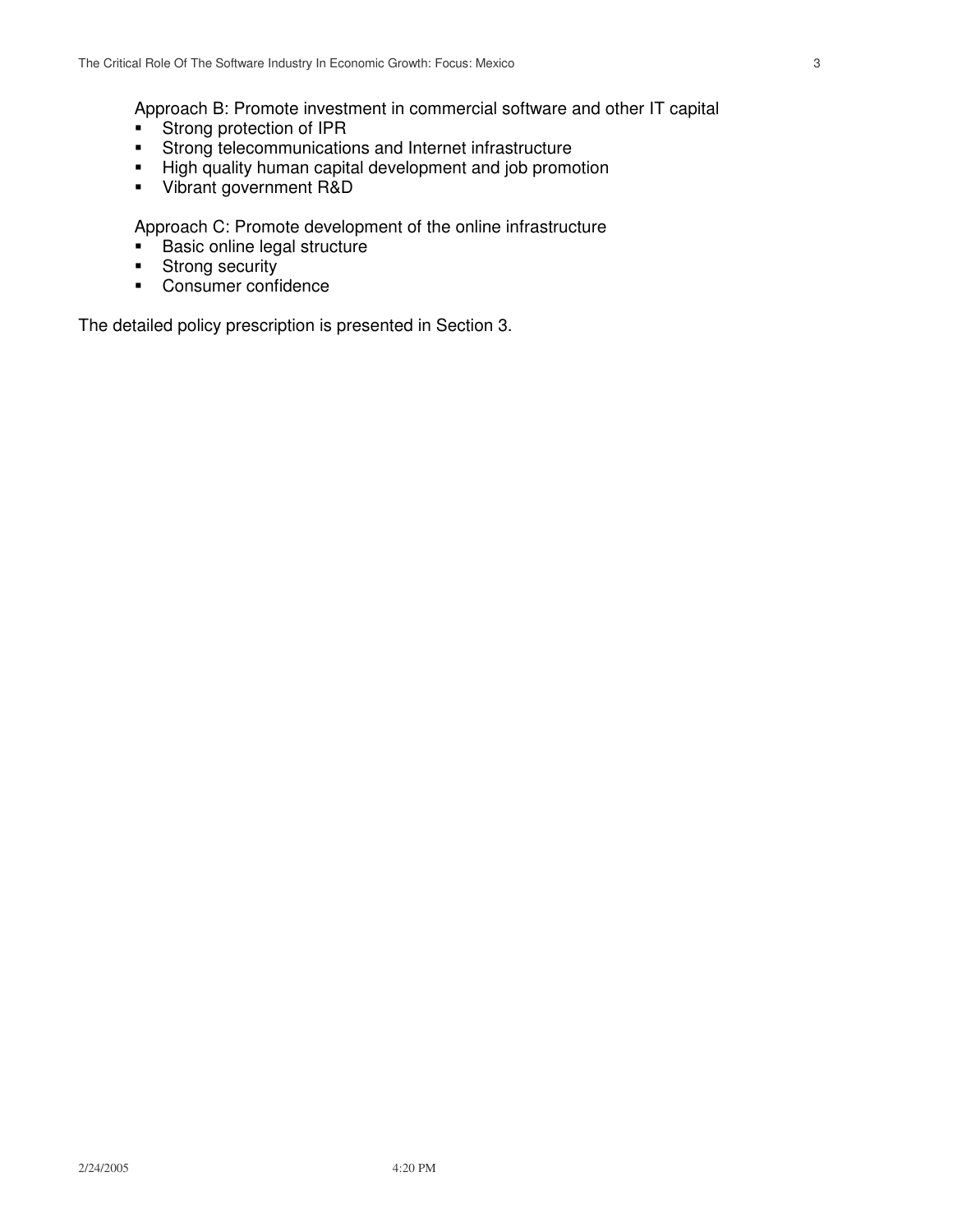# **SECTION 2. INFORMATION TECHNOLOGY IN ECONOMIES WORLDWIDE**

The impact of IT is examined here from several perspectives. We begin by looking at a set of 29 countries located throughout the world and find that there are two distinct groups: countries that are under invested in IT capital and all others. $^2$  We then examine economic productivity and IT infrastructures in countries in these two groups and find that countries under invested in IT capital have lower productivity and less developed IT infrastructures. Next we present a theoretically based model of production that specifies IT capital, other capital, and labor as the factors of production. The model reveals that IT capital contributes significantly to GDP and the contribution is greater when the IT capital share of total capital is greater. In other words, investing in IT capital and developing the IT infrastructure of an economy will lead to higher productivity. We then examine trends in the composition of gross annual IT investment and compare compositions across countries.

From our analysis we find that:

- Mexico's IT infrastructure resembles the less developed infrastructures found in economies that are under invested in IT capital and, as a result, are less productive.
- The current composition of gross investment in IT capital in Mexico differs significantly from the composition found in other countries. In Mexico, the commercial software share of total IT investment is less than in other countries.
- The future composition of gross investment in IT capital in Mexico will diverge further from the composition found in other countries. In Mexico, the commercial software share of annual IT investment is expected to fall. By 2006, the commercial software share of total IT investment will be 48 percent lower than the already low share in the group of countries under invested in IT capital and, hence, with less developed IT infrastructures.

In addition to the impact of IT investment on productivity, we examine the employment impact of IT investment. In Mexico, we find that the expected decline in commercial software investment will reduce IT sector employment.

One way of increasing investment in commercial software and further benefiting from IT capital is to provide stronger protection of IPR. We end this section of our report with an examination of the impact of IPR protection on IT investment and estimate the increases in IT capital and GDP that could occur in Mexico with a reduction in software piracy.

From these findings we conclude that **faster growth in annual gross investment in commercial software is necessary in Mexico to promote faster development of the country's IT infrastructure, accumulation of and balance in its total IT capital, employment growth, and production and productivity growth.**

 $2$  Here capital is used in the economic sense, not the financial sense. In economics, capital includes buildings, machines, equipment, materials, and labor force skills (human capital) used in production. Capital is accumulated by gross investment and depleted by use and technological innovation that renders it obsolete. The value of capital can be further eroded by inflation.

IT capital includes hardware, software, and services. Data on annual gross investment in IT capital were provided by the International Data Corporation (IDC). Telecommunications carriage and equipment, except the equipment used for data switching, are not included. Spending is by households, businesses, governments, and educational institutions.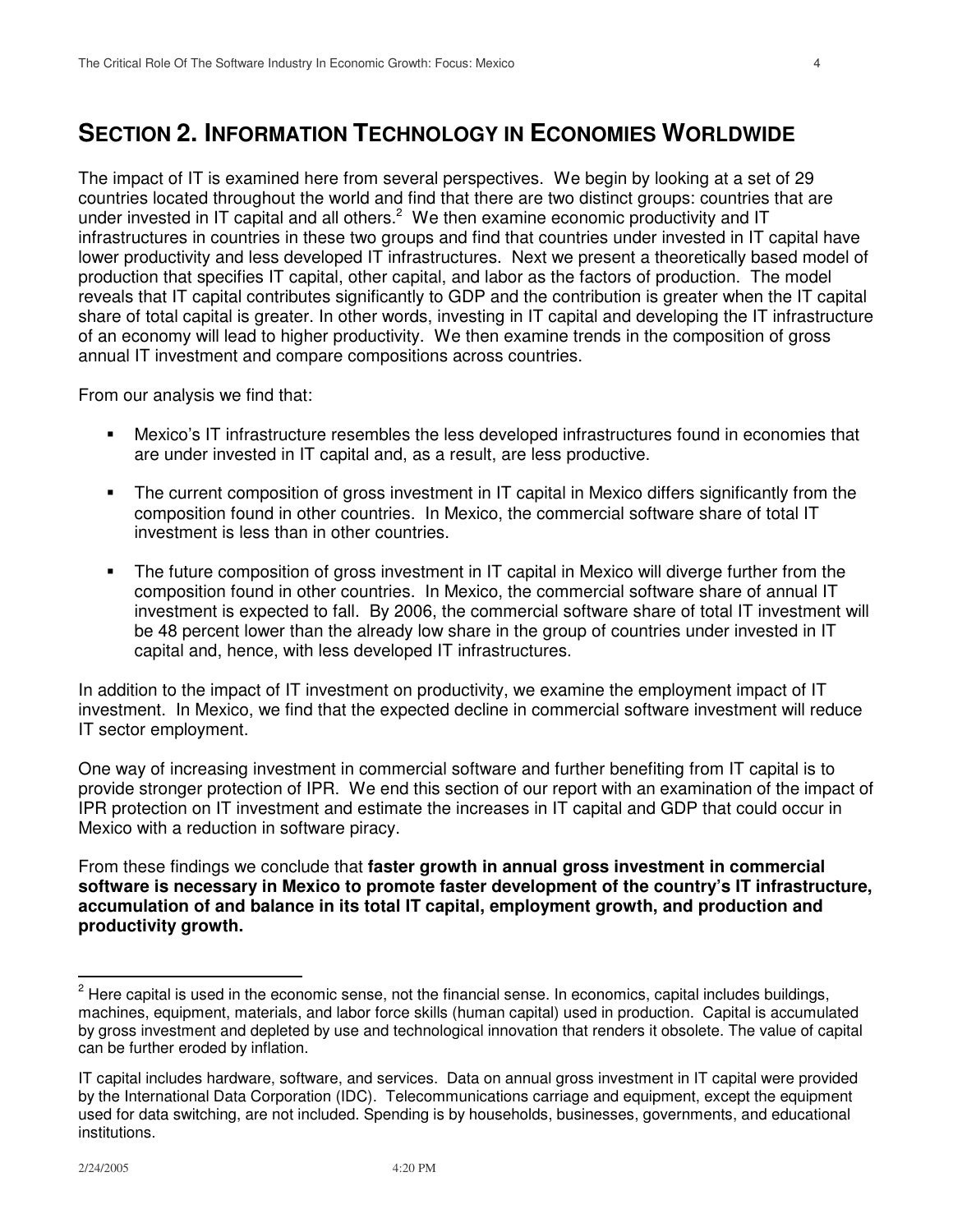**Countries Under Invested in IT Capital Have Lower Productivity.** Across the 29 countries for which we have data, we see two distinct groups: those that are under invested in IT capital, and all others. The countries that are under invested in IT capital include Argentina, Chile, Colombia, Korea, Mexico, the Philippines, Poland, Thailand, and Turkey (see Figure 2-1). The average IT capital share of total capital for this group of countries was 2.1 percent in 1998, the most recent year for which we have data on all 29 countries. In contrast, the IT capital share for the group of other countries was 7.5 percent.



Note: 1998 is the most current year for which we have all data on each of these 29 countries. Sources: Nathan Associates Inc. for estimates of 1998 IT capital, IDC for gross investment spending on IT, World Bank for GDP, Penn World Tables for total<br>capital, and the International Labor Organization for hours worked.

Mexico is among the group of countries that are under invested in IT capital. The IT capital share of total capital in Mexico was 1.5 percent in 1998.

Countries with economies that are under invested in IT capital have lower economic productivity. For the group of nine under invested countries, 1998 GDP per hour worked was 7.2 in 1995 international dollars.<sup>3</sup> In contrast, 1998 GDP per hour worked for the group of countries not under invested was 24.9 in 1995 international dollars.

Economic productivity in Mexico is higher than in some of the other countries that are under invested in IT capital, but it is significantly lower than productivity in countries that are not under invested in IT capital. In 1998, GDP per hour worked in Mexico was 8.4 in 1995 international dollars.

**Countries Under Invested in IT Capital Have Less Developed IT Infrastructures.** Countries under invested in IT capital have less developed IT infrastructures (see Figure 2-2). On a per capita basis, they have one-fifth as many PCs, one-third as many Internet users, and one-twentieth as many secure

 $^3$  International dollars are based on purchasing power parities (PPP), which reflect rates at which different currencies can be converted into a common currency that purchases equivalent goods and services. PPP takes into account different prices among countries as well as different currency exchange rates.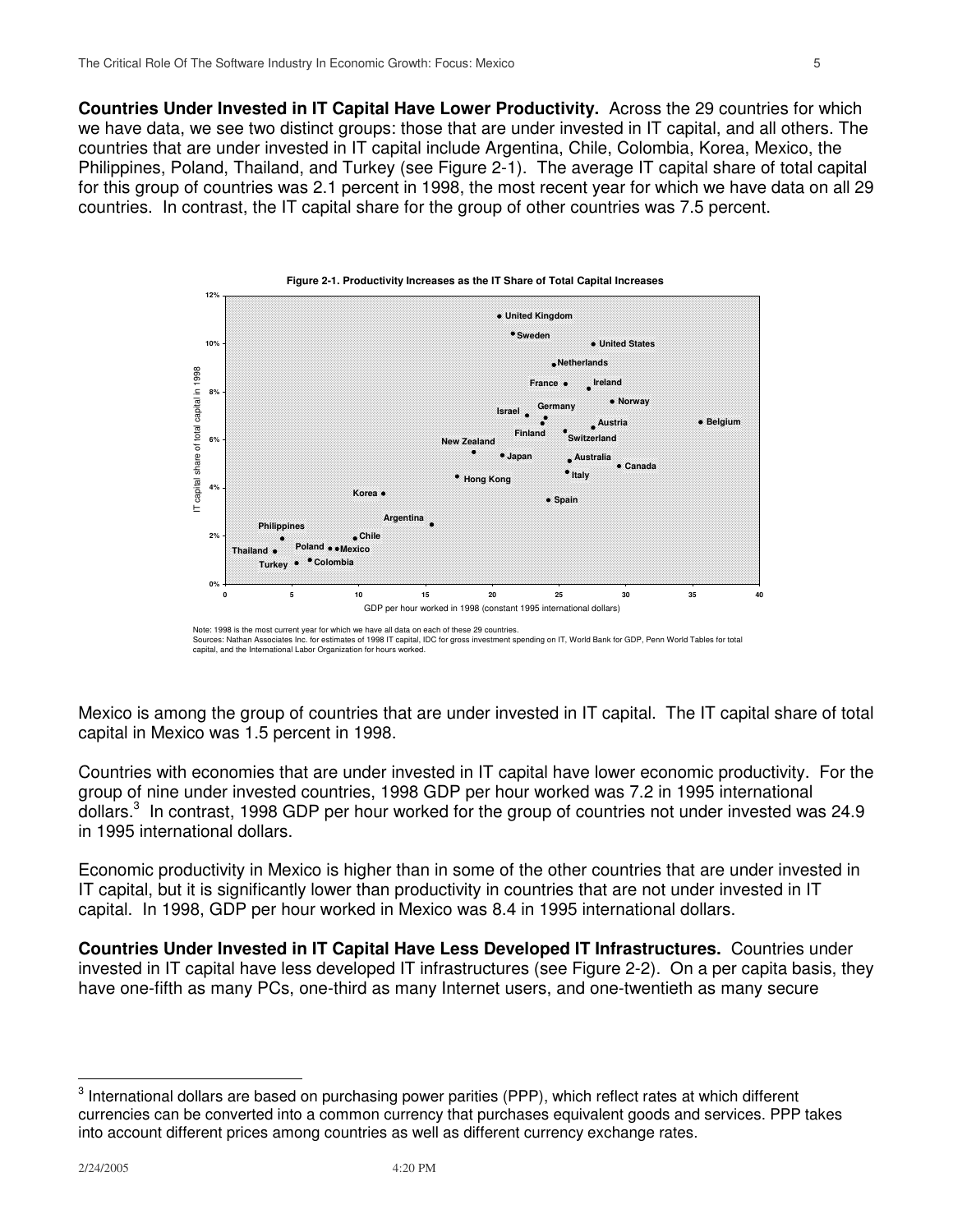Internet servers. Moreover, their software piracy rate is 61 percent higher than the rate in other countries. 4

Mexico's IT infrastructure resembles the less developed infrastructures found in countries that are under invested in IT capital (again see Figure 2-2). Three of the four indicators—PC penetration, Internet users, and secure Internet servers—reveal greater weakness. However, the software piracy rate in Mexico is slightly lower than the rate for the group of countries under invested in IT capital.



#### **Figure 2-2. Indicators of IT Infrastructure Development**

Sources: World Bank's World Development Indicators and, for software piracy, the Business Software Alliance.

Comparing Mexico's IT infrastructure with infrastructures in specific countries reveals similarities across Latin America and differences across less and more developed economies (see Figure 2-3). The Mexican IT infrastructure appears to be somewhat more developed than the IT infrastructures in China and India. Mexico, in comparison with India, a poorer country whose economic strategy includes promotion of investment in IT capital, has 10 times as many PCs per capita, five times as many Internet users per capita, 26 times the number of secure Internet servers per capita, and a software piracy rate that is 21 percent lower than India's. Relative to Ireland, a high-income country that also strongly promotes investment in IT capital, Mexico's IT infrastructure is significantly less developed. Strong IT export sales are a benefit of Ireland's large IT capital investment and strong IT infrastructure. In 2002, Ireland's exports of IT totaled US\$12.2 billion, more than five times the amount of its domestic spending on IT products and services.<sup>5</sup>

<sup>4</sup> Software piracy rates indicate the strength of a country's IPR protection. Countries with more developed IT infrastructures have stronger IPR protection and lower rates of software piracy.

<sup>5</sup> Enterprise Ireland, *Software Industry Statistics for 1991-2000*, n.d., <http://www.nsd.ie/htm/ssii/stat.htm> (February 15, 2003).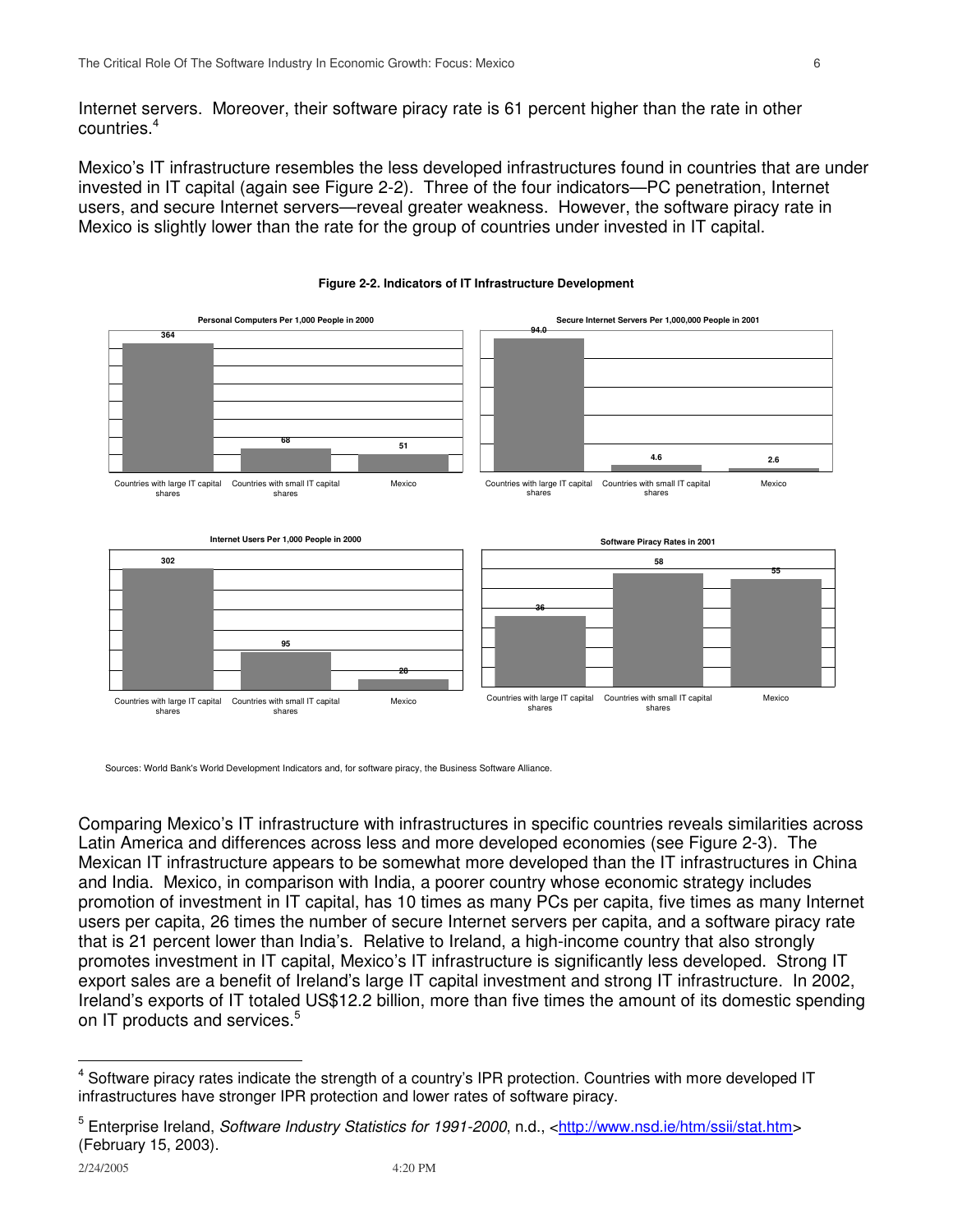**Investing in IT and Accumulating IT Capital Increases GDP and Productivity.** In all economies, the accumulation of IT capital raises GDP. To quantify the impact, we specified a production function in which IT capital, other capital, and labor hours were the factors of production (the inputs). We estimated the model using data from 1992 through 2000 for all 29 countries. All dollar amounts were measured in constant 1995 international prices. In logarithmic form, the model is as follows:

```
\text{Ln} (GDP<sub>Country</sub> i, \text{Year} t) = Constant + \beta_1 \text{Ln} (IT Capital<sub>Country</sub> i, \text{Year} t)
                                                          + β2 Ln (Other CapitalCountry i, Year t )
                                                          + \beta_3 Ln (Labor Hours \text{Country i, Year t})
                                                          + Other factors
```
According to the model, the impact of IT capital on GDP is positive and significant across all countries (see Table 2-1). Every 10 percent increase in IT capital raises GDP 0.955 percent.



**Figure 2-3. Indicators of IT Infrastructure Development in Latin American and Other Countries**

**67.5 29.4 20.8 65.6 27.7 97.4 39.3 17.8 4.9** Argentina Brazil Chile Colombia Costa Rica **Mexico** Peru Venezuela China **India Ireland 52 42 55 55 51** Argentina Brazil Chile Colombia Costa Rica Mexico Peru Venezuela China **India** Ireland

Sources: World Bank's World Development Indicators and, for software piracy, the Business Software Alliance.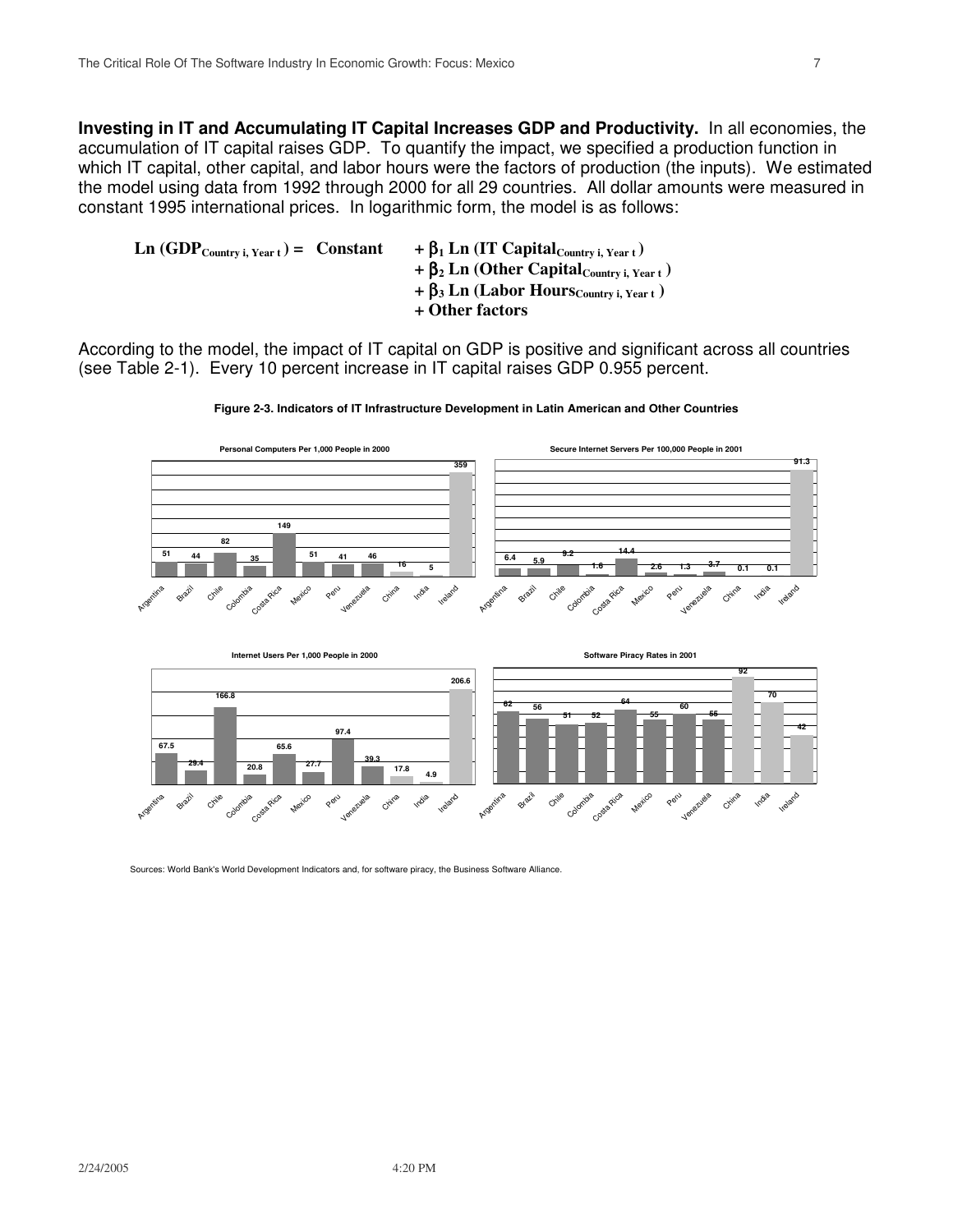| Factor of production | All<br>countries [a] | Countries with<br>higher IT capital<br>shares [b] | Countries with<br>lower IT capital<br>shares [c] |
|----------------------|----------------------|---------------------------------------------------|--------------------------------------------------|
| IT capital           | 0.955                | 1.883                                             | 0.562                                            |
| Other capital        | 2.486                | 0.636                                             | 4.634                                            |
| Labor                | 4.621                | 6.443                                             | 2.706                                            |

**Table 2-1. Estimated Impacts of Capital and Labor on GDP**

Note: Values indicate the percentage change in GDP for a 10 percent change in one of the factors of production while keeping the other two factors unchanged.

a. All impacts are significant at the 1 percent level.

b. IT capital and labor impacts are significant at the 1 percent level. Non-IT capital impact is not significant at the 10 percent level.

c. IT capital impact is significant at the 5 percent level. Non-IT capital impact is significant at the 1 percent level. Labor impact is significant at the 10 percent level.

Source: Nathan Associates Inc.

The impact of IT capital on GDP increases as countries accumulate IT capital. In the group of countries under invested IT capital, every 10 percent increase in IT capital raises GDP 0.562 percent. In the other group of countries, every 10 percent increase in IT capital raises GDP 1.883 percent.

Investing in IT capital has a significant impact on economic growth even in countries that are under invested in IT capital and less productive. Between 1992 and 1998, the accumulation of IT capital in the nine under invested and low productivity countries accounted for approximately one-fourth of their 14.8 percent real increase in GDP. Small increases in IT capital can effectively boost GDP.

**The Commercial Software Share of Annual Gross Investment in IT Capital is Increasing in Most Countries.** The composition of annual IT investment varies across countries. 6 In countries under invested in IT capital, most investment (62.2 percent) is in hardware capital. In the remaining set of countries, the IT investment stream is more balanced among hardware, commercial software, and services (see Figure 2-4).





Note: This analysis considers gross investment in IT capital in 57 countries, 27 of which are countries with more developed IT infrastructures. Sources: Nathan Associates Inc. using IDC data.

 $6$  Wider availability of IDC data on IT capital investments allowed us to expand this part of our analysis to include 57 countries, 30 of which were categorized as countries with less developed IT infrastructures. In addition to the nine countries already identified, this group now includes Brazil, Bulgaria, China, Costa Rica, Croatia, Czech Republic, Egypt, Hungary, India, Indonesia, Malaysia, Peru, Puerto Rico, Romania, Russia, Slovakia, South Africa, Ukraine, Venezuela, Vietnam, and Yugoslavia.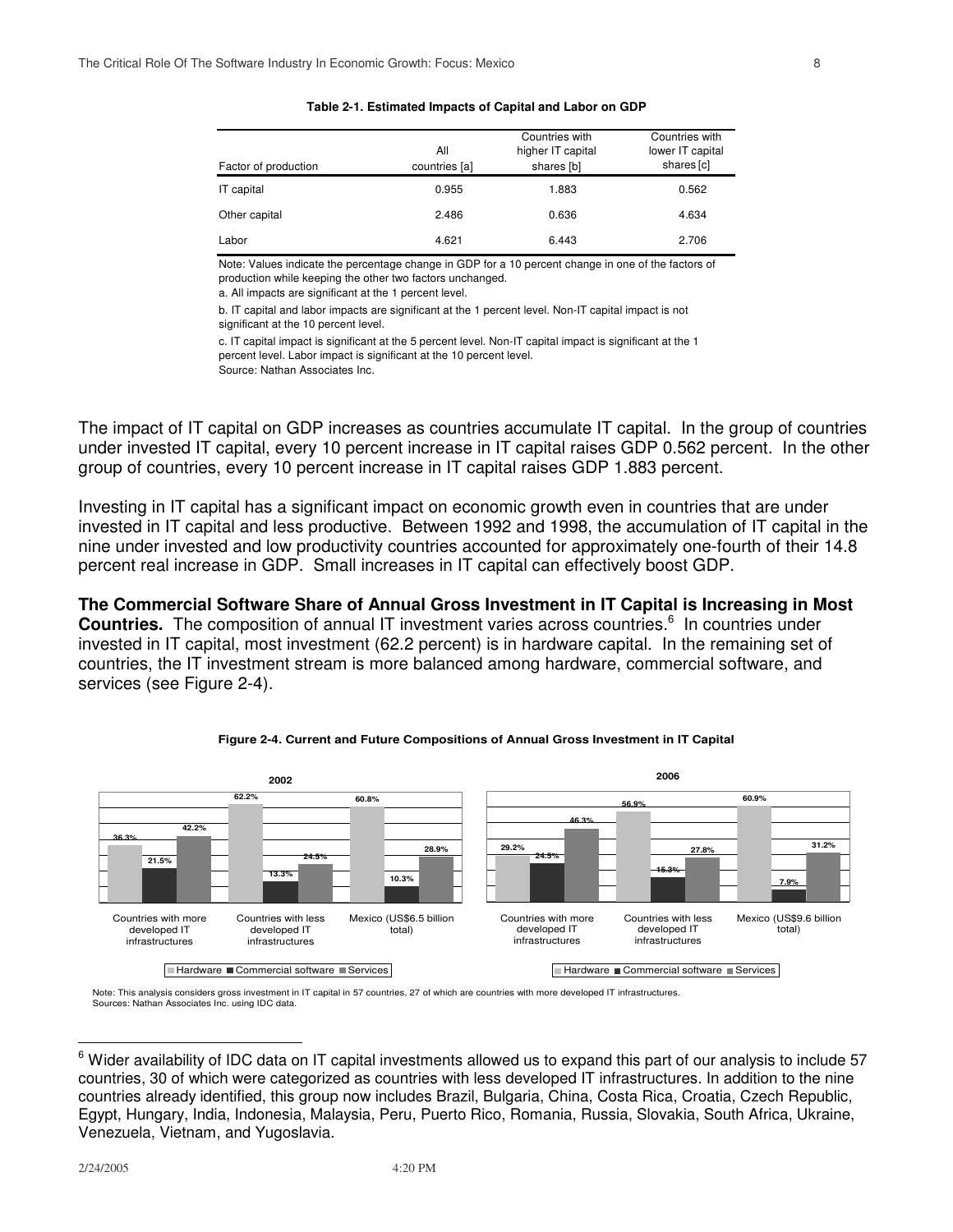Although the focus in countries under invested in IT capital is on hardware capital accumulation, the IT investment streams in these countries are becoming more balanced. As the installed base of hardware expands, the demand for commercial software increases. And, as the processing speed and storage capacity of the installed base increases, the demand for newer and more powerful software increases. This process drives the shift in IT investment spending from hardware to commercial software.

This is happening already; hardware capital shares of total IT investment are declining and commercial software shares are increasing. In 2006, the hardware share of total IT investment will be 8.5 percent lower than it was in 2002. The commercial software share will be 15 percent higher, increasing from 13.3 percent in 2002 to 15.3 percent in 2006.

Even in countries with more developed IT infrastructures, investment in commercial software is going up. In 2006, the software share of gross investment in total IT capital will be 14 percent higher than it was in 2002, increasing from a 21.5 percent share in 2002 to a 24.5 percent share in 2006.

**Contrary to the Global Trend, in Mexico and Other Latin American Countries, Already Small Commercial Software Shares of Annual Gross Investment in IT are Declining.** Unlike most other countries, in Mexico and its Latin American neighbors whose economies are under invested in IT capital and software capital specifically, the commercial software share of total IT investment is falling (see Figure 2-5). According to current projections, the largest decline will occur in Mexico. Between 2002 and 2006, the commercial software share of gross investment in IT will decline 20 percent (from a share of 10 percent to a share of 8 percent).



In contrast, in China, a poorer country with an IT infrastructure that is less developed than Mexico's, the commercial software share of total IT investment is increasing. It will increase 55 percent between 2002 and 2006 (from an 11 percent share to a 17 percent share).

**Reducing Investment in Commercial Software Will Slow Growth in IT Employment in Mexico.** IT employment in Mexico is expected to increase, although the rate of increase will be slower than it was historically. Between 1996 and 2002, IT employment grew 11.9 percent per year (see bottom panel of Figure 2-6). Between 2001 and 2006, IT employment will grow 7.3 percent per year.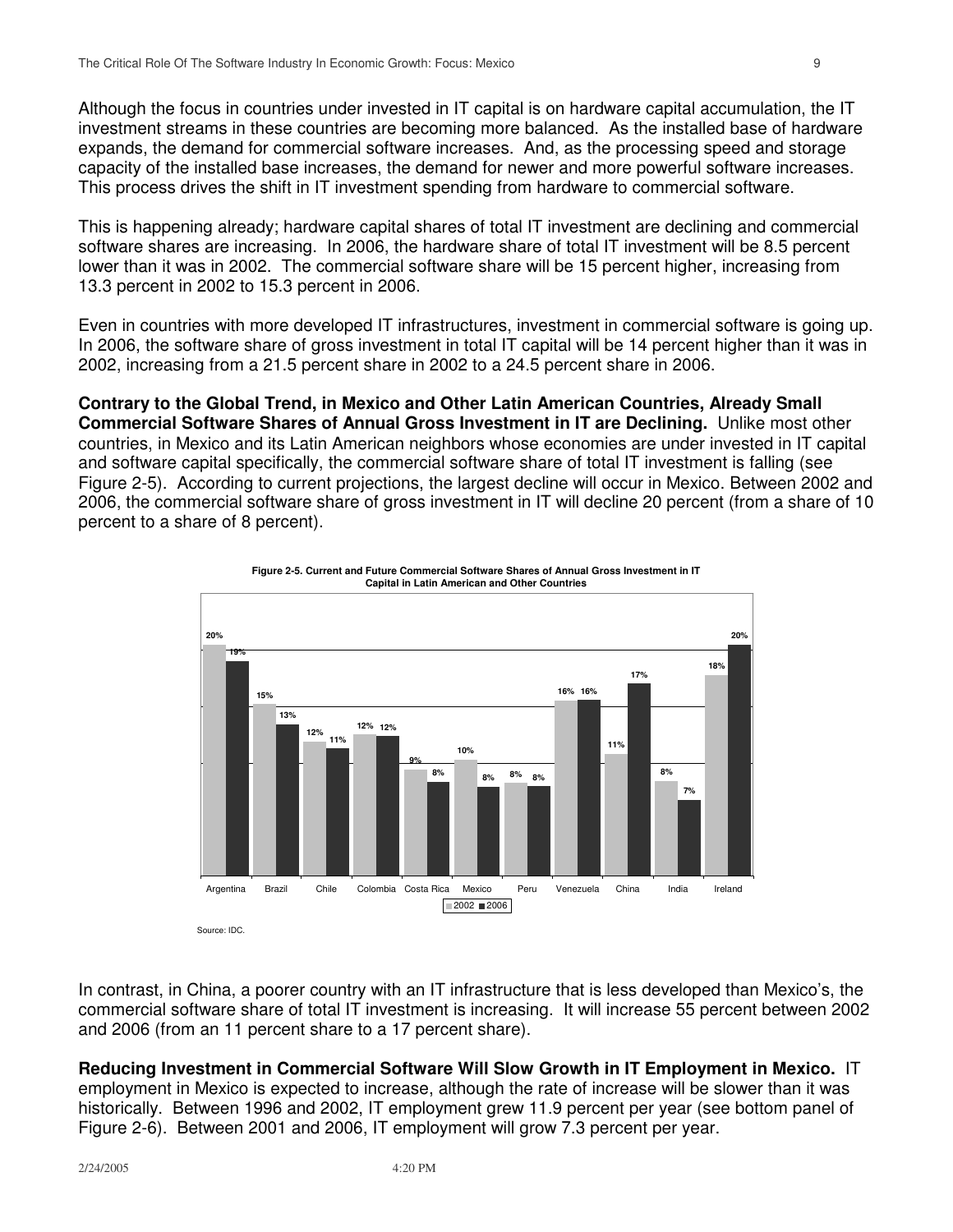In 2006, the IT industry in Mexico is expected to employ 396,100 people. Of these, 25,200 will be employed by IT hardware, commercial software, and IT services companies. Another 29,900 will be employed by IT channel companies. The remaining 341,000 will be employed throughout the economy as IT professionals—employees in occupations that require knowledge and skill of designing, developing, implementing, or supporting IT products or services. Examples of IT professional occupations include IT manager, network architect, Web designer, computer programmer, and systems design engineer.

Superficially, the outlook for the IT industry in Mexico appears to be good, but a closer look reveals that the changing composition in IT investment (away from commercial software) will result in fewer total IT jobs. Historically in Mexico, annual investment in hardware and commercial software has generated more jobs than investment in IT services (see Figure 2-7). According to our calculations, based on IDC data, every US\$1 million of investment in hardware and commercial software generated 3.25 jobs and 3.14 jobs, respectively. In contrast, every US\$1 million of investment in IT services generated only 2.97 jobs. If Mexico's US\$9.6 billion IT capital investment in 2006 were to be distributed among hardware, commercial software, and services as it was in 2002, employment in the IT industry in Mexico in 2006 would be 20.3 percent higher; an additional 80,419 people would be employed.



**Past Annual Growth in Number of IT Companies**



**Future Annual Growth in Number of IT Companies**

**4.3%**

**4.6% 4.5%**

**1.4%**





**Past Annual Growth in IT Employment**

Note: Past annual growth rates are least squares growth rates. Sources: Nathan Associates Inc. using IDC data.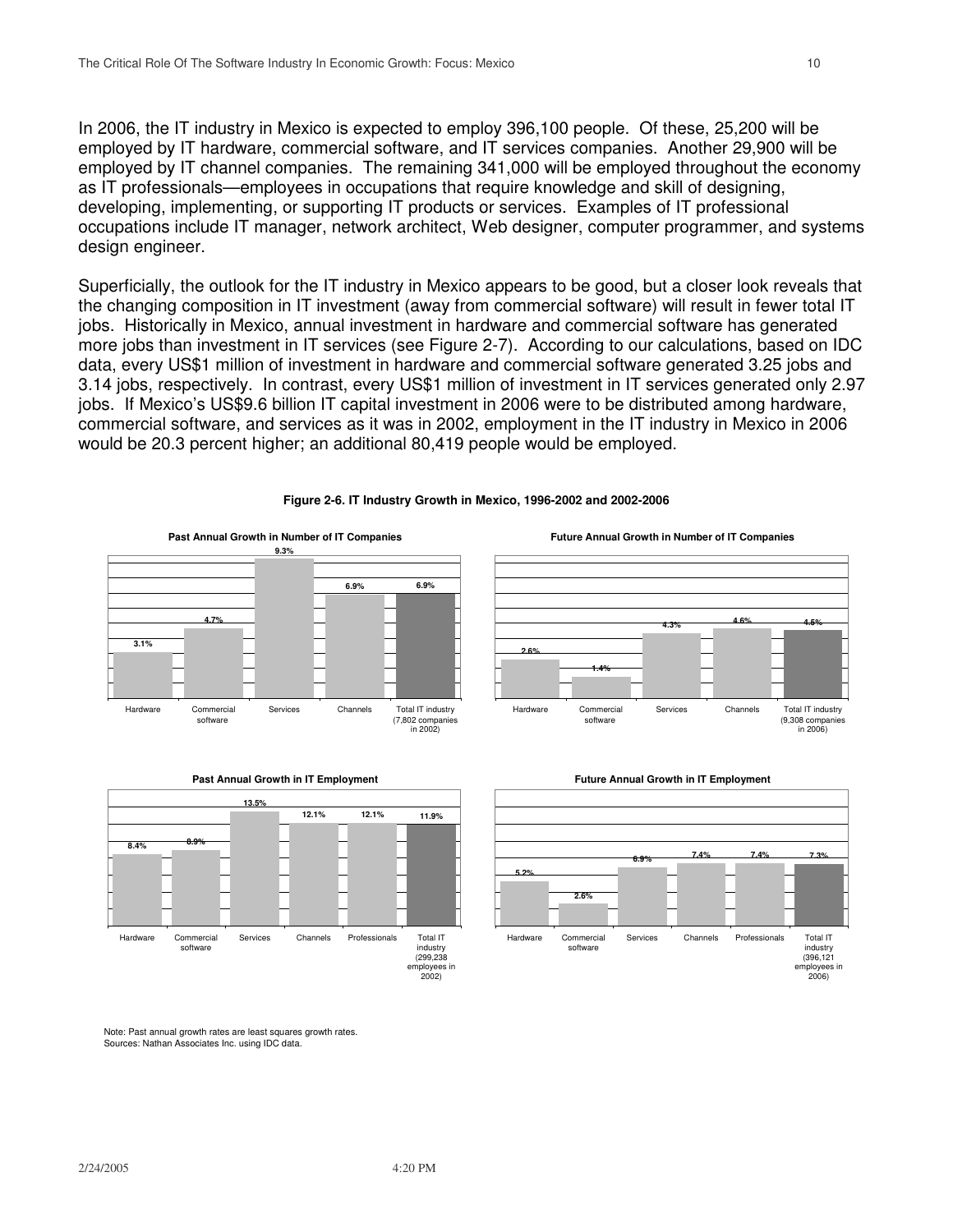

#### **Figure 2-7. Employees Per US\$1 Million of Investment in IT Capital in Mexico, 2002**

Note: Employment in specified IT industry segment only. Multipliers do not include indirect impacts on channel employment and employment of IT professionals outside the hardware, commercial software, and services segments of the industry. Source: Nathan Associates Inc. using IDC data.

**Strengthening IPR Protection Would Boost Gross Investment in Commercial Software and GDP.**

Having established the importance of investing in IT capital generally and commercial software capital investment specifically, we now turn to a single aspect of the IT infrastructure—protection of IPR—to analyze and estimate its impact on IT investment. Weak protection of IPR and the resulting high rates of commercial software piracy are found throughout the world (see Table 2-2). According to the Business Software Alliance, nearly US\$11 billion of commercial software sales were lost to piracy in 2001 (see Figure 2-8).

|                    | 1995 | 1996 | 1997 | 1998 | 1999 | 2000 | 2001 |  |
|--------------------|------|------|------|------|------|------|------|--|
| Asia/Pacific       | 64%  | 55%  | 52%  | 49%  | 47%  | 51%  | 54%  |  |
| Eastern Europe     | 83%  | 80%  | 77%  | 76%  | 70%  | 63%  | 67%  |  |
| Latin America      | 76%  | 69%  | 64%  | 62%  | 59%  | 58%  | 57%  |  |
| Middle East/Africa | 78%  | 74%  | 65%  | 63%  | 60%  | 55%  | 52%  |  |
| North America      | 27%  | 28%  | 28%  | 26%  | 26%  | 25%  | 26%  |  |
| Western Europe     | 49%  | 43%  | 39%  | 36%  | 34%  | 34%  | 37%  |  |
|                    |      |      |      |      |      |      |      |  |

#### **Table 2-2. Software Piracy Rates by Region, 1995-2001**

Source: Business Software Alliance.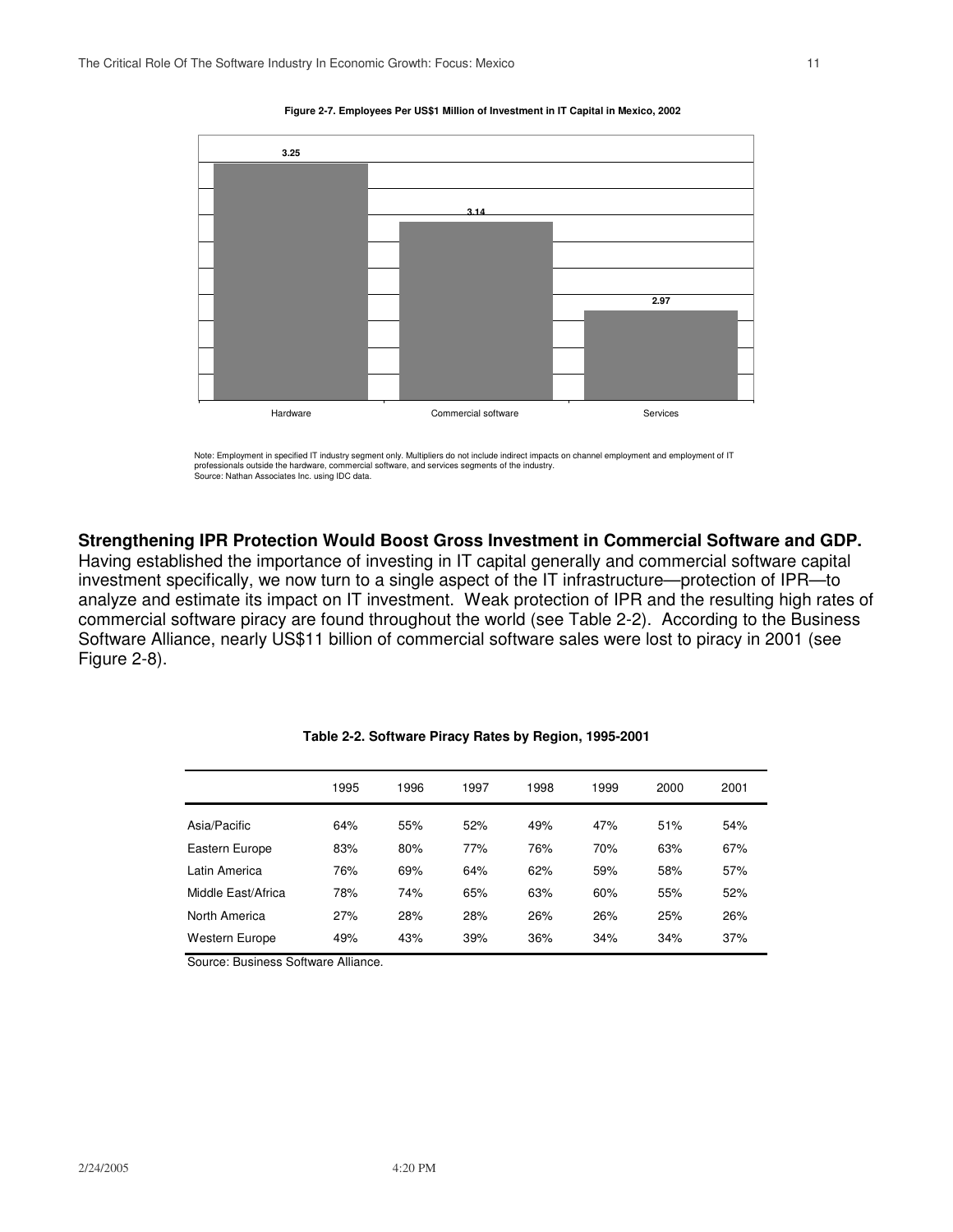

**Figure 2-8. Software Piracy Losses by Region in 2001 (US\$ million in retail value and percentage share)**

Source: Business Software Alliance.

Looking across numerous countries, we find that as software piracy rates decline, IT investment increases (see Figure 2-9). Every 10 percent decline in the software piracy rate, *e.g.*, from 70 percent to 63 percent, increases the IT investment share of GDP 13.4 percent, *e.g.*, from 2 percent to 2.26 percent (see Figure 2-10). If Mexico's 2001 software piracy rate had been 10 percent lower (49.5 percent instead of 55 percent) and its investment in IT capital 13.4 percent higher, GDP in Mexico would have been 0.75 percent or US\$4.6 billion higher. Even modest success in providing stronger protection of IPR can have a sizable impact on IT investment and GDP.

Policies promoting the development and strengthening of the IT infrastructure can have positive impacts on IT capital investment. In the following and final section of our report, we present a program of policies—including ways in which Mexico can strengthen its protection of IPR—that will promote development of Mexico's IT infrastructure through balanced investment in IT capital, and, thereby, raise employment, production, and productivity in the economy.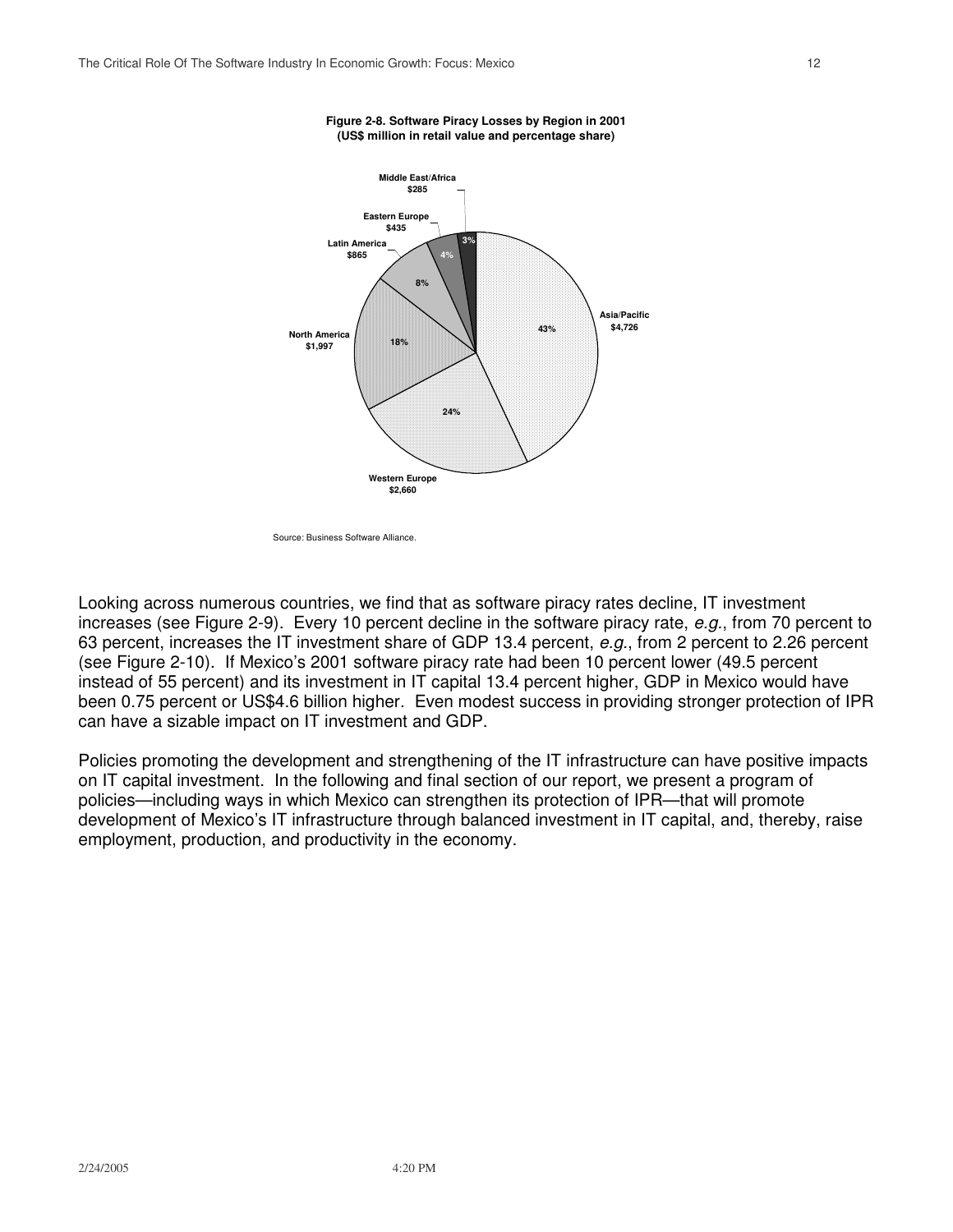

**Figure 2-9. Gross Investment in IT Capital Increases When Software Piracy Rates Decrease**

Sources: Nathan Associates Inc. using GDP reported by the World Bank, IT investment spending reported by IDC, and software piracy rates reported by the Business Software Alliance.



**Figure 2-10. When the Software Piracy Rate Declines 10 Percent, Annual Gross Investment in IT Capital Increases 13.4 Percent**

Natural logarithm of average annual piracy rate, 1995-2001

Sources: Nathan Associates Inc. using GDP reported by the World Bank, IT investment spending reported by IDC, and software piracy rates reported by the Business Software Alliance.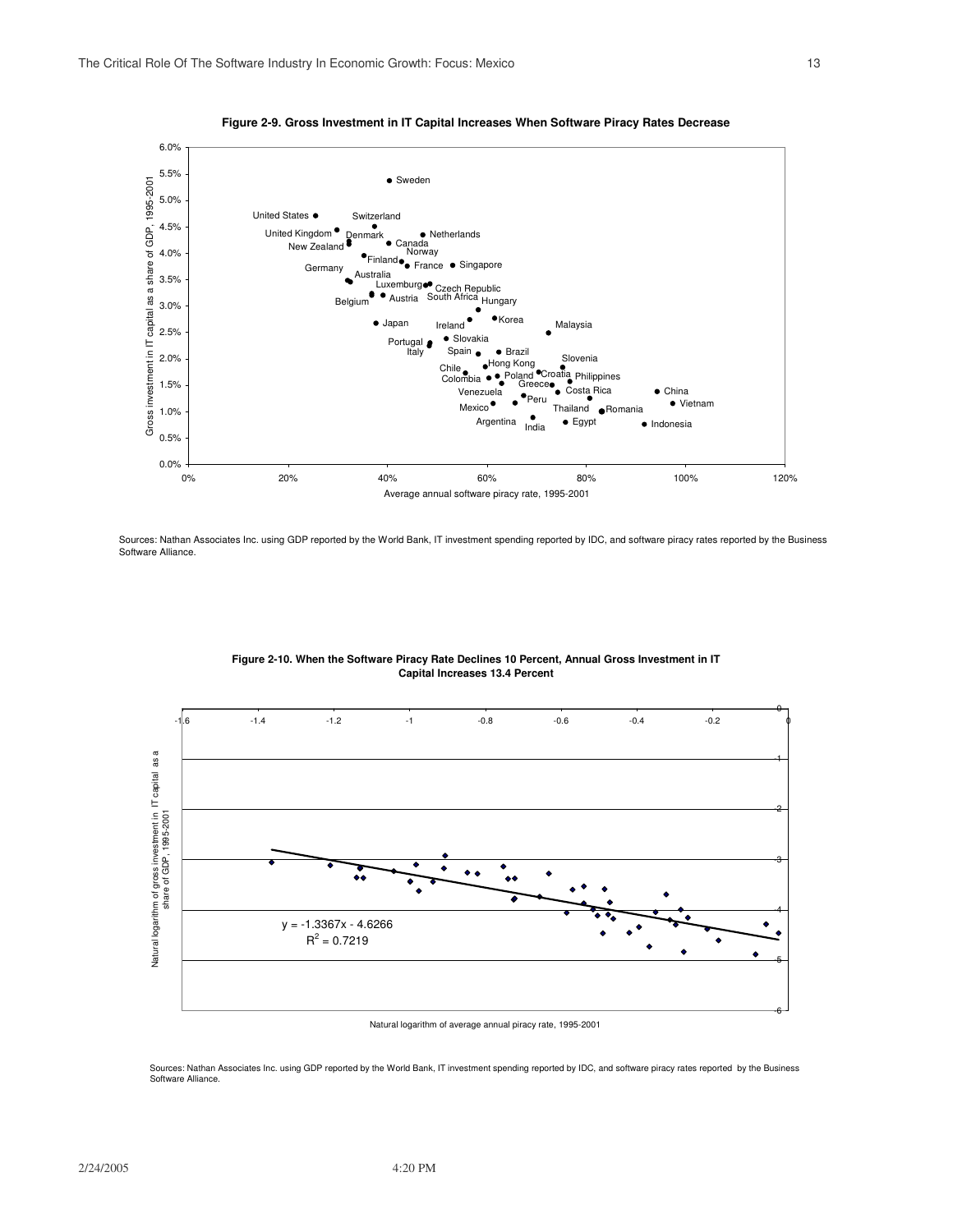# **SECTION 3: PUBLIC POLICY IMPLICATIONS**

Assuming that a major objective of government is to improve the economic well being of its citizens, then history, global experience, and the results of this paper all suggest that government should seek to stimulate growth of the information technology (IT) sector. More specifically, governments should stimulate the commercial software industry.

Commercial business models benefit the global economy. The commercial business model is a proven economic engine, generating spending of US\$2.4 trillion according to a study published by the World Information Technology and Services Alliance (WITSA).<sup>7</sup> The same study shows that the software sector experienced 100 percent growth between 1995 and 2001 – exceeding growth in any other Information Communications Technology (ICT) sector. These facts further support the findings of this report that:

- A robust IT sector speeds economic growth.
- Commercial software and related services are the high-speed engine of IT sector growth and development.
- A commercial IT sector contributes more to an economy when there is stronger intellectual property protection for software publishers.

These data are further enhanced by individual country success stories worldwide highlighted throughout this paper.

*Mexico's Specific Situation*: The findings of this paper support the general vision of e-Mexico (see discussion below). Further, the Mexican Government's decision to target growth in the software industry specifically is supported by the findings of this paper. This paper shows that the information technology industry, in particular the commercial software industry, can be the economic engine that propels an economy forward. Software is the engine of IT sector growth. Mexico is not currently projected to capitalize on the growth-generating benefits of the commercial software sector. In fact, the commercial software share of total IT investment is expected to decline. For the countries currently under invested in IT capital, the commercial software share of IT investment will increase from 13.3 percent in 2002 to 15.3 percent in 2006. Between 2002 and 2006, the commercial software share of annual IT investment in Mexico will fall from its already low value of 10.3 percent to only 7.9 percent. It appears Mexico may need to target its policy programs more directly to stimulate the IT sector and accelerate implementation of existing programs and plans.

Considering the importance of software to stimulating IT sector growth and the positive potential impact of IT on the economy, it is useful to provide some assessment of Mexico's overall IT industry readiness today. We use a number of different references throughout this paper, including discussions with the Mexican private sector, government data sources, International Data Corporation (IDC) data, Inter-American Development Bank (IADB) data, World Bank data, and Organization for Economic Cooperation and Development (OECD) data, among others. One such indicator that will be used in the final section of this report is from the World Economic Forum's (WEF) Global Technology Reports. The key World Economic Forum Indicator is the Networked Readiness Index (NRI). The indicator is defined in the World Economic Forum's *2002-2003 Global Information Technology Report* as "the degree of preparation of a nation or community to participate in and benefit from ICT development."<sup>8</sup> In the 2001-

<sup>7</sup> World Information Technology and Services Alliance, *Digital Planet 2002: The Global Information Economy*, February 2002, "Executive Summary", p. 1.

<sup>8</sup> World Economic Forum, *2002-2003 The Global Information Technology Report: Readiness for the Networked World*, Oxford University Press, New York, 2003, p. 10.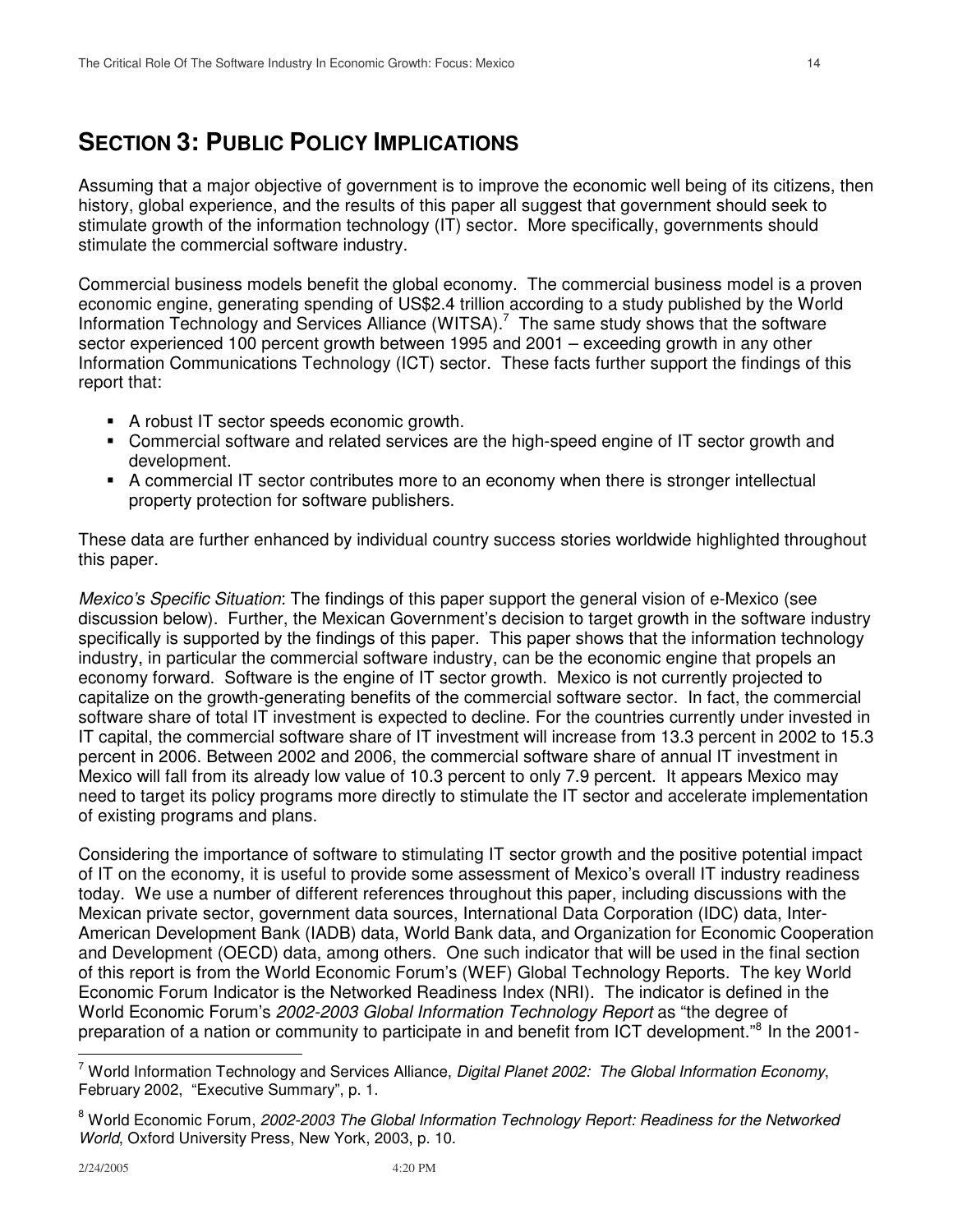2002 report, Mexico ranked 44 of 75 countries surveyed for overall "Networked Readiness."<sup>9</sup> In the 2002-2003 report, Mexico ranked 47 of 82 countries surveyed.<sup>10</sup> It appears that Mexico's overall preparedness ranking worsened slightly. It is important not to over analyze the WEF scoring. The weights given to certain categories of IT preparedness were changed from last year's report to this year's. Also, governments worldwide are movin| g to improve IT growth and development. In this context, Mexico may be improving, just not as quickly as other markets.

With this range of relative differences, it is difficult to determine what a specific change may mean. However, comparison to Latin American neighbors may be useful. In the 2002-2003 report the other ranked Latin American nations are Brazil (29<sup>th</sup>), Chile (35<sup>th</sup>), and Argentina (45<sup>th</sup>). *Mexico was the fourth* ranked Latin American nation.<sup>11</sup> In the 2001-2002 report, Mexico was the fifth ranked nation, but the positions of the other markets were different; Argentina (33 $^{\text{rd}}$ ), Chile (35<sup>th</sup>), Uruguay (37<sup>th</sup>), and Brazil  $(38<sup>th</sup>)$  all ranked ahead of Mexico.<sup>12</sup> Again, we believe these are useful numbers for consideration in evaluating certain policy recommendations made here. We by no means view them as conclusive.

*Mexico's Information Technology Vision – "E-Mexico":* Under the National Development Plan, within the context of its Program on Informatics Development, President Vicente Fox has declared "e-Mexico" a top priority. This is Mexico's vision to leverage the advantages of the digital age. The initiative anticipates the benefits that technology can provide:

*"El Sistema Nacional e-México como una Política Publica de Estado y no de gobierno, con una sociedad integrada y totalmente intercomunicada, en donde cada mexicano vive en un entorno de igualdad de oportunidades entre sí y con el resto del mundo, respetando y preservando la riqueza pluricultural de México."* 13

### *-- Secretaria de Comunicaciones y Transportes*

The program includes a series of projects focused on building infrastructure and providing better access to technology. Further, the program will target development of access and content in four main areas: ehealth, e-economy, e-government and e-education. Specific objectives as outlined in the plan include:

- Accelerate telecommunications and information technology penetration;
- Drive the development of a national software industry;
- Increase the different ways to access and optimize education through technology use;
- Facilitate access generally to health information and e-health initiatives;
- **Promote small and medium businesses and create new opportunities for them;**
- **Integrate all the different cultures and linguistic groups of Mexico;**
- Provide access for the disabled;
- Guarantee the legal framework promotes access, as well as the Rights of Mexican citizens and the social and ethical values of the Mexican people;
- Coordinate the different groups that impact growth of technology public and private; and,
- **Promote appropriate funding of necessary activities.**

<sup>9</sup> World Economic Forum, *2001-2002 The Global Information Technology Competitiveness Report: Readiness for the Networked World*, Oxford University Press, New York, 2002, p. 11.

<sup>10</sup> World Economic Forum, *2002-2003*, p. 11.

 $11$  lbid.

<sup>12</sup> World Economic Forum, *2001-2002*, p. 11.

<sup>&</sup>lt;sup>13</sup> Secretaria de Comunicaciones y Transportes, *Sistema Nacional e-México*, septiembre 2002, <www.emexico.gob.mx/uploads/media/Resumen2002.PDF> (febrero 24, 2003).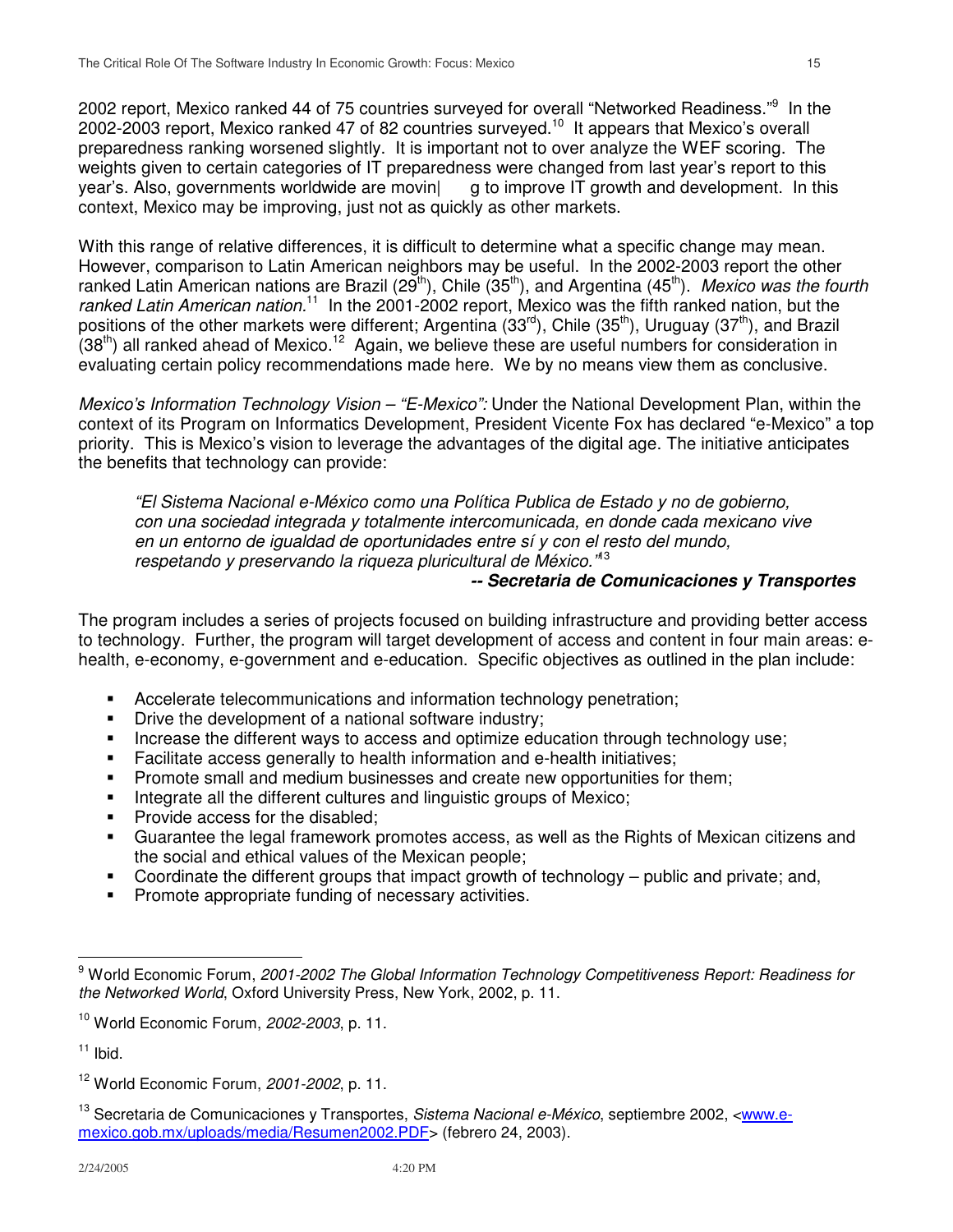From this group, government officials indicate that priority has been given to 1) creation of the necessary infrastructure to support the system; 2) creation of a large network of Digital Community Centers (target 10,000; at time of writing Mexico had 864 (a new number was expected to have been announced) in place with e-Mexico branding at post-offices, schools, health and community centers in the top municipalities where 80 percent of the population is concentrated; 3) development of a national software industry; and 4) provision of e-services to citizens.<sup>14</sup>

Despite the detailed vision, there has been some criticism of the pace of implementation of the program. It is important to accelerate these programs. Given the findings of this report, we now know that targeting growth in the software sector can help stimulate overall economic growth.

### **India's Success Story**

The growth and prominence of the Indian software industry has been so phenomenal over the last ten years that the country competes with the US as the world's major exporter of software. This success is widely attributed to the growth of a commercial industry. Indeed Oxford Analytica notes that the initial growth of the software industry in India "was entirely driven by private enterprise" and minimal regulation in key areas.

A strong relationship between government and the commercial IT industry in India, particularly the software industry, has helped to develop government policy in directions that promote the growth of the local commercial industry. For example, the National Association of Software and Services Companies (NASSCOM) worked closely with the Indian Government to strengthen copyright laws. In another example, the industry has worked with state governments to facilitate education for development of qualified engineers.



Source: NASSCOM

The Indian experience with a commercial software industry has greatly benefited India's economy:

 "Between 1994-95 and 2000-01, the gross earnings of this commercial software sector grew from 835 million to 8.2 billion dollars and the value of exports from 485 million to 6.2 billion dollars . . . represents annual growth rates of over 50% and nearly 100% respectively."

<sup>&</sup>lt;sup>14</sup> Microsoft Corporation, "Microsoft and SCT sign a Technology Collaboration Agreement for the creation of Digital Community Centers"; *Microsoft Press Release*, Seattle Washington, 17 April 2002. Note: We are aware that the government has made significant additional progress in opening technology centers in Mexico.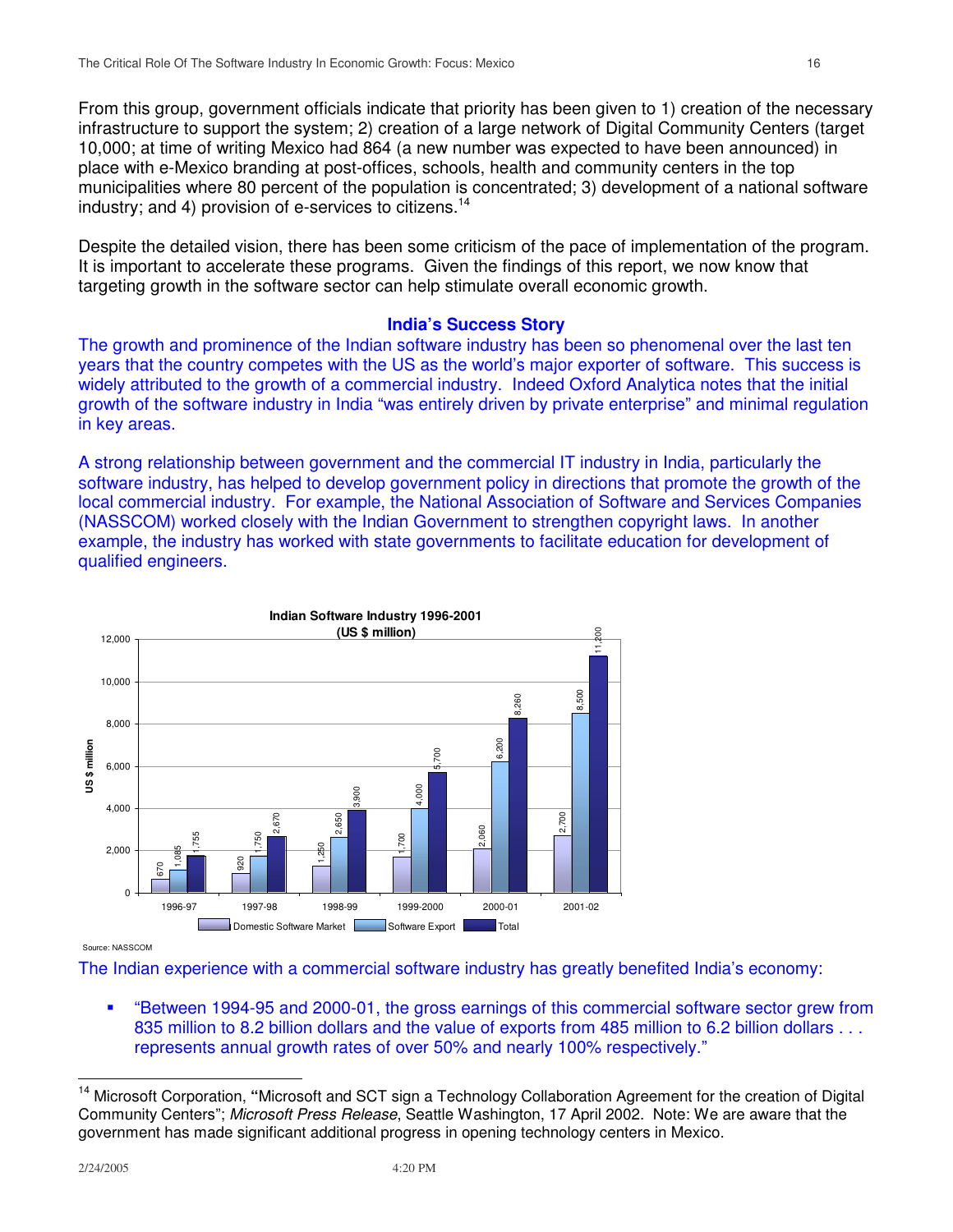The driving force of the commercial industry has derived from exports – mainly to North America (two-thirds of software export earnings 2000-01).

(Source: Oxford Analytica "National IT Development: Explaining Success. India")

### **PRACTICAL POLICY RECOMMENDATIONS TO STIMULATE A COMMERCIAL SOFTWARE INDUSTRY**

The data provided in this study, combined with the successful history of the commercial software industry, clearly suggest policies to stimulate the commercial software industry will help local economies. Following on these conclusions, this chapter offers a series of policy approaches for governments to consider in growing a commercial domestic IT industry. These recommendations can be grouped into three major approaches as outlined below. We view no single principle as more important than the other. Rather a combination of each, with a view to the specific situation in Mexico, is the most effective means to stimulate an IT sector.

### *"For the first time in history, the service economy (including software) has surpassed the size of the industrial economy within the US. According to experts such as Peter Drucker and Michael Porter, this implies that countries in the 21st Century will compete on factors such as workforce quality and national infrastructure. Coordinated and focused government programs can greatly increase Mexico's role as a substantial exporter of software services, exponentially growing the number of highly skilled jobs created within the country."*

### *-Alan Colmenares, CEO, Litima, LLC.*

Further, nearly all of these principles stimulate both the consumer and producer side of the IT equation. This follows the theory that IT is most successful as an economic driver and equalizer when policy promotes a community of users who can effectively use IT, AND stimulates a community of providers who can respond to consumer needs.

E-SAVYY CONSUMERS

\nIT EDUCATED PRODUCERS

\n
$$
\downarrow
$$

\nGREATER IT SECTOR GROWTH

Finally, we note that industry leaders, representing successful Mexican-owned and Mexican-based software and IT companies were consulted for this paper. Through that process, several issues were highlighted as potential barriers to growth of a commercial software industry in Mexico. Many of these are reflected in the National Software Development Plan. The most common concerns raised in our interviews were basic doing business issues: inadequate access to capital financing, complicated and lengthy government procurement requirements, high cost of training staff (provide tax breaks to help alleviate costs), labor market laws, lack of marketing support, lack of fiscal incentives, and high communication costs. A major issue raised by nearly every company or organization interviewed was enforcement of intellectual property law. We believe this study provides evidence of the benefits of stimulating the commercial software industry. Certainly the respondents support stimulation of the sector. Many of the concerns cited by interviewees are addressed through the policy recommendations below.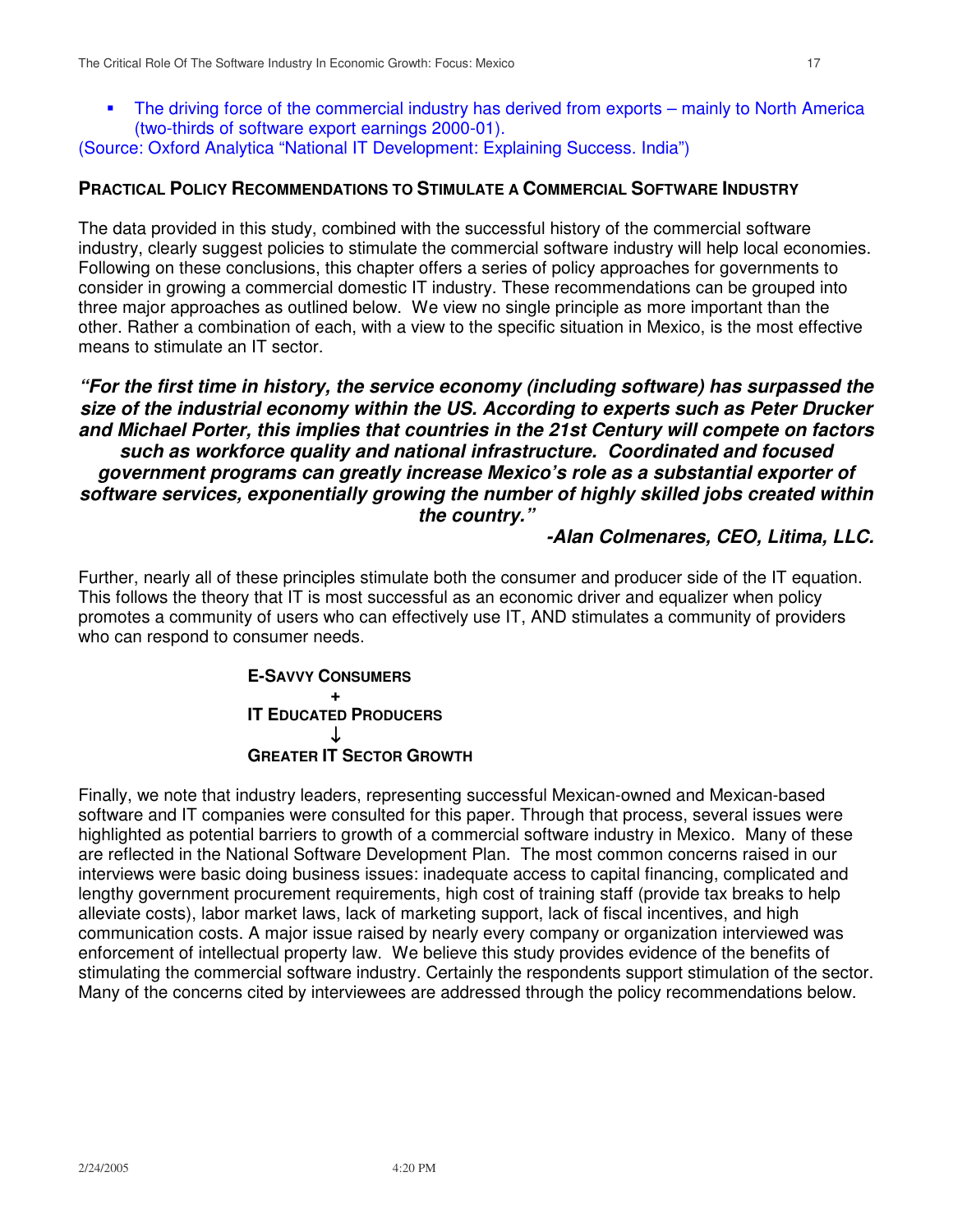

#### Figure 3-1. A Policy Framework for Promoting Economic Growth

**APPROACH A**: The first approach focuses on traditional investment stimuli principles, gearing them to IT promotion. These principles are important to developing any kind of local industry. In our recommendations, we make some specific suggestions on how to target these items to stimulate a commercial software industry. The general principles we recommend include:

- **Eliminate trade barriers.**
- **Provide access to financial capital.**
- **Maintain an open government procurement bidding process.**

**APPROACH B**: The second approach focuses on policies directed at stimulating IT services and software industries specifically. These policies stimulate the hard to describe, intangible elements that enhance knowledge, inspire creativity, and drive new thought processes. Examples include:

- Enact and enforce strong intellectual property protection.
- Build a strong telecommunications and Internet infrastructure.
- Invest in human capital and job creation.
- **Ensure vibrant and accessible government research and development.**

**APPROACH C**: Given the progressive move of software and services to the online environment, a third approach to an overall government strategy should include creating a legal and regulatory environment to stimulate e-commerce in new products and services. It should also create an environment for software and services to grow. Some of these policies include:

- Establish basic rules for online commerce.
- **Ensure network and information security.**
- Build consumer confidence in the electronic world.

The Government of Mexico already has considered many of these policy issues in its e-Mexico initiative. The Government has gone a step further and, as noted above, prioritized the software industry as a key component of that initiative.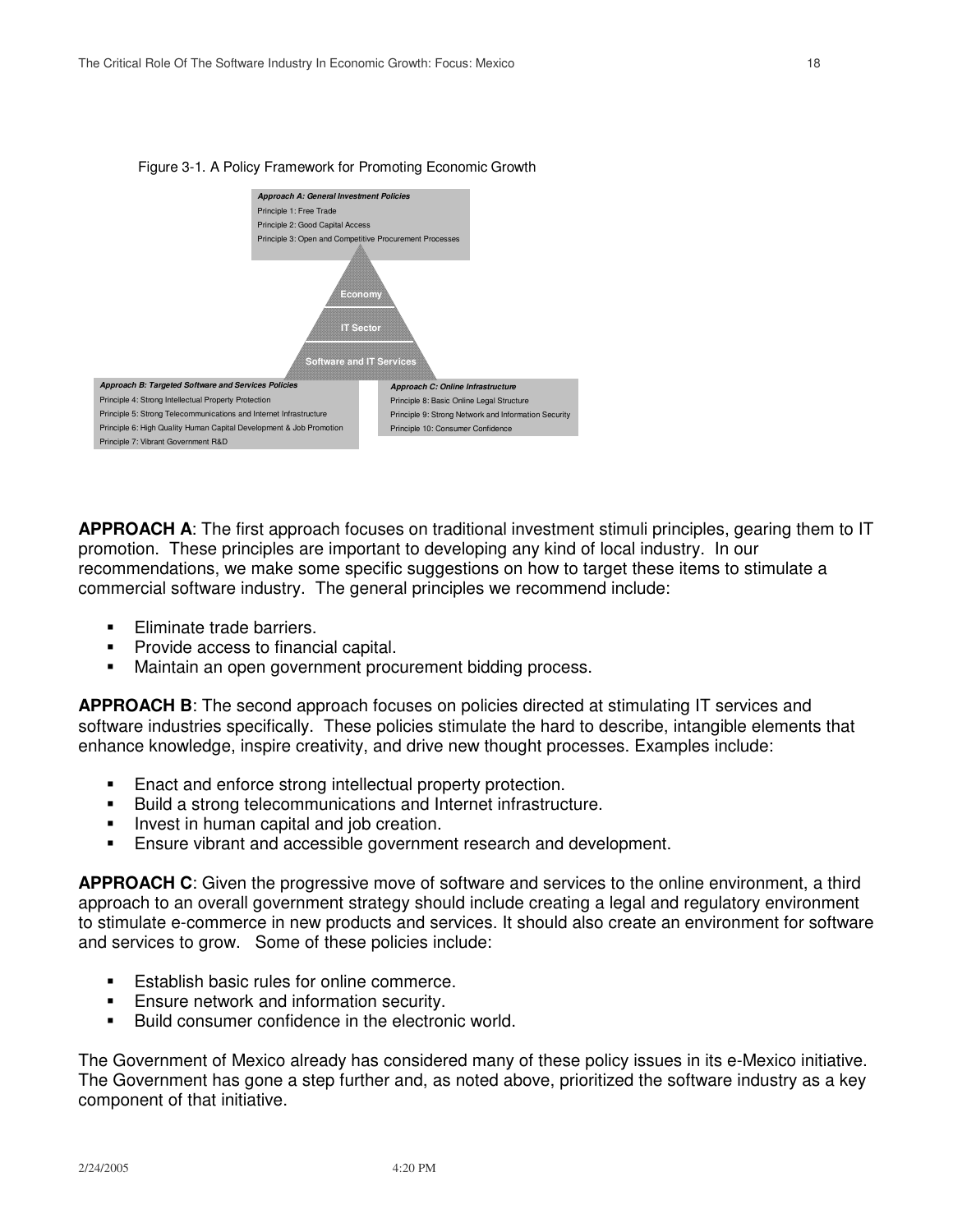*Mexico's Focus on the Software Industry:* Under the National Development Plan, the software industry is one of the country's top 10 strategic sectors for Mexico's long-term economic growth. The Minister of the Economy presented the 78-page action plan on October 2002. Mexico's "National Software Industry Development Plan" to promote the growth of a local software industry in Mexico provides a detailed analysis of success stories worldwide, the potential of the Mexican market, the establishment of concrete objectives to develop the software industry, and the means to achieving these goals.<sup>15</sup> We will not repeat the full contents of this plan; the readers of this report likely will have seen it already. We will, however, highlight some of the plan's major goals. In addition, throughout the remainder of this paper, as appropriate, we will make note of consistencies or inconsistencies with the guidance in this plan.

The plan incorporates 7 key actions:

- **Promote software exports and attract related investments.**
- Create the highest quality human resources for software projects.
- **Create a legal framework to promote the industry.**
- **Develop the internal market.**
- **Develop the current software industry.**
- **-** Reach international levels on software development capacity.
- **-** Develop infrastructure on all states supporting the software industry.

Software companies of all sizes, nationalities, and areas of focus have the potential to contribute to Mexico's economic growth and the development of a strong local software industry. For example, during a recent visit of Microsoft CEO, Steve Ballmer to Mexico in August 2001, a three year US\$56 million Microsoft donation to the Ministry of the Economy was formalized: \$1.5 million for creating Spanish content, and the rest as developer tools related licenses (Visual Studio, Project, Office developer, etc.). 16 Microsoft is launching a second initiative, a software industry development portal. This will help Mexico target its objective of "creating the highest quality human resources for software projects" as outlined in the Software Development Plan.

Keeping this existing initiative in mind, it may be useful to supplement or focus efforts based on the following policy areas.

### **Closing the Digital Divide**

Technology has become the great hope for closing the gap between the world's rich and the world's poor. The hope is well founded, as numerous success stories have demonstrated the power of technology to bring the global market place to the most remote village, the poorest farmer, and the unknown local artist. Technology has the potential to close the gap and that potential is being realized through numerous Information, Communications, and Technology programs worldwide.

ICT products help close the digital gap not only by providing physical access to necessary ICT goods, but also through the power of spending in the overall economy. As demonstrated by this study, spending on ICT products, and software in particular, is a powerful tool to overall economic growth. Developing economies look set to reap some of the greatest benefits of this spending. According to the *Digital Planet 2002*, China's ICT spending is the world's fastest growing, with Eastern Europe following closely.

Although we are on our way to closing the gap, much work remains to be done. One of the world's greatest ICT success stories, India, has fallen short in efforts to close the digital divide. So, while India is

<sup>15</sup> *Programa para el Desarrollo de la Industria de Software*, La Secretaria de Economía - México, n.d., <http://www.economia-sniim.gob.mx/ofvir/pdis.pdf> (February 24, 2003).

<sup>16</sup> Microsoft Corporation, "Microsoft se compromete ante el gobierno mexicano a formar profesionales para la industria nacional de software," *Microsoft Press Release*, 23 de agosto de 2001.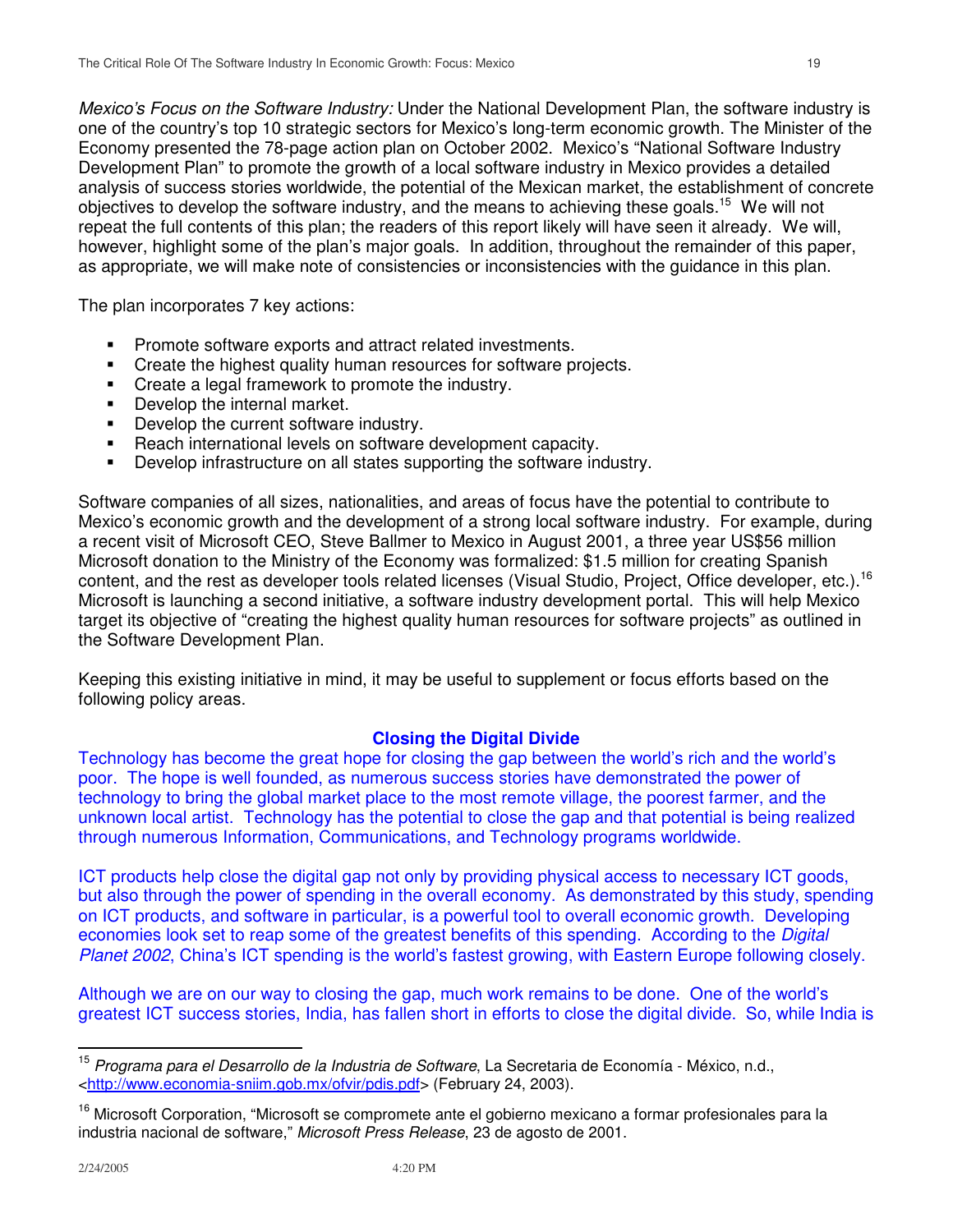a major exporter of computer software, a majority of India's citizens are unable to use the products and services developed in their own country. To further illustrate the point, in a World Economic Forum survey India ranks at a low 54 of 75 countries surveyed for network readiness.<sup>17</sup> It is worth noting that Mexico ranked ahead of India at 44 of 75 countries surveyed. Also of note, these results changed substantially in the new report. For the 2002-2003 report, Mexico ranked 47 and India 37 respectively. In reviewing the details of the 2001-2002 analysis, we find India's low ranking results from a failure to adequately address infrastructure issues and disperse technology education and know-how to basic levels of society.

Promoting access to and production of technology is a critical component of closing the digital divide. It is also an extremely challenging effort. We believe that each of the ten policies discussed in this paper help in some way to close the gap between the world's technology haves and have-nots. Indeed, many of the policies recommended here are supported by the Organization for Economic Cooperation and Development, the United Nations, and the World Economic Forum programs on the issue. Despite their universal applicability, in order to truly close the digital divide, policies will need to be molded to the specific needs and challenges of the Mexican people and the Mexican marketplace. The Mexican Government already has given this some thought through the e-Mexico initiative.

Indeed, President Vicente Fox's e-Mexico initiative's mission is "Ser un agente de cambio en el país, al integrar los esfuerzos que realizan diversos actores públicos y privados en la eliminación de la brecha digital y las diferencias socioeconómicas entre los mexicanos, a través de un sistema con componentes tecnológicos y sociales que ofrezca servicios básicos como aprendizaje, salud, intercambio comercial, y trámites de gobierno, siendo al mismo tiempo punta de lanza del desarrollo tecnológico de México."<sup>18</sup>

In partnership, academia, government, and industry working through these challenges on a daily basis could yield some amazing results for the average Mexican citizen.

## **APPROACH A: GENERAL INVESTMENT PRINCIPLES TO PROMOTE IT GROWTH**

*PRINCIPLE 1: Eliminate Trade Barriers***.** The information technology sector is by its very nature global. Employees sitting in Brazil could be writing software code for a company based in the United States. Barriers to international trade tend to stunt the growth of a local industry, but they particularly do so in the globally integrated IT industry. By limiting access to critical foreign investment and know-how, restrictive trade policies hurt local IT producers. In addition, "trade and FDI remain significant sources of innovative ideas and concepts and may take on greater importance as the complexity of innovation at technological frontiers makes it increasingly difficult for individual firms and countries to engage in innovative activities."<sup>19</sup> More important perhaps, protectionism limits consumer access to less expensive, highvalue IT goods and services from abroad. According to the World Economic Forum, trade is a "vital" mechanism to "facilitating technology diffusion."<sup>20</sup> Absent access to technology, an e-savvy population fails to develop and the digital gap widens.

<sup>17</sup> World Economic Forum, *2001-2002*, p.174.

<sup>&</sup>lt;sup>18</sup> Sistema Nacional e-México, Secretaria de Comunicaciones y Transportes, September 2002, <www.emexico.gob.mx> (February 24, 2003).

<sup>19</sup> Organization for Economic Cooperation and Development, *A New Economy? The Changing Role of Innovation and Information Technology in Growth*, 2002, reprint, p. 40.

<sup>20</sup> World Economic Forum, *2001-2002*, p. 114.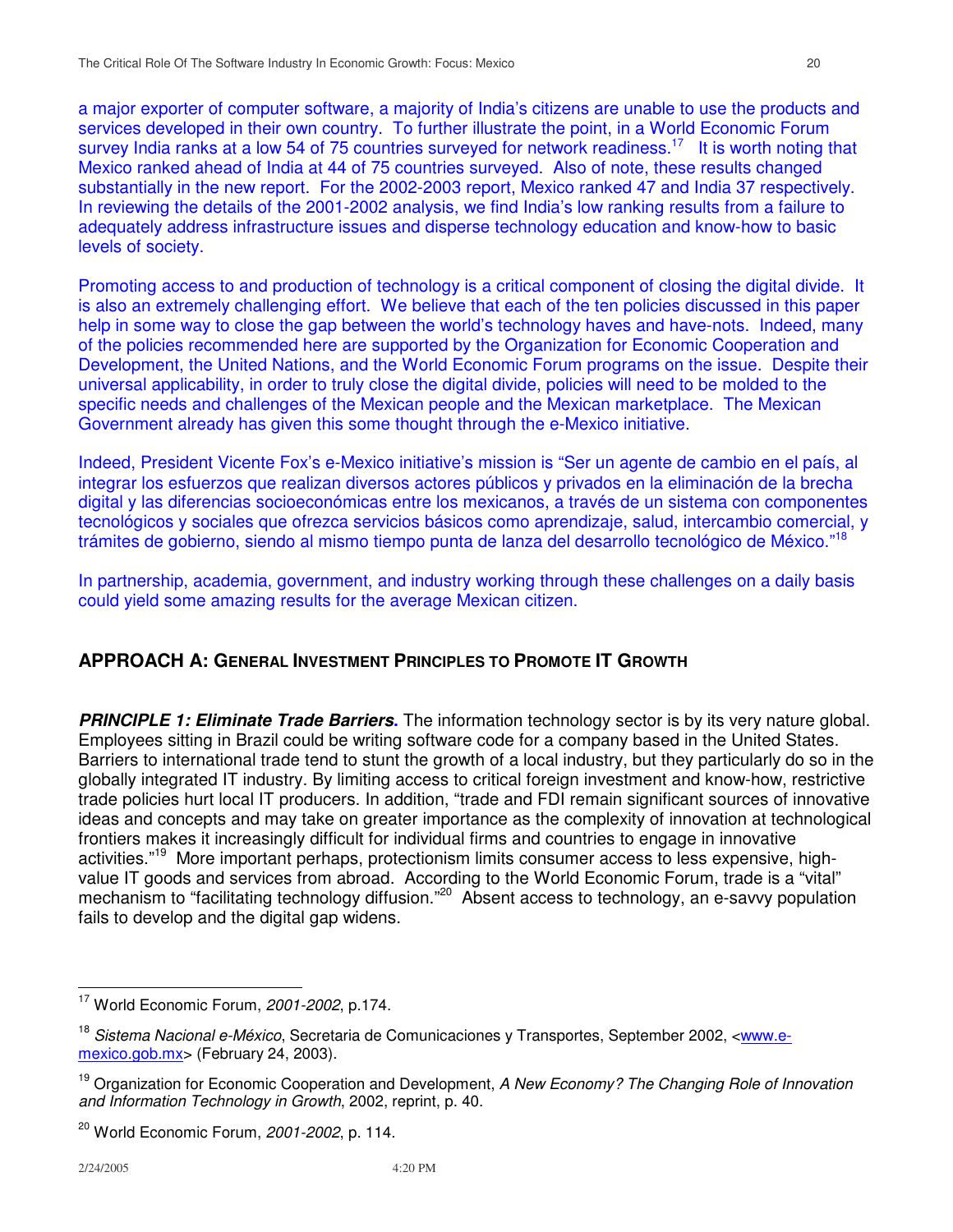There are multiple trade mechanisms to stimulate IT sector growth, including issue focused bilateral agreements, free trade areas (Free Trade Area of the Americas, the North American Free Trade Agreement), and common market approaches (MERCOSUR). All can be useful to stimulating the sector. For illustrative purposes, we focus on the WTO.

**Join the Information Technology Agreement (ITA) and eliminate tariffs on IT products. Impose no new tariffs on e-Commerce.** We recommend making indefinite the current moratorium on e-commerce tariffs in the WTO. In addition, we recommend joining the Information Technology Agreement (ITA). The ITA is a special agreement within the WTO that focuses on lowering tariff rates to zero on information technology products. Only IT products are covered by the Agreement. Its purpose was to foster trade in the IT area. Neither Mexico nor many other Latin American countries are members of the ITA. Indeed, of the eight countries surveyed for this series of papers, only Costa Rica has signed the ITA. The decision not to join onto the ITA appears to have been taken strategically in an effort to maintain negotiating leverage vis-à-vis IT producing nations in the WTO. Unfortunately, the impact of such a decision denies Latin American nations, including Mexico, access to competitively priced technology products, thus hindering stimulation of the consumer side of the IT policy equation and widening the digital gap.

**The Impact of Tariffs and Taxes on Consumer Use of IT Products & Software Parks** Mexico generally has recognized the negative impact that tariffs have on consumer access to computer hardware and software. Through programs such as ITA Plus, Mexican's can access zero tariff rate computer products. Similarly, Mexican goods can have access to foreign markets at zero tariff rates through the North American Free Trade Agreement (NAFTA) and numerous other FTAs Mexico has negotiated.

Given Mexico's low tariff rates, Mexico should consider taking the lead in encouraging neighbors to lower their tariff rates. The high tariff rates on components, finished product, and software around the region disadvantage Mexican producers of these goods.<sup>21</sup> Mexico's IT industry might benefit from Mexican leadership to lower tariff and VAT rates generally in the region – particularly as Mexico moves to be an export leader in the software area.

A final consideration for Mexican policy makers, in our interviews with Mexican companies one of the challenges identified in development of a software industry was access to equipment. Lowering tax rates (and any remaining tariffs on components) may help alleviate these challenges.

One venue for consideration of tax reductions can be through software parks. Software parks offer the opportunity to build targeted infrastructure to support a group of IT industries. Tax incentives associated with the parks help encourage industry participation. And the physical proximity of a vibrant development community generally contributes to knowledge exchange and information sharing. India, Thailand, Malaysia, and a host of other countries have successfully developed Software Parks to promote local software industries.

**Liberalize and Provide Full Commitments for Computer and Computer-Related Services and for Value-Added and Basic Telecommunications Under the GATS.** The General Agreement on Trade in Services (GATS) is an important tool for promotion of IT services and IT growth by encouraging investment in the software and services sector, exchange of skilled labor, export of local services, and development of e-commerce. While the computer services area appears relatively barrier free in Mexico, it is worth noting that there are no binding multilateral commitments to this situation by Mexico under the WTO GATS Agreement. In the GATS, Mexico has made very modest commitments to computer and computer related services. Indeed, Mexico has made a commitment to only one category of five

<sup>&</sup>lt;sup>21</sup> It is important to acknowledge that software tariff rates are typically lower than computer hardware rates. However, VAT rates tend to apply universally and at a high rate. The bottom line is the same – they deny access to technology.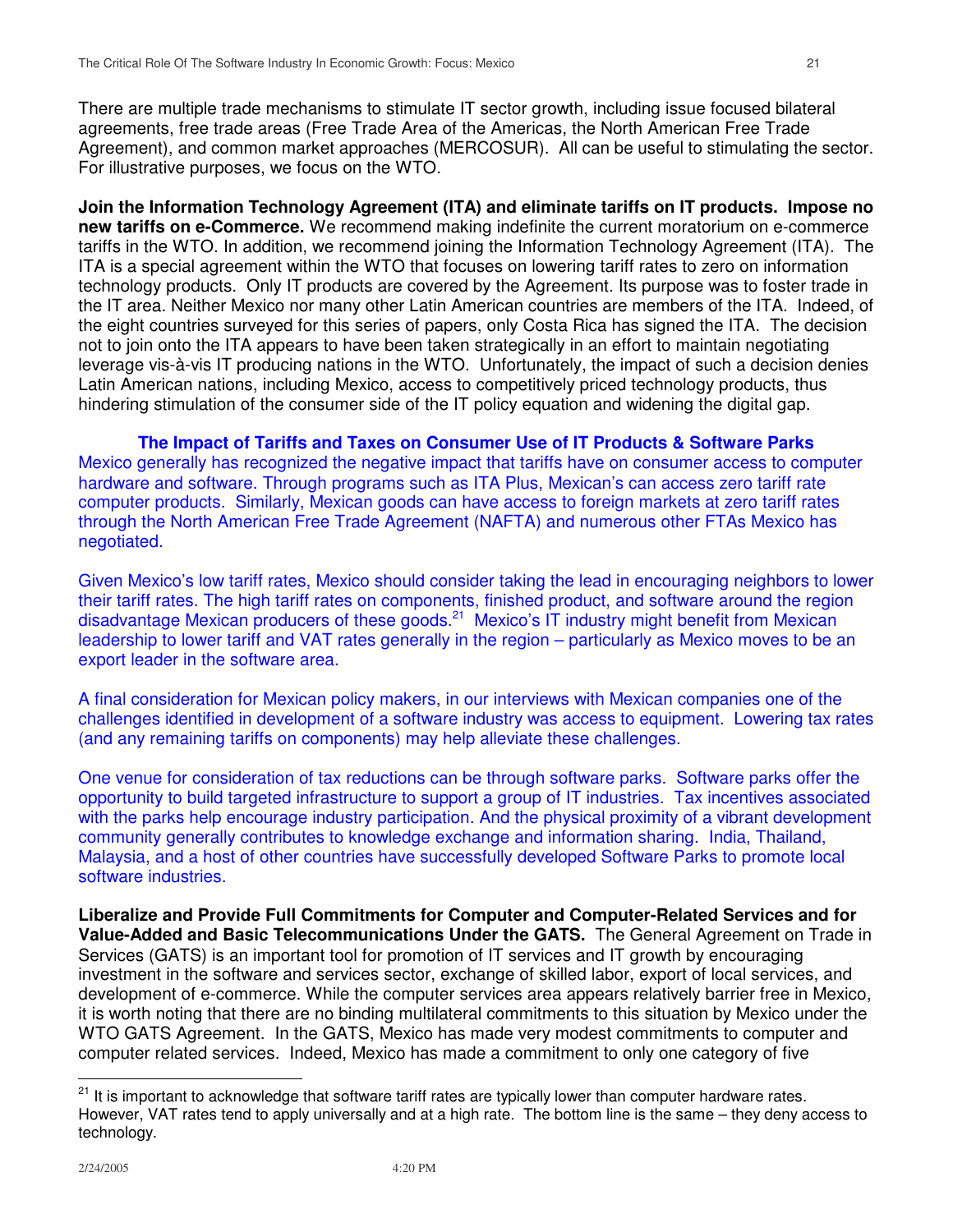computer related services areas. And, even that limited commitment has restrictions on foreign ownership. International treaty commitments provide investors with the assurance that a country will not "de-liberalize" in a certain field. It adds to investor confidence. Similarly, Mexican investors and providers of computer services benefit when other nations liberalize this field or provide binding international commitments in this area. Mexican computer services providers could benefit from Mexican leadership in this area in the WTO.

**Provide Equal Treatment to E-Commerce.** WTO members currently are discussing how to cover ecommerce under existing WTO rules. Any country interested in building its local IT sector should be present and active in these negotiations. We recommend Mexico apply to e-commerce the same principles that apply to traditional forms of trade, including principles of nondiscrimination (national treatment and most favored nation treatment) and transparency. Considering Mexico's interest in software and e-commerce development, we strongly encourage Mexican participation in the WTO's ecommerce discussions.

### **Promoting Mexican Software for Export**

The other side of an open trade regime is negotiating market access for Mexican products abroad. One of the main objectives of Mexico's Program to Develop the Software Industry is to increase the export potential of Mexican software – ultimately to be a worldwide leader in provision of software services.<sup>22</sup> Indeed, one of the areas raised in our interviews with Mexican companies was the need for more basic marketing support to promote exports. While this comment was intended to reflect marketing locally, it may indicate a need for targeted focus in this area as export promotion programs develop. This kind of support is envisaged in the Software Program. The Program offers suggestions for increased activity in this area by a number of Mexican institutions including la Secretaria de Economía, BANCOMEXT, AMITI, and Cadena Productiva de la Electrónica (CADELEC), among others. Over the last year, the Plan instructed these entities to conduct investigations, make assessments, and develop various action plans to support the industry. The National Plan calls for a progress report a year from its announcement. This means in October of the year 2003 we should have a better understanding of how efforts have progressed in this area.

Mexico already has successful commercial software exporters. Sinapsis Technologies México, has been in business for 12 years, employs 180 people, and exports approximately 5 percent of its products. Similarly, companies like GE Dem, Seguridata, and Softtek all are successful software exporters for Mexico. These successful commercial software producers have the potential to be significant contributors to Mexico's trade balance. With programs targeted to stimulate software exports, more companies like Sinapsis could develop.

*PRINCIPLE 2: Provide Access to Financial Capital***.** Venture capital (VC) is particularly important to promoting IT-based industries. IT generally does better in markets with greater access to venture capital and favorable stock option compensation rules. Indeed, according to a recent study by the OECD titled *Drivers of Growth: Information Technology, Innovation and Entrepreneurship*, countries should:

**Deregulate Capital Markets and Remove Barriers to Venture Capital Financing.** "Venture capital plays an important role in bridging the financing gap for innovative projects by new firms and providing managerial advice to start-ups. Governments need to modify legal and fiscal provisions that impede the supply of private capital for risky undertakings and address funding gaps where access to financing is a major business constraint."<sup>23</sup>

<sup>22</sup> *Programa para el Desarrollo de la Industria de Software*, p. 26.

<sup>23</sup> OECD*, A New Economy*, p. 112.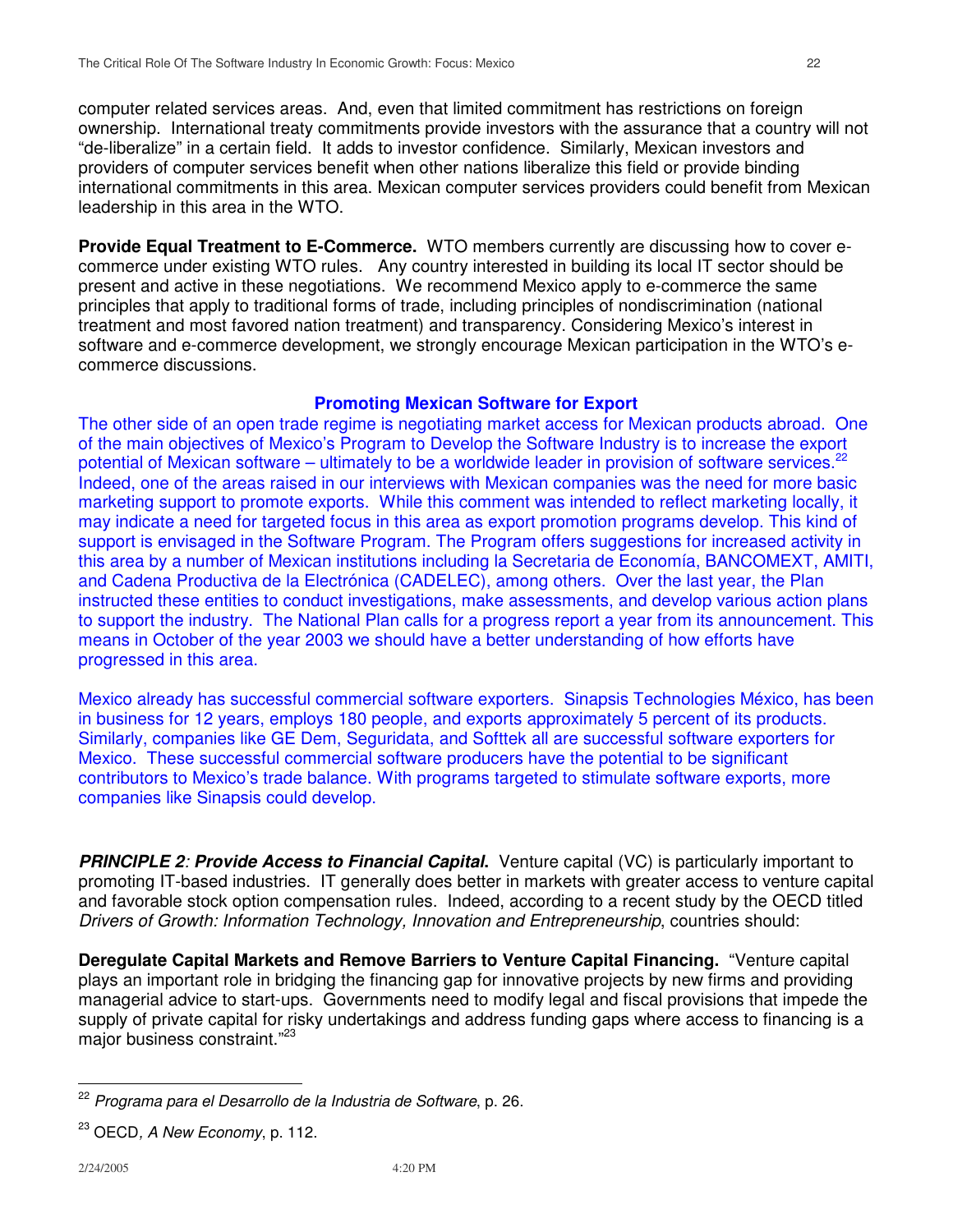### **Capital Stimuli Around the World**

Availability of capital, to stimulate a range of technological development without discrimination by type of technology, is important. Like government-sponsored research and development, investment stimuli need to be technology-neutral. In addition to neutrality, fundamental availability of seed capital is important. Some examples of successful seed capital/venture capital programs follow:

**Brazil**<sup>:</sup> The Government of Brazil uses, BNDES, the Brazilian Development Bank, and BNDESPar, its interest agency, to help alleviate capital concerns.<sup>24</sup> In interviews with Brazilian IT executives for a similar study, BNDES was cited as among the most useful programs in the Brazilian Government. Industry representatives encouraged great availability of similar programs. The Government is to be commended for its foresight and focus in this area.

**Singapore**: Since 1999, Singapore has targeted efforts to attract capital for the IT sector. Starting with Technoprenuership 21 (T21), the government's concept plan to spearhead local technology industries, the Singapore Economic Development Board devised various venture capital schemes, attracting both VCs and providing VC funds to start-ups and established entities. In April 2001, the Economic Development Board (EDB), Singapore's lead government agency for the promotion of investments and knowledge-based industries, took over the lead agency role of Technopreneurship 21 championship. EDB now administers a number of Technopreneurship-related schemes. The presence of such funds has transformed Singapore into a venture capital hub where high-tech startups from all over the region come for funding.<sup>25</sup>

**Greece**: In September 2001, The Greek New Economy Development Fund (TANEO) was developed from article 28 of Law 2843/2000 for the purpose of co-financing the formation of venture capital funds in Greece.<sup>26</sup> The fund is intended to invest in innovative businesses at early development stages. The objective is to encourage the funding of high-tech startups and the growth of venture capital in Greece using the 450 million Euros that it has at its disposal. The fund is still new, so it is too early to determine its success. Nevertheless, the ambitions of the fund are admirable.

*"Capital is a key resource factor in the development of a networked economy . . . . To foster an environment conducive to the development of innovative, high-growth technology companies, policies must be designed to ensure that capital markets have the requisite breadth and depth to allow for efficient financial intermediation and capital allocation towards activities and projects involving technological creation, diffusion, and innovation." 27*

**Permit Use of Stock Options.** Stock options can facilitate entry of firms by providing a way for new enterprises to attract, retain, and motivate employees, particularly in the early stages of development when the viability of such companies is uncertain and lack tangible assets for collateral.

 $^{24}$  More information on BNDES can be found at <http://www.bndes.gov.br/english/> (May 25, 2003).

<sup>&</sup>lt;sup>25</sup> Technopreneurship Singapore, n.d., <<u>http://www.techsingapore.com.sg/content/startup\_gov.phtml</u>> (April 8, 2003).

<sup>&</sup>lt;sup>26</sup> TANEO, n.d., <<u>http://www.taneo.gr/Eng/HomePage\_Eng.aspx</u>> (April 1, 2003).

<sup>27</sup> World Economic Forum, *2002-2003*, p. 31.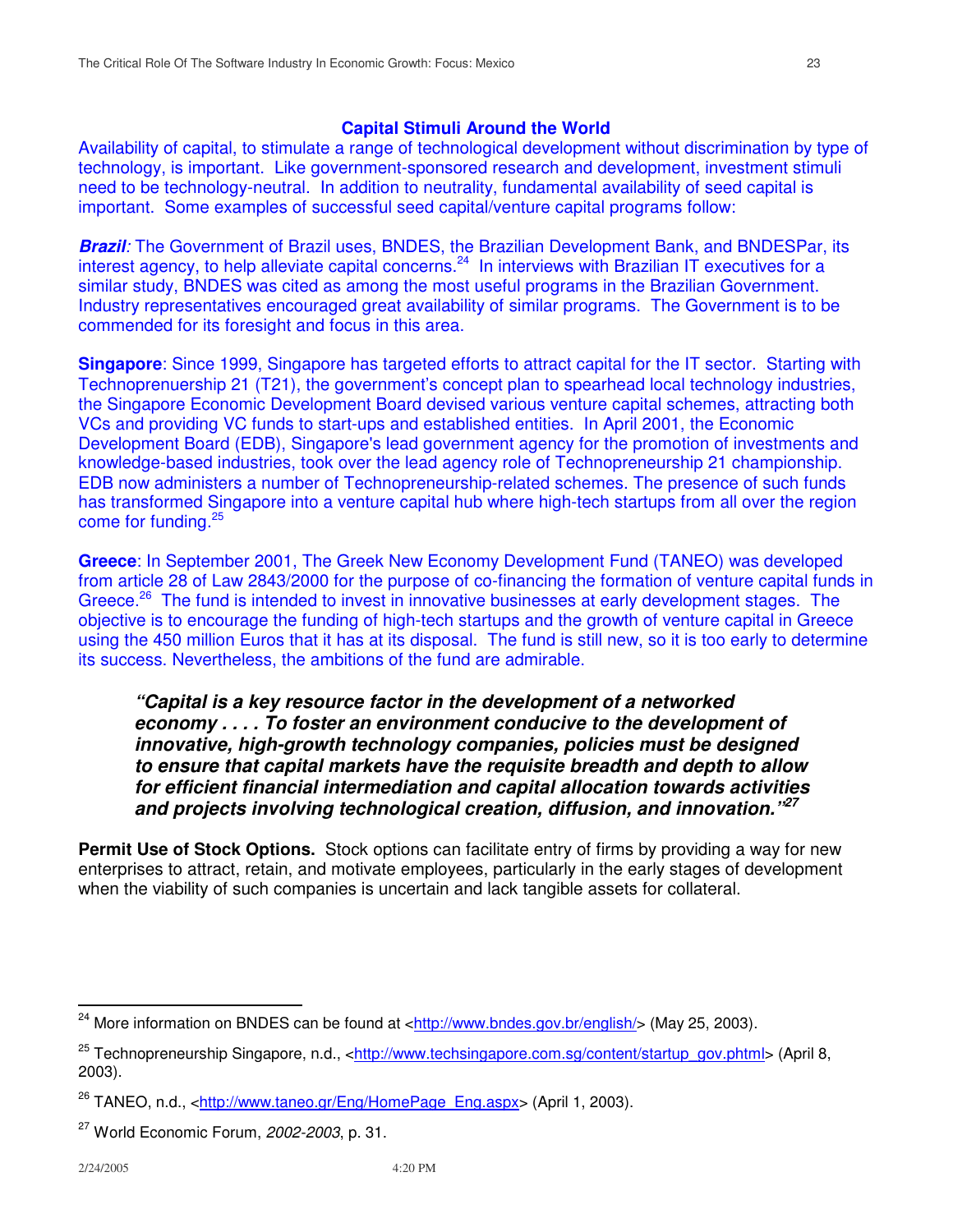**Capital Access in Mexico***:* An independent evaluation by the Milken Institute suggests that Mexico is ranked in the middle of other Latin American countries in its ability to attract capital.<sup>28</sup> "The index of 98 countries worldwide (including 18 in Latin America) looks at a combination of factors that can make it easy or difficult to access capital such as the depth, governance and repression of banking in a country; the equity, bonds and advancement level of capital markets; portfolio and foreign direct investment flows; macroeconomic and institutional environments and sovereign debt ratings."<sup>29</sup>

| <b>Score and Global Rank</b><br>April 2002 |             |    |  |  |  |
|--------------------------------------------|-------------|----|--|--|--|
| Chile                                      | 4.53        | 29 |  |  |  |
| Panama                                     | 4.19        | 34 |  |  |  |
| Argentina                                  | 4.02        | 45 |  |  |  |
| Peru                                       | 3.94        | 50 |  |  |  |
| Nicaragua                                  | 3.88        | 52 |  |  |  |
| El Salvador                                | 3.80        | 54 |  |  |  |
| Honduras                                   | 3.65        | 64 |  |  |  |
| Mexico                                     | 3.65        | 64 |  |  |  |
| <b>Bolivia</b>                             | 3.61        | 67 |  |  |  |
| Dominican Republic                         | 3.61        | 67 |  |  |  |
| Brazil                                     | 3.59        | 69 |  |  |  |
| Guatemala                                  | 3.56        | 70 |  |  |  |
| Uruguay                                    | 3.55        | 72 |  |  |  |
| Costa Rica                                 | 3.39        | 82 |  |  |  |
| Colombia                                   | 3.35        | 84 |  |  |  |
| Venezuela                                  | 3.17        | 87 |  |  |  |
| Ecuador                                    | 3.05        | 88 |  |  |  |
| Paraguay<br><b>B.ASTE</b><br>$\sim$        | 3.00<br>ÚΣ. | 89 |  |  |  |

### **Table 3-1. Capital Access Index**

(Source: Milken Institute)

This mid-tier ranking is confirmed by Mexico's Information Technology Industry Association and several other companies and entities interviewed for this paper. These and other sources cited a lack of adequate access to financial capital as a major impediment to growth of the software industry. Other companies interviewed cited the inability to obtain financing for "intangible" capital such as knowledge or intellectual property. Further, based on a survey by the WEF of executives in Mexico's market when presented with the statement, "Entrepreneurs with innovative, but risky projects can generally find

<sup>&</sup>lt;sup>28</sup> Glen Yago, et al., "Capital Access Index 2001: Financial Repression and Capital Access," Milken Institute, March 2001, cited by Latin Business Chronicle, "The Best and Worst Countries for Entrepreneurs," *Capital Access*, n.d., <http://www.latinbusinesschronicle.com/topics/cai2001.htm> (May 30, 2003).

<sup>&</sup>lt;sup>29</sup> The index of 98 countries worldwide looks at five key components that can make it easier or more difficult for entrepreneurs to access capital. Those components are economic environment, banking development, capital market development, international environment and sovereign ratings.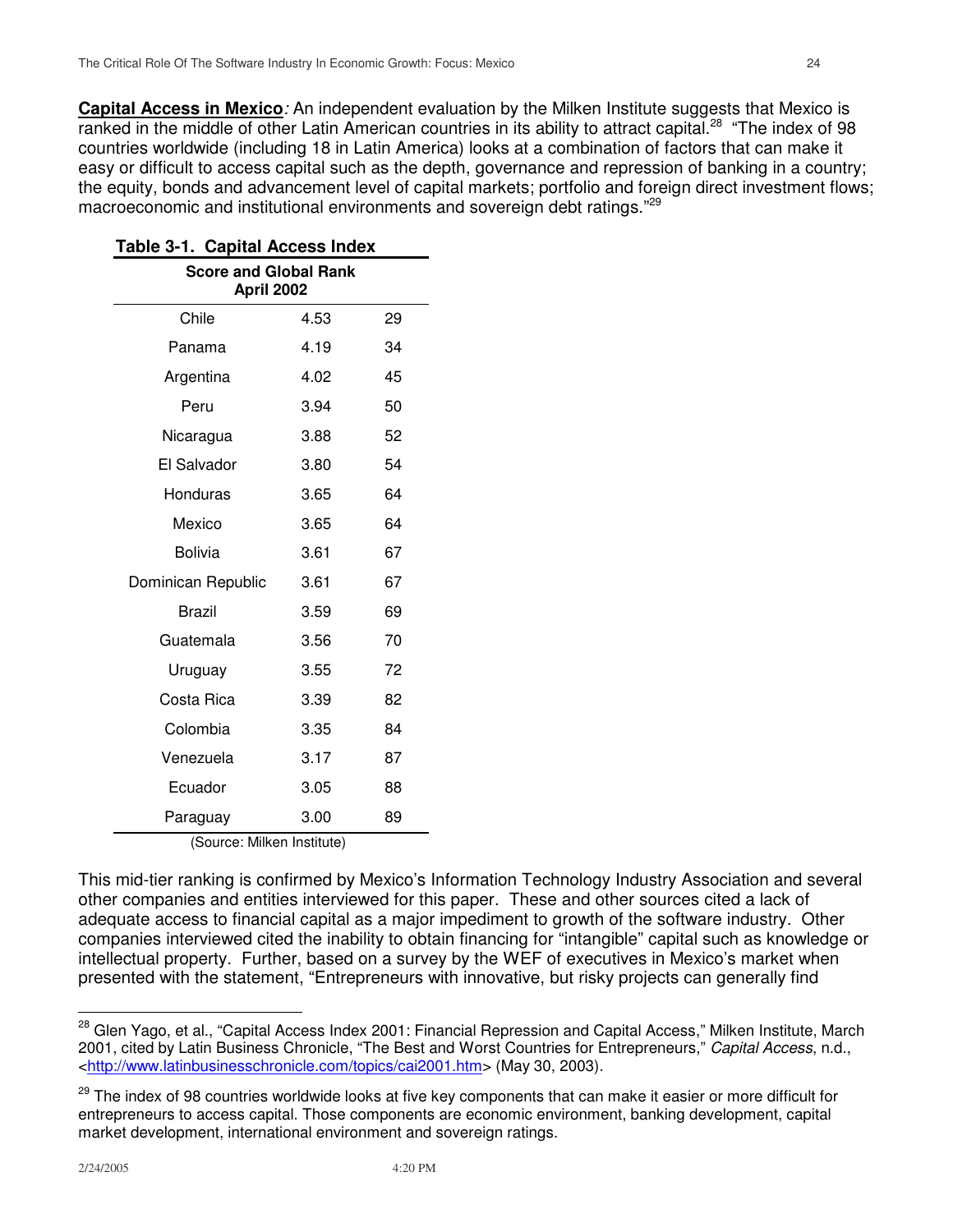venture capital in your country", Mexico was given very low scores. <sup>30</sup> Indeed, of 82 countries surveyed on "venture capital availability," Mexico ranked 74.<sup>31</sup> This suggests more work needs to be done in this area.

| Table 3-2.           |                                                                  |
|----------------------|------------------------------------------------------------------|
|                      | <b>FDI AS A % OF GROSS CAPITAL</b><br><b>FORMATION</b><br>(2000) |
| Argentina            | 25.7                                                             |
| Brazil               | 26.9                                                             |
| Chile                | 22.2                                                             |
| China                | 9.5                                                              |
| Colombia             | 23.9                                                             |
| Costa Rica           | 15.1                                                             |
| India                | 2.1                                                              |
| Ireland              | 85.4                                                             |
| Mexico               | 9.9                                                              |
| Peru                 | 6.3                                                              |
| <b>United States</b> | 15.8                                                             |
| Venezuela            | 21.1                                                             |

(Source: 2002 World Bank Development Indicators.)

One incentive to spur capital investments may be through positive tax incentives. Although not a definitive indicator, it is useful to look to Ireland's example. One of the major factors cited in the growth of Ireland's commercial software industry is tax policy. All manufacturing and internationally traded services industries in Ireland are taxed at a special ten percent rate (which will be raised to 12.5 percent under a new agreement with the EU). Proof of the benefit of the lowered tax rate, may be in gross capital formation. In 2000, foreign direct investment represented 85.4 percent of gross capital formation in Ireland.<sup>32</sup> By comparison, in Mexico, foreign direct investment represented 9.9 percent of gross capital formation in the same year (the most recent year for which World Bank figures are available). Some comparative World Bank figures are provided in Table 3-2.

This information emphasizes the need for work in this area – a need that is already acknowledged by the Program for the Development of the Software Industry. In the report, the issue of capital access is addressed throughout. Recommendations are made for nurturing a local venture capital industry including government-based financing, greater investments in this area from banks, etc. Given what we know about the importance of capital access and the need for it in Mexico, focus on these areas will be important to building software industry capacity in Mexico.

*PRINCIPLE 3: Ensure Competitive, Open, Technology-Neutral Government Procurement***.** A competitive and open procurement environment ensures that limited government funds are being used for efficient purchase of technology products. An open procurement system ensures government

<sup>30</sup> World Economic Forum, *2002-2003*, p. 284.

 $31$  lbid., p. 240.

<sup>32</sup> World Bank, *2002 World Bank Development Indicators*, Washington, DC, 2002, Section 5.2, " Investment Climate,"p. 284.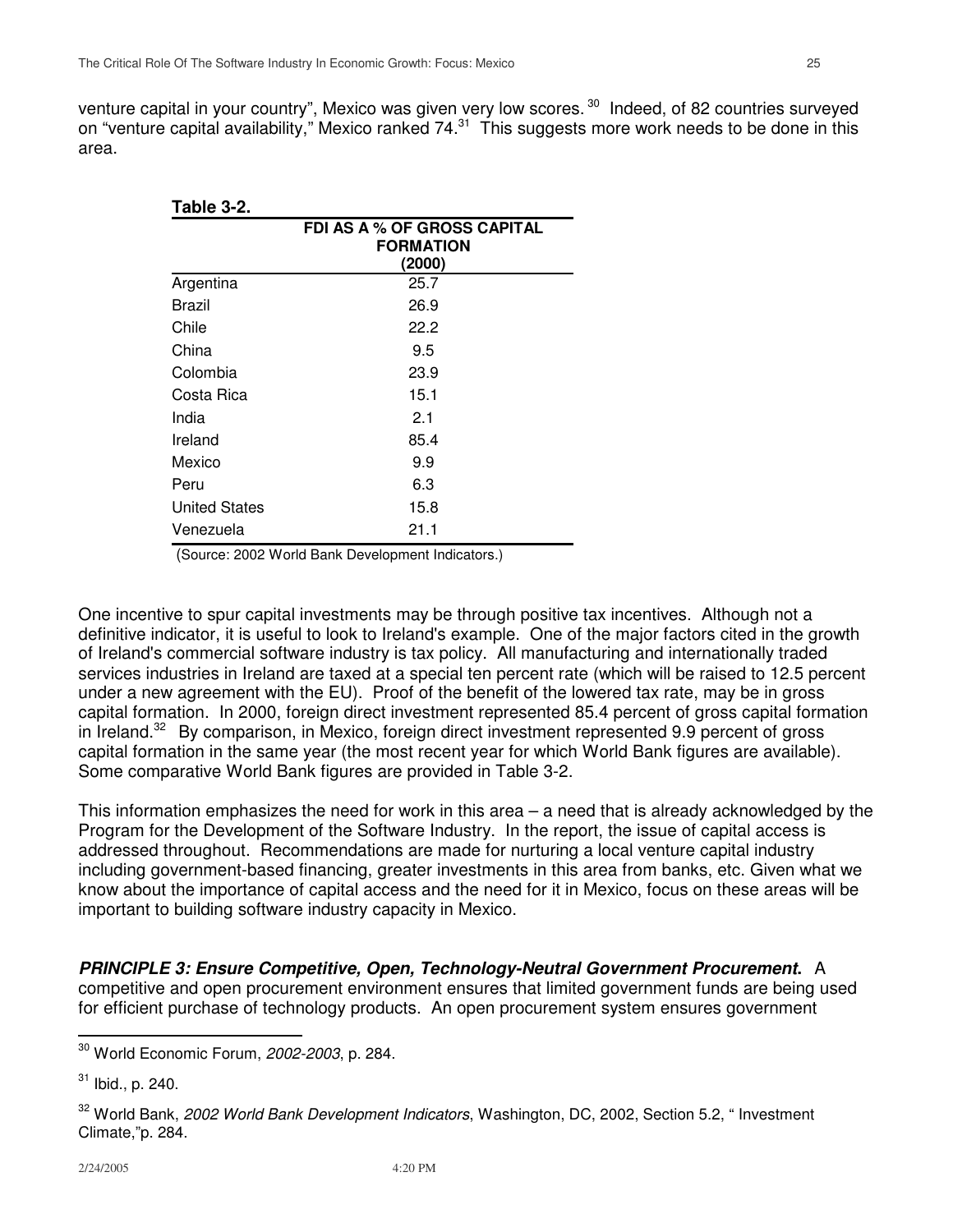employees have access to the best, most cost-efficient, state-of-the-art products and services. This makes government more efficient, which in turn facilitates citizen interaction with the government. Further, as a large consumer of IT products, government purchases of IT products stimulate the economy – particularly when those purchases put money back into the commercial software industry.

In a few countries in the Latin American region there has been some consideration given to mandating open source technology or writing open source requirements into procurement guidelines. Doing so could seriously disadvantage Mexican companies that may have developed product along existing commercial models and who might otherwise bid on these procurement contracts. In addition to individual corporate losses, such an approach takes resources away from the economic-generating benefits of the commercial software model to Mexico outlined earlier in this study.

To gain the full benefit of government procurement, we recommend a transparent, non-discriminatory, technology-neutral procurement system. We specifically recommend the following:

**Maintain Technology Neutrality in the Procurement Process**. Technology neutrality is widely understood as a fundamental principle in any technology policy. Indeed, efforts by governments to predetermine technology outcomes have consistently failed. With this principle in mind, one objective of government computer and software procurement should be to procure on a product's merits, on a value for money basis, and not the model of software development.

**Review the Total Cost of Ownership.** Procurement is going to be more efficient and cost effective for consumers and citizens when software best meets their needs. As managers develop IT acquisition plans, they must address issues of functionality, performance, security, value, and lifecycle cost of a product. If too much attention is given to acquiring technology with low up-front costs (based on the notion that open source software is free) and too little attention is given to identifying costs of training, maintenance, support, liability issues, etc., procurement decisions could lead to higher, not lower, costs over the life of the technology.<sup>33</sup> Lifecycle cost is especially important to consider for computer software. Software tends to be a small fraction of government's IT budget (typically around 5), but procuring the wrong software could lead to sizeable increases in the long-term cost associated with keeping the software running and useful.

# *"Open source [mandates] will inhibit investment in research and development, slowing down our industry and our country."*

### *Sinapsis Technologies México*

In a study conducted by Alan MacCormack of Harvard Business School entitled *Evaluating Total Cost of Ownership for Software Platforms: Comparing Apples, Oranges and Cucumbers*, the author looks at nearly 90 articles and studies reviewing the issue of total cost of ownership (TCO) with regard to software platforms.<sup>34</sup> Some of MacCormack's conclusions are:

 "acquisition costs for software tend to be dwarfed by other costs, typically comprising less than 10 percent of TCO for a system. This suggests that whether software is free, cheap or relatively expensive has relatively little impact on the total cost of IT investments. By contrast the single largest component cost is staffing . . ."<sup>35</sup>

```
35 lbid., p. 2.
```
<sup>&</sup>lt;sup>33</sup> Jean Bozman, et al., "Windows 2000 Versus Linux In Enterprise Computing: An Assessment Of Business Value For Selected Works", *An IDC White Paper Sponsored by Microsoft Corporation*, IDC, Framingham, MA, 2002**.**

<sup>&</sup>lt;sup>34</sup> Alan MacCormack, "Evaluating Total Cost of Ownership for Software Platforms: Comparing Apples, Oranges and Cucumbers," AEI-Brookings Joint Center, April 2003, <http://aei.brookings.org/admin/pdffiles/phpdl.pdf> (May 31, 2003).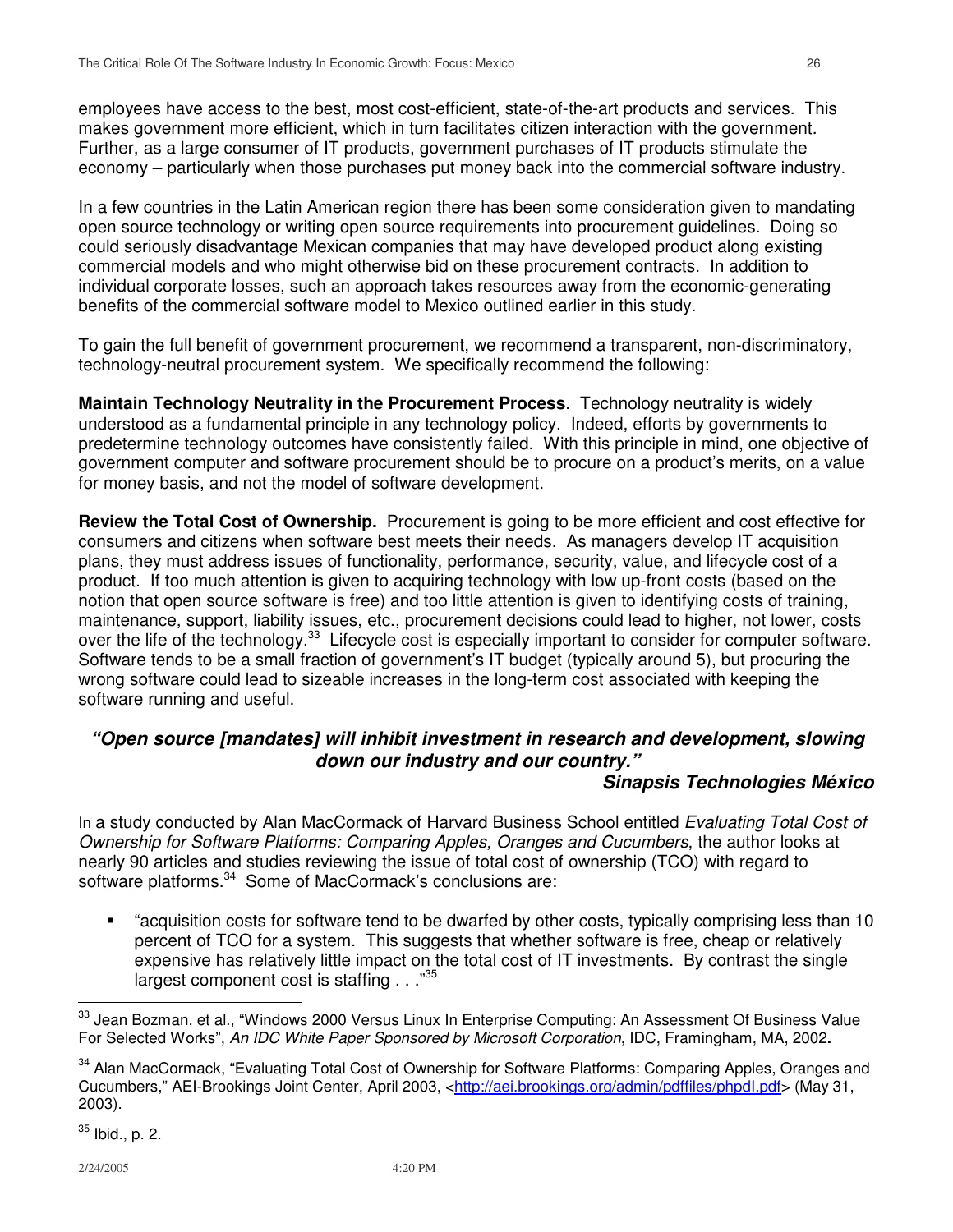- "given that in the more comprehensive studies of TCO, staffing represents over 60 percent of costs, a difference of only 10 percent in staffing costs between platforms will often outweigh any advantage that might come from cheaper software. This result suggests that studies of TCO would be best served by digging into much greater depth on the drivers of differences in staffing cost. Getting this right is *much* more important in the grand scheme of things, than making sure you have adequately captured any discounts that will be received on the software's purchase price." 36
- "variations in TCO across different workloads (e.g. web server, file server, print server, etc.) are often much greater than variations in TCO across different vendors for the same workload."37

For example, in a study conducted by IDC in 2002, users of both Linux and Windows 2000 were surveyed regarding cost advantages. There were some very interesting results.

- **IDC** researchers found that over a five year period of time, the Windows based system offered savings from 11 percent to 22 percent over Linux in network infrastructure, file serving, print serving and security serving. In only one category surveyed, web serving, did Linux have a cost advantage — a mere six percent.<sup>38</sup>
- According to the study, the lowered costs derive primarily from the much lower staffing needs of Windows.<sup>39</sup>

### **The Marketplace is the Best Test of Technology**

The most competitive industries result from market competition. The failures of governments worldwide to drive the creation of local automobile and aviation industries are well known and stretch from Indonesia to Russia. Similar rules can be applied to the technology sector. Vibrant technology development is driven via the marketplace. When government attempts to specify certain technology outcomes, the result regularly is high cost and failed technology. Some well-known examples follow.

**Supersonic Transport**: Supersonic transport was considered a vital technology in the US and given more than US\$900 million dollars in the 1960s and 1970s. The technology was never developed in the US. Instead, a joint program between France and England developed the technology into what we know now as the Concorde. The program was intended to develop a technology that would leap in front of the US. France and England funded over one billion dollars in development costs. Only 16 were ever manufactured, and only nine were ever sold. State-owned British and French airlines were the only buyers. The planes burned 5,500 gallons of fuel per hour and could carry only 100 passengers. Oneway fare from London to NY was over \$4,000. On April 10<sup>th</sup>, 2003 British and French airlines grounded the Concorde permanently. Only 20 passengers rode the last flight.<sup>40 41</sup>

 $36$  lbid., p. 16.

 $37$  Ibid., p. 14.

 $38$  lbid., p. 11.

<sup>&</sup>lt;sup>39</sup> Ibid., p. 13.

<sup>&</sup>lt;sup>40</sup> Jim Thornton, "Farewell Concorde - And Good Riddance," iGreens, April 12, 2002, <http://www.igreens.org.uk/farewell\_concorde.htm> (May 30, 2003).

<sup>&</sup>lt;sup>41</sup> Thayer Watkins, "The Concorde Supersonic Transport," San José State University, Economics Department, n.d., <http://www.sjsu.edu/faculty/watkins/concorde.htm> (May 30, 2003). And Stephen Moore, "The Advanced Technology Program and Other Corporate Subsidies," *Testimony before the Senate Committee on Governmental Affairs*, CATO Congressional Testimony, June 3, 1997, <<u>http://www.cato.org/testimony/ct-sm060397.html</u>> (May 30, 2003).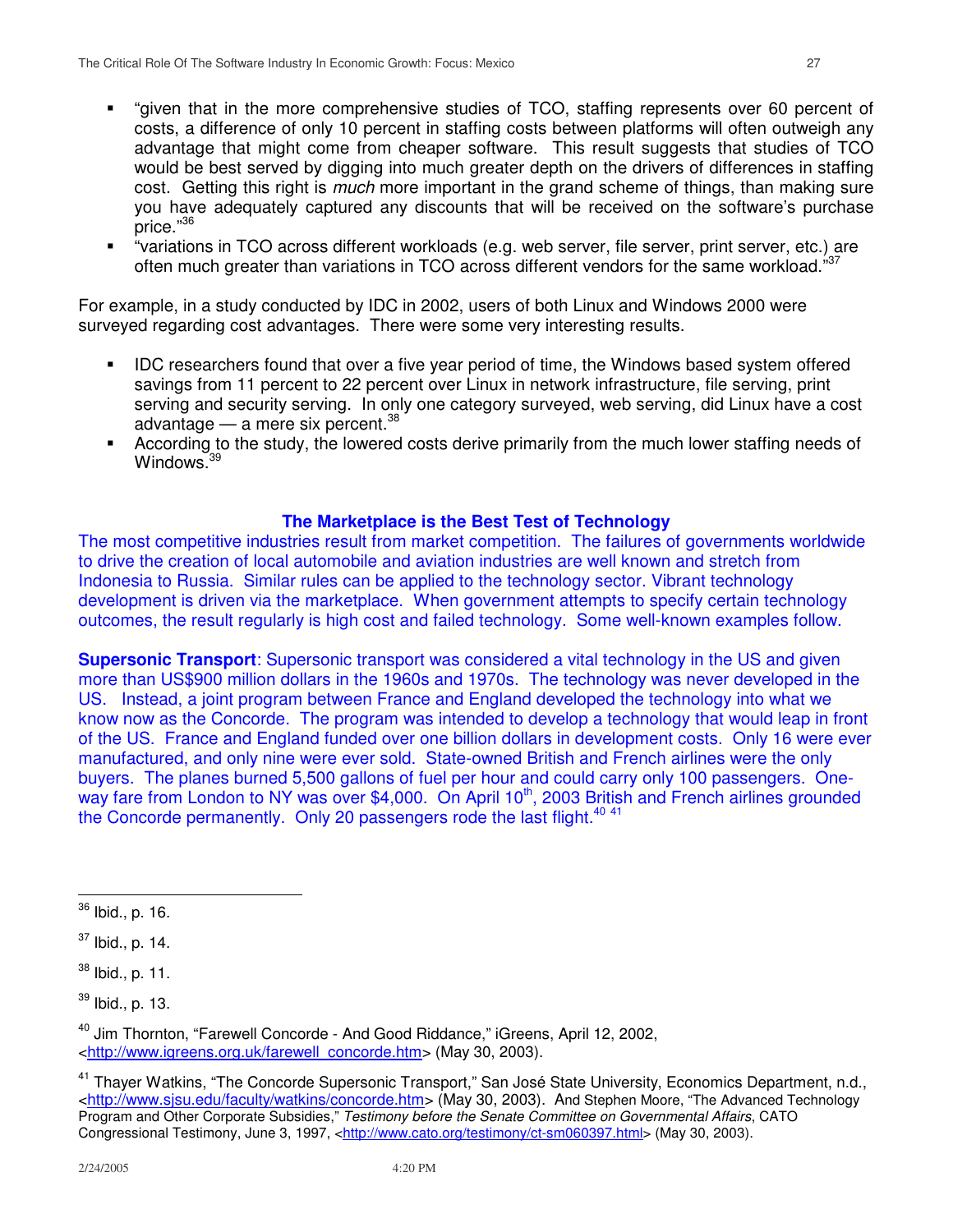**Korean Broadband Expansion**: Korea's broadband penetration is among the highest in the world today. However, a number of Korean officials recently have expressed the view that Korea's approach to broadband – forcing development and adoption of certain technologies - has ended up being particularly harmful to the tech industry. In recent remarks, former Information Minister Yang Seung-taik said, "The Korean government wrongly encouraged companies to adopt ISDN (integrated service digital network) in the early 1980s even though the technology was useless for most domestic solutions developers. The government's promotion of ISDN technology eventually led to overlapping investment with the broadband market."<sup>42</sup>

**Evaluate the Security Integrity of Products**. Security issues will be discussed again in a subsequent section, but the issue is worth highlighting in the procurement process. Government carries an important responsibility to its citizens not only of providing efficient and cost-effective services, but also of ensuring the vital integrity of the nation's most sensitive infrastructure systems – defense, water, electricity, etc. The government also has access to citizen data, both financial and personal. In each case, the burden is on government to ensure the security of these systems and data. In making procurement decisions, governments should evaluate the security of products being purchased. More specifically, governments should ask themselves:

- Are independent international evaluation criteria being used (such as the Common Criteria for Information Technology - ISO 15408)?<sup>43</sup>
- Is there an identifiable entity (vendor) that is clearly responsible for addressing security gaps?
- Who will be responsible for providing patches to security flaws if they exist?
- Who will ensure the patches are not vulnerable to attack?

**Join the WTO Government Procurement Agreement.** The WTO's Government Procurement Agreement (GPA) is an important one, containing national treatment provisions, as well as a requirement that technical specifications "shall not be prepared, adopted or applied with a view to, or with the effect of, creating unnecessary obstacles to international trade." The Agreement is a useful set of global rules to implement non-discrimination in procurement processes worldwide. Mexican companies seeking to export software product could potentially benefit if the Mexican Government more actively engaged in these discussions and helped to remove barriers to Mexican products being purchased by foreign governments. Unfortunately, not a single country in Latin America is a signatory to the GPA. Only one Latin American country, Panama, is engaged in negotiations to join. Four countries, Argentina, Chile, Colombia, and Panama, maintain observer status.<sup>44</sup>

**Look to International Organization Procurement Standards.** Both the World Bank and the Inter-American Development Bank (IADB) maintain strict internal guidelines for procurement purchases. The World Bank has established a rigorous standard for procurement of information technology products. A website addressing the issue provides "specialized standard bidding documents, basic guidance documents, and records the dialogue between the Bank, its Borrowers and the IT Industry."<sup>45</sup> The IADB establishes some general guidelines, intended to provide the public sector with assurances that Bank funding will be used efficiently and economically, and that the process will be transparent:

<sup>42</sup> Yang Sung-jin, "Former Minister Criticizes IT Policies," *The Korea Herald*, May 29, 2003, <http://www.koreaherald.co.kr/SITE/data/html\_dir/2003/05/29/200305290058.asp> (May 31, 2003).

<sup>&</sup>lt;sup>43</sup> See the section on security in this report for more information on the Common Criteria.

<sup>44</sup> World Trade Organization, "Government Procurement Agreement," n.d., <http://www.wto.org/english/tratop\_e/gproc\_e/gproc\_e.htm> (February 26, 2003).

<sup>&</sup>lt;sup>45</sup> World Bank, "Information Technology Procurement," n.d., <http://wbln0018.worldbank.org/emt/emtii/ipit.nsf/Main/itprocurement> (April 1, 2003).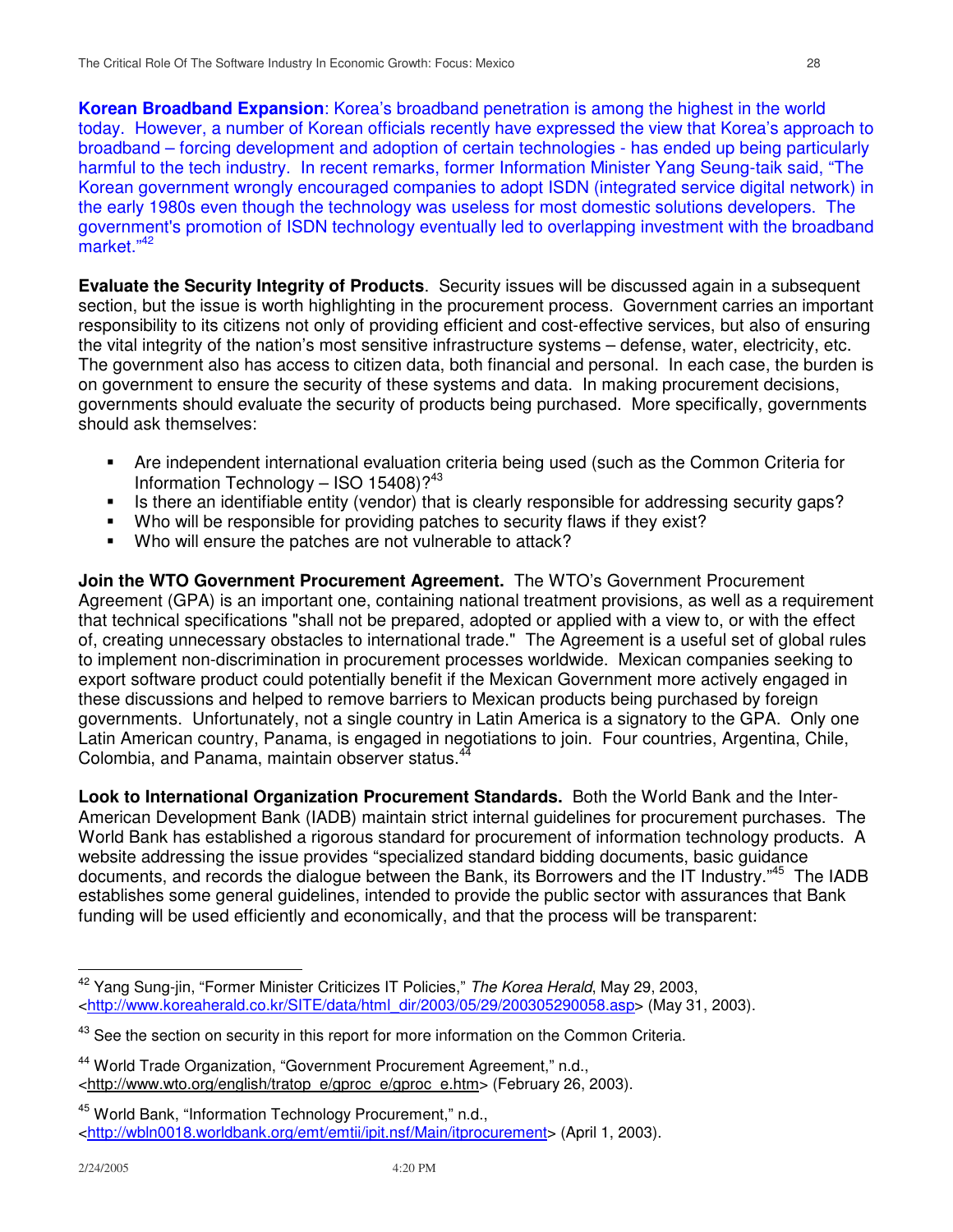- "COMPETITION: to ensure that the largest possible number of qualified suppliers take part so that borrowers obtain the best market terms.
- "EQUALITY: to ensure that all participants will be treated equally, avoiding preferences and discrimination of any kind to the detriment of some and the benefit of others, thus making for effective competition.
- "PUBLICITY: to ensure that all contractors have access to information and clarification during the bidding process and when the bids are opened.
- "DUE PROCESS: local legislation should provide procedures for the settlement of dispute and should permit bidders to lodge protests and to answer allegations." <sup>46</sup>

## **APPROACH B: TARGET POLICIES TO PROMOTE SOFTWARE AND IT SERVICES**

Approach B encapsulates those intangible, indefinable policy stimuli that inspire creativity - through reward, infrastructure, and vibrant markets.

*PRINCIPLE 4: Provide Strong Intellectual Property Protection***.** One policy stands out as a stimulus to the software sector: intellectual property protection. Strong intellectual property protection is critical to the growth of a local commercial software industry. Absent this incentive, engineers will not invest in the creation of software. Further, our report shows that absent a strong commercial software industry, an economy does not maintain the dynamic growth that drives overall IT spending. Without that commercial software growth, IT spending would have a smaller impact on GDP growth.

### **Intellectual Property Protection is Important to Mexico's Software Industry**

Strong intellectual property protection is important to the growth of local industries. It is particularly important to software developers and technical engineers experimenting with new technologies. Indeed, the only hope that many small- and medium-size technology businesses have for financial success is assurance that they will recover their investment through remittance of licensing royalties on their products. If a new business' product is immediately pirated, a new company will not last long. The Asociación Mexicana de la Industria de Tecnologías de Información (AMITI) representing nearly 150 Mexican and Mexican based companies, cited intellectual property issues as a major problem facing the software industry in Mexico. In addition, intellectual property protection is singled out in the *Programa para el Desarrollo de la Industria de Software* as a major area of improvement for building Mexico's software industry capacity. As that study notes "reforzar la aplicación de las leyes de propiedad intelectual para disminuir los índices de piratería de software" will help grow a commercial software industry. 47

**Implement All Aspects of the TRIPS Agreement.** An important first step to promote IT innovation is to implement and enforce the provisions of the WTO's Trade-Related Intellectual Property Agreement (TRIPS), particularly the copyright and enforcement provisions, which include requirements for:

- Adequate and effective protection of intellectual property.
- **Extension of copyright protection to computer software.**
- Coverage of all aspects of piracy, including unlicensed use by businesses (corporate end-user piracy).
- Unannounced (*ex parte*) raids in civil and criminal cases.
- **Deterrent-level penalties.**

<sup>46</sup> Inter-American Development Bank, "OP-500 Procurement of Goods and Services," n.d., <http://www.iadb.org/cont/poli/op500e.htm#Objectives502> (April 4, 2003).

<sup>47</sup> *Programa para el Desarrollo de la Industria de Software*, p. 43.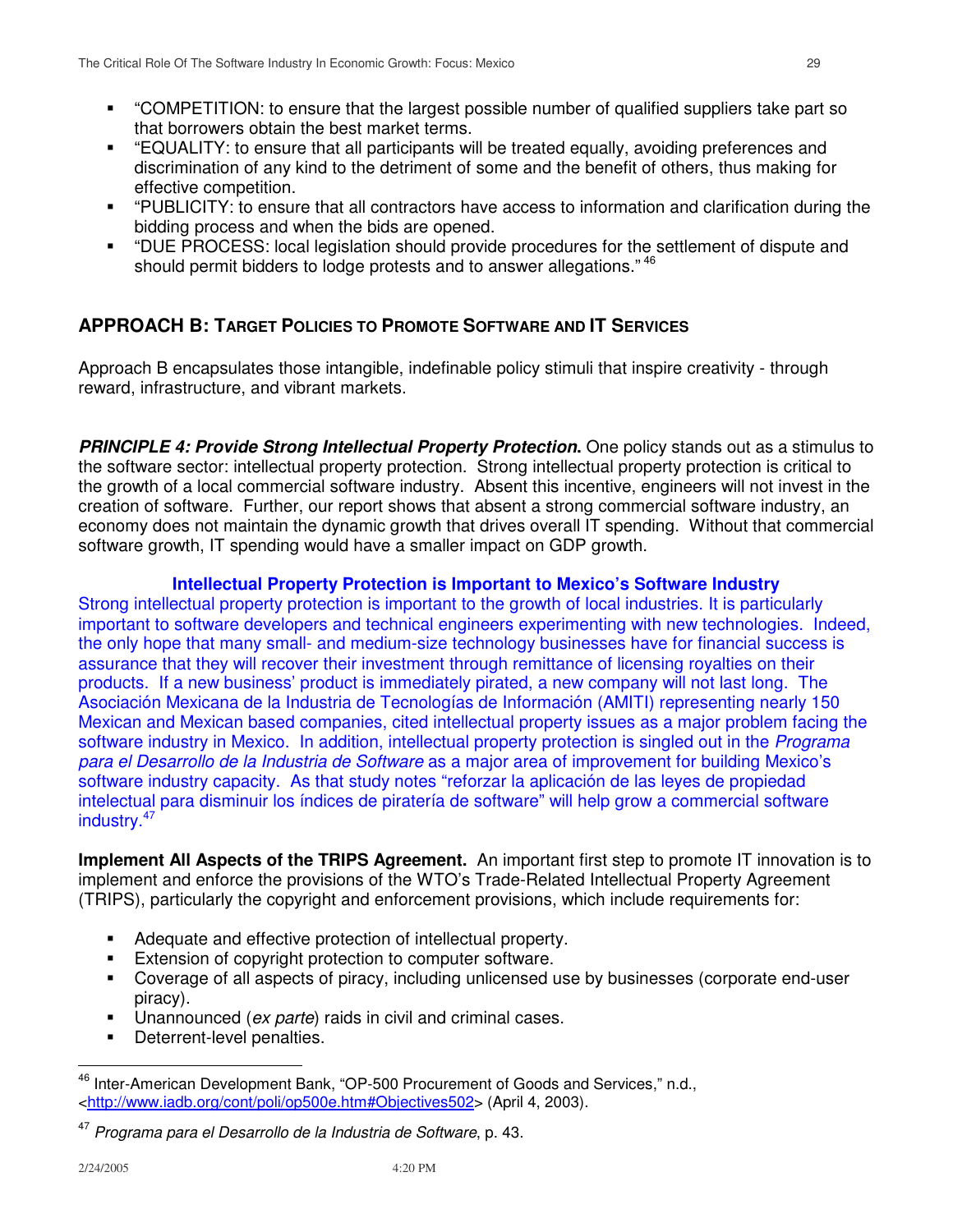**Meaningful criminal penalties.** 

### **Enforce the WIPO (World Intellectual Property Organization) Copyright Treaty.** The WIPO

Copyright Treaty (WCT) extends copyright protection to the online world. Fully two-thirds of all software is anticipated to be sold online within the next five years.<sup>48</sup> If copyright protection is not properly extended, unscrupulous individuals will have the ability to freely trade and sell software online. Important components of the WIPO Copyright Treaty include:

- Clarifying that copyright protection extends to digital works in temporary or permanent forms.
- **•** Prohibiting the circumvention of anti-piracy technical measures or the alteration of rights management information.
- Specifying the author's exclusive right to "make available" his work (the author controls who sees the work, how it is used, how it is distributed, and how much it costs).
- Providing effective and expeditious enforcement procedures and remedies for online piracy.

### **International Treaty Implementation Efforts in Mexico**

Globally, policy makers attempting to grow domestic information technology industries are recognizing the role that IP plays in the digital age. Recently, Tan Sri Dr. Othman Yeop Abdullah, at the time CEO of Malaysia's well known Multimedia Development Corporation, told the *New Straits Times* (August 2, 2002) that cyber laws and IP laws "play a crucial role in the growth of information and communications technology (ICT) . . . especially so if we are to encourage the development of software . . . without effective protection, our home-grown creative talents would not be able to survive, let alone succeed."

In the global race to promote the IT sector, any policy to stimulate the key IT drivers of software and services should be on the policy agenda. WCT adherence is a good vehicle to do so. To date, thirteen Latin American countries have signed the WCT including Argentina, Chile, Colombia, Costa Rica, Mexico, and Peru. Mexico is to be commended for its forward-looking approach to intellectual property protection in this regard.

Signing onto the Treaty, does not by itself assure adherence to the Treaty. According to the International Intellectual Property Alliance (IIPA), a US-based intellectual property rights group, Mexico's copyright law might not be fully WCT compliant. As reported by IIPA, a recent bill of amendments to the Mexican Federal Law on Copyright includes several significant flaws, including lack of provision for technology protection measures and inadequate provision for author control of its work (the making available right noted above).<sup>49</sup> Another concern, according to IIPA, the draft law fails to provide adequate deterrent penalties as provided for under the TRIPS Agreement. The bill of amendments was passed by the Mexican Congress on April 30, 2003. In general terms, the amendments include provisions to enhance remuneration assurances to authors, longer terms of protection and prerequisites to exploit derivative works.

**Enforce IP Laws Once They Are on the Books.** Writing laws and ratifying treaties are not enough; the laws must be enforced to have their desired effect. While information technology companies often have their own active anti-piracy programs, their civil actions alone will not prevent piracy. And, considering the potential positive impact that lowering the piracy rate can have on software sector growth, as demonstrated by the data in section one and two, aggressive anti-piracy action would seem to be justified.

<sup>&</sup>lt;sup>48</sup> Business Software Alliance, "Opportunities and Growth: A Vision for the Future, 2000- 2005", Washington, DC, June 2000, p. 2.

<sup>&</sup>lt;sup>49</sup> Eric Smith, "Mexico: Request For Public Comments Concerning Identification Of Countries Under Section 182 Of The Trade Act of 1974, 67 Fed. Reg. 63186 (October 10, 2002)", *IIPA Special 301 Recommendation: Place Mexico on the "Watch List"*, IIPA letter to US Trade Representative - Section 301 Committee, October 30, 2002, p. 6.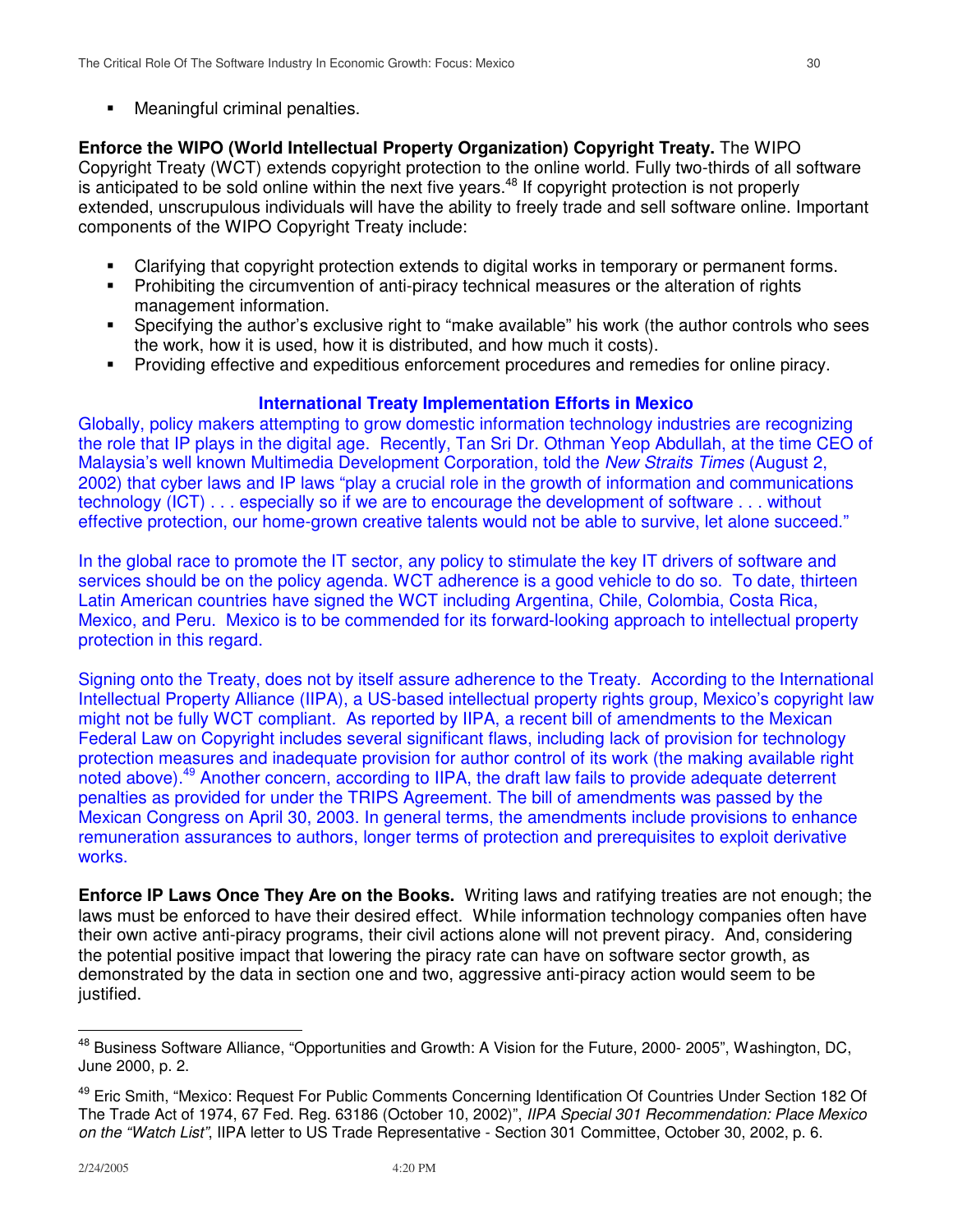Government can improve intellectual property protection by acting as a leader in enforcement of the intellectual property rights of the commercial software industry. In addition, government can advance the interests of Mexico's software industry by exhibiting leadership in the way it acquires, uses, and manages its own software technology. If government demonstrates to the public the importance of using properly licensed software, then the private sector is likely to follow suit. As a major trendsetter and as a major purchaser of software, government's example can help grow the local software industry in many ways.

The WEF, when interviewing on this topic, found that "many observers feel . . . increased protection of intellectual property should be addressed to further stimulate e-commerce and software production in Mexico." 50

### **Mexico's Copyright Law**

Mexican law already provides many protections for computer software, including specific copyright protection as provided for in the Mexican Federal Law on Copyright, as well as related administrative and criminal provisions primarily set forth in the Mexican Industrial Property Law and the Federal Criminal Code. Del website de la Asociación Mexicana de la Industria de Tecnologías de Información (AMITI),

"En 1984, los programas de computación eran registrados ante el Registro Público del Derecho de Autor. No es sino hasta 1991, cuando se les incluye como una obra autorial expresamente protegida dentro del artículo 7, inciso "j" de la Ley Federal de Derechos de Autor. Actualmente, de acuerdo al artículo 135 de la Ley Federal de Derechos de Autor, es ilegal realizar o distribuir copias de una obra protegida sin la autorización del titular del Derecho. La única excepción, de acuerdo al artículo 18 (f), es para quien adquiera el uso autorizado de un programa de computación, quien podrá realizar una copia para uso exclusivo como archivo o respaldo."

"En las modificaciones realizadas a la Ley en 1991, se instituyeron las sanciones penales para la violación de los derechos de autor de los programas de computación. Estas penalidades incluyen: cárcel de hasta seis años, multas de hasta 500 días de salario mínimo, o ambos, por la reproducción o distribución no autorizada de programas de computación."

"La Ley Federal de Derechos de Autor prohíbe la reproducción de programas de computación que no sea con fines de respaldo y sanciona la realización de copias múltiples para el uso por diversos usuarios, así como también sanciona el dar o regalar una o más copias ilegales. Si se detectan programas de computación ilegales, a usted o a su empresa le podrán ser aplicadas sanciones Penales y/o Civiles." 51

**Support Extension of Patents to Computer Software and Provide Adequate Resources to Staff**

**This Extension**. Patent protection spurs broad innovation by requiring inventors, in exchange for legal protection, to publicly disclose how their product works and to promise to release the product to the public when their patent expires. But, patent systems work only when patent offices are properly staffed and funded. As software and other IT industry products increasingly are protected by patent law, the role of the patent office in IT sector growth will become more and more important. Today, no country in the Latin America region explicitly provides for patenting of computer software. Under Mexican law, while IT industry products and/or processes may be susceptible to patent protection (to the extent that they may

<sup>50</sup> World Economic Forum, *2001-2002*, p.246.

<sup>51</sup> Asociación Mexicana de la Industria de Tecnologías de Información, A.C., *Piratería*, n.d., <www.amiti.org.mx/denuncia.asp#LEGISLACION> (February 23, 2003).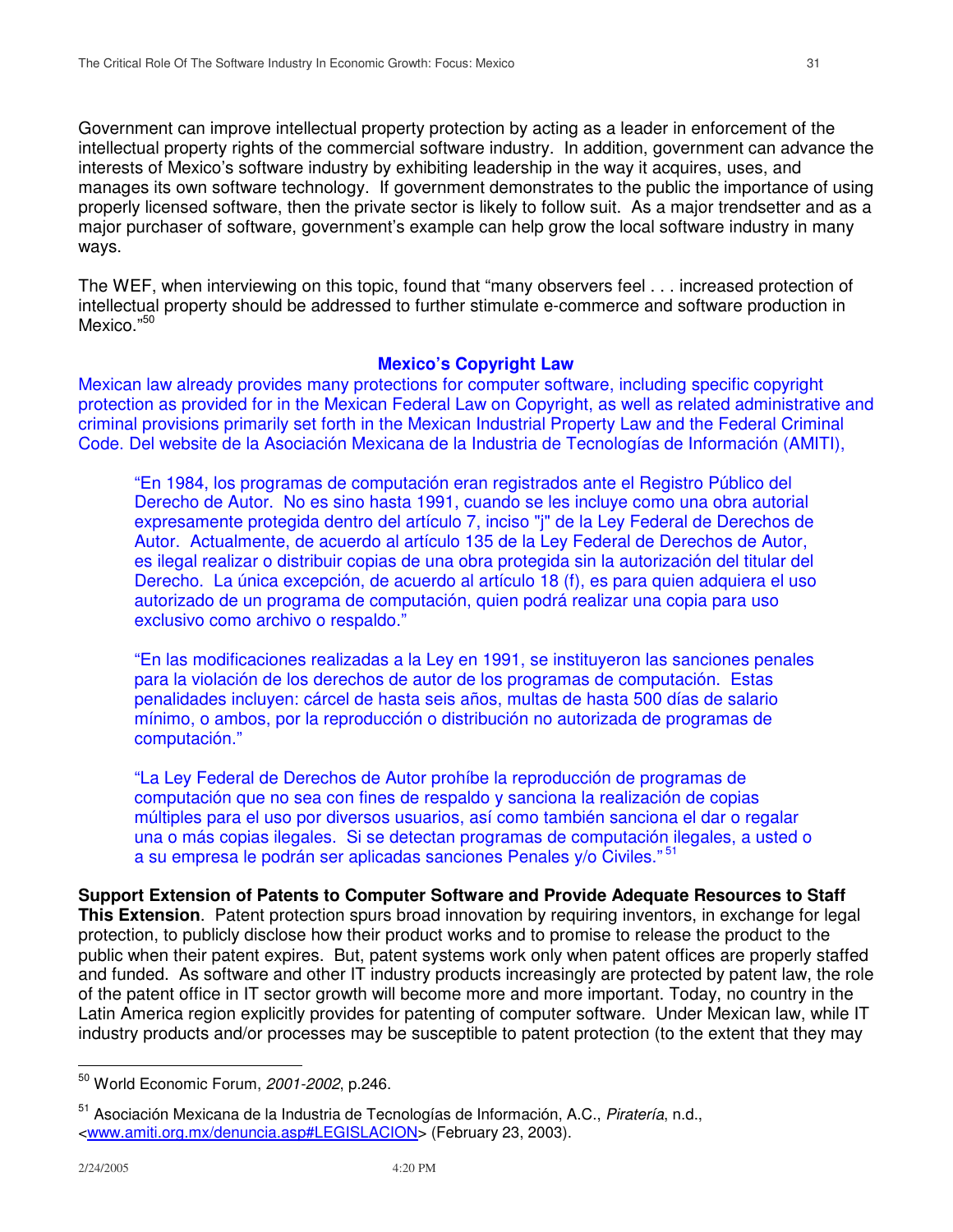be considered inventions within the scope and definition of the Mexican Industrial Property Law), software is specifically excluded from patent protection. Software protection derives from copyright protection and related provisions.

*PRINCIPLE 5: Build a Strong Telecommunications and Internet Infrastructure***.** Numerous cases demonstrate that a strong telecommunications sector greatly benefits the growth of information technology industries. This occurs as users are provided easier access to information and know-how. If users have never had the ability to interact with the telecommunications infrastructure, or if their experience is one of frustratingly slow downloads, they will not use technology. The telecom sector impact on IT industry growth also affects the producer side. Bandwidth and better infrastructure on which to deliver products encourages industry to build bigger and better.

### **The Positive Effects of Telecommunications Deregulation**

Deregulation of telecommunications has proven effective in many markets. For example, when Australia deregulated its international long-distance market, prices for long distance dropped 50 percent. Today, there are over 2 million Internet hosts in Australia.<sup>52</sup>

Chile privatized its telecommunications sector in the 1980s and today is one of the most connected countries in Latin America, with 1.8 million Internet users. At the end of 2000, it had 22.1 telephone lines per 100 inhabitants. 53

The Republic of Korea negotiated liberalization of its telecommunications market through the GATS Basic Telecommunications Agreement. Korea reports growth in its telecom sector as a result. As of March 2001, 57 percent of Korea's total population used mobile phones and 40 percent were Internet users. 54 55

This paper does not evaluate the size of the telecommunications sector relative to the IT sector, nor does it review the impact of the interplay between the two. Rather, we take as our point of departure that telecommunications infrastructure is the critical framework over which e-commerce occurs.

**Telecommunications in Mexico:** While the telecom situation is rapidly changing, these World Bank figures are useful for comparative purposes.

<sup>52</sup> International Telecommunication Union, "ICT- Free Statistics," *Working Group Statistics on Communication and Information Services*, n.d., <http://www.itu.int/ITU-D/ict/statistics/at\_glance/Eurostat\_2001.pdf> (February 26, 2003).

<sup>&</sup>lt;sup>53</sup> Oxford Analytica, "National IT Development: Explaining Success Stories Chile," from the Information Technology: Growth and Opportunity suite of data; June 2002.

<sup>54</sup> Business Software Alliance, "Elements of a Policy Framework for Vibrant E-Commerce," *A White Paper by the Business Software Alliance*, Washington, DC, 2001, p. 6.

<sup>&</sup>lt;sup>55</sup> Korean officials recently have criticized their approach of standardization and targeting of certain technologies. They have expressed concern that the approach has limited technology choice and may ultimately put Korea behind its neighbors.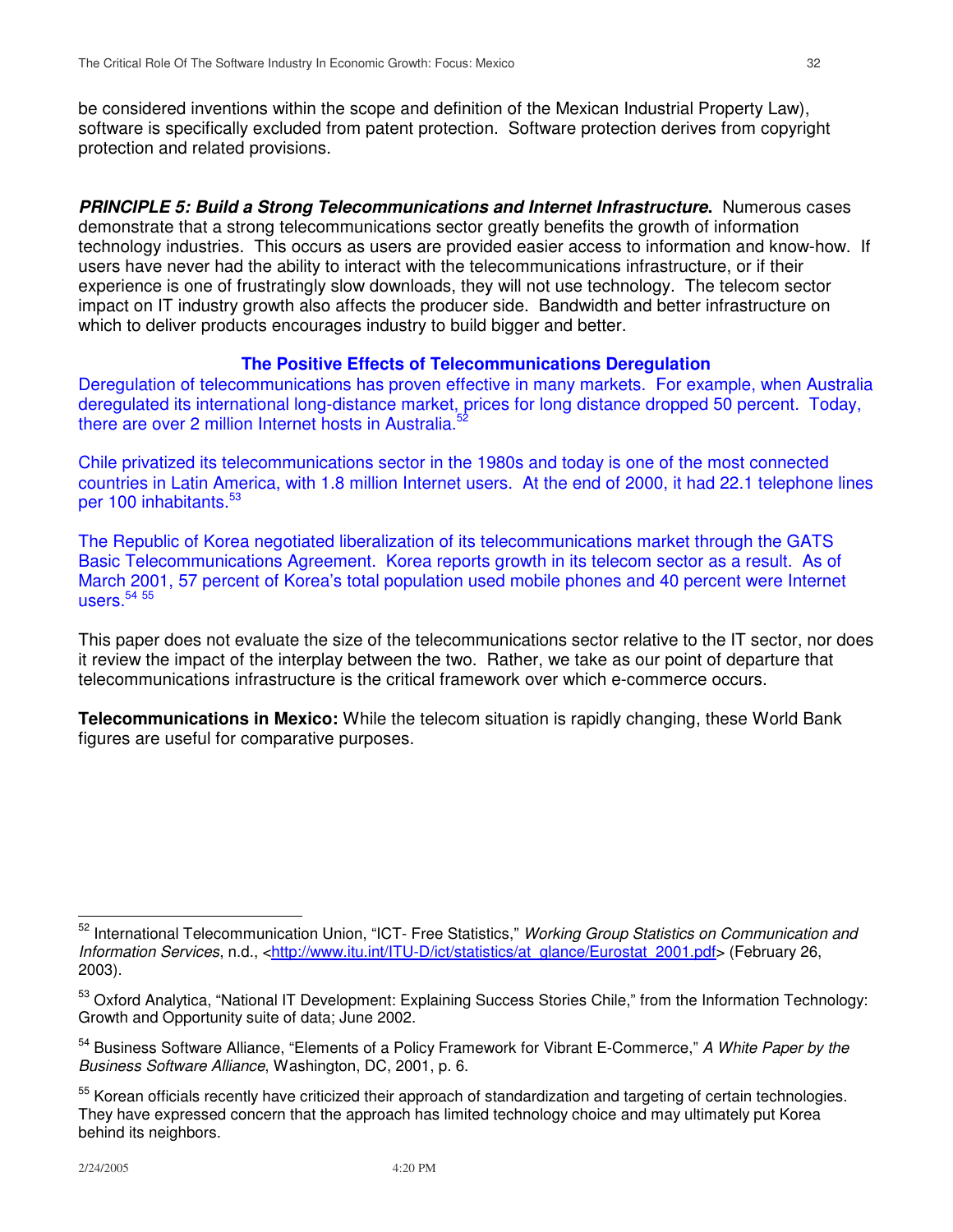|               | Telephone<br>mainlines [b] | Mobile<br>phones [a] | Information and<br>commuincation<br>technology [a] | Personal<br>computers [b] | Internet<br>users [b] | Secure<br>internet<br>servers [a] | Average cost of<br>three minute<br>phone call to US<br>[c] | Average cost of three minute<br>local phone call [c] |
|---------------|----------------------------|----------------------|----------------------------------------------------|---------------------------|-----------------------|-----------------------------------|------------------------------------------------------------|------------------------------------------------------|
|               | (per 1,000)                | (per 1,000)          | (US\$ per capita)                                  | (per 1,000)               | (per capita)          | (per 100,000)                     | (US\$)                                                     | (US\$)                                               |
| Argentina     | 213                        | 163                  | 310                                                | 51                        | 68                    | 6.4                               | 2.80                                                       | 0.09                                                 |
| <b>Brazil</b> | 182                        | 136                  | 287                                                | 44                        | 29                    | 5.9                               | 1.80                                                       | 0.03                                                 |
| Chile         | 221                        | 222                  | 371                                                | 82                        | 167                   | 9.2                               | 2.90                                                       | 0.09                                                 |
| China         | 112                        | 66                   | 53                                                 | 16                        | 18                    | 0.1                               | na                                                         | na                                                   |
| Colombia      | 169                        | 53                   | 231                                                | 35                        | 21                    | 1.6                               | 2.20                                                       | 0.03                                                 |
| Costa Rica    | 249                        | 52                   | na                                                 | 149                       | 66                    | 14.4                              | 2.00                                                       | 0.02                                                 |
| India         | 32                         | 4                    | 19                                                 | 5                         | 5                     | 0.1                               | 4.20                                                       | 0.01                                                 |
| Ireland       | 420                        | 658                  | 1,704                                              | 359                       | 207                   | 91.3                              | na                                                         | na                                                   |
| Mexico        | 125                        | 142                  | 196                                                | 51                        | 28                    | 2.6                               | 3.00                                                       | 0.13                                                 |
| Peru          | 64                         | 48                   | na                                                 | 41                        | 97                    | 1.3                               | 2.40                                                       | 0.07                                                 |
| Venezuela     | 108                        | 217                  | 199                                                | 46                        | 39                    | 3.7                               | na                                                         | 0.08                                                 |

**Table 3-3. Telecommunication and Internet Indicators in Select Countries, Various Years**

[a] 200′

[b] 2000

[c] 1999

Source: World Development Indicators Online, World Bank.

Based on this data, Mexico's landline telecom penetration compares unfavorably to many of its neighbors.<sup>56</sup> Reportedly this is particularly the case with respect to rural infrastructure access. Telephone costs are some of the highest in the region.

Still additional statistics, prepared by IDC, show that para el 2007 se estima que el 38 por ciento de la población en México contará con un teléfono celular, y que de ellos, al menos 6 millones de personas estarán utilizándolos con herramientas de Internet. (Source IDC)

Porcentajes obtenidos sobre 103 millones de personas que conforman la población total de México.

| Table 3-4.                                                       |       |      |  |  |  |  |
|------------------------------------------------------------------|-------|------|--|--|--|--|
| <b>Mexico Projected Communications Infrastructure Indicators</b> |       |      |  |  |  |  |
|                                                                  | 2003  | 2007 |  |  |  |  |
| Usuarios de Internet                                             | 7%    | 13%  |  |  |  |  |
| Celulares dados de alta                                          | 29%   | 38%  |  |  |  |  |
| Usuarios de Internet en celulares                                | $1\%$ | 6%   |  |  |  |  |
| PCs en los hogares                                               | 14%   | 19%  |  |  |  |  |
| TVs en los hogares                                               | 89%   | 92%  |  |  |  |  |
| Televisión de paga                                               | 20%   | 23%  |  |  |  |  |
| Internet en hogares                                              | 10%   | 12%  |  |  |  |  |
| Narrowband (banda reducida)                                      | 9%    | 10%  |  |  |  |  |
| Broadband (Banda ancha)                                          | $1\%$ | 2%   |  |  |  |  |

<sup>&</sup>lt;sup>56</sup> Pyramid Research indicates that as of June 2002, the number of fixed phone lines was 141 per 1000. More information is available online at <http://pyramidresearch.com/info/pp/021029.asp> (June 9, 2003).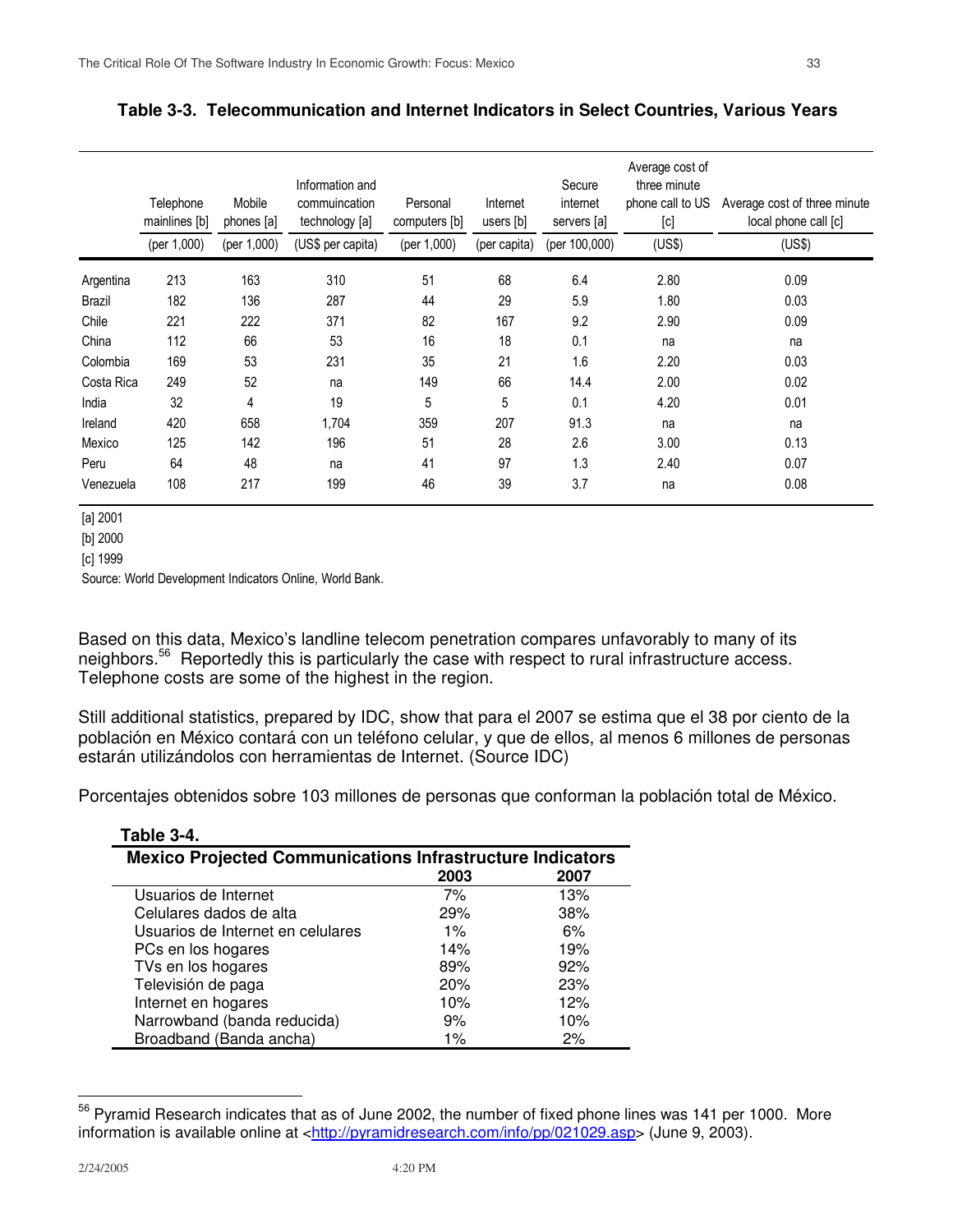Another indicator of how Mexico is doing is in the World Economic Forum's 2002-2003 report. Some selected indicators from this report that are comparable to the earlier report indicate that Mexico ranks:

- 54 of 82 countries in terms of number of telephone mainlines (124.7 per 1000 people, indicating no improvement from one year to the next);
- 48 of 82 countries in terms of number of Internet users (16.40 per 100 people, indicating a substantial improvement from the previous year's report);
- 44 of 82 countries in terms of number of broadband subscriber lines (0 per 100 people);
- 64 of 82 countries in terms of public access to the Internet.

Internet infrastructure penetration rates are still low, but are progressing. According to the WEF 2001- 2002 Technology Indicators Report, Mexico's Internet users increased by more than 200 percent between 1998 and 2000. The 2002-2003 numbers suggest a similar leap forward. The Internet infrastructure access improvements may be attributable to several factors. One may be the e-Mexico agenda itself. Some basic connectivity objectives of that plan include increasing the number of phones to 25 lines per 100 inhabitants by 2006 and creating specialized Centros Comunitarios Digitales (CCDs) to provide general access to the public to the Internet.

Another factor may be liberalization in the telecom area. Mexico opened its market to competition in 1996, but the telecom monopoly Telemex still dominates most market segments. Nevertheless, the increase in competition helps stimulate a decrease in Internet access fees and inspires new pricing strategies – all of which drive growth in the Internet area.

Finally, it is important to note that Mexico's Program to Develop the Software Industry highlights improvements in infrastructure as a key area to be developed in the future. In particular, the Program recommends targeting infrastructure development around ready-made software parks and enhancing infrastructure generally across the country.<sup>57</sup>

**Provide Incentives to Companies Investing in Telecommunications Infrastructure.** Governments cannot always provide or even marshal resources (nor should they necessarily try) to build a new telecommunications infrastructure or update an existing one. If government provides incentives to telecom companies to build these networks, a public service is achieved, greater capacity for new products and services is provided, and business is stimulated.

On the other hand, laws that tax or propose to add new regulations to Internet development may delay the growth of key IT industries. There is legislation pending before the Mexican Congress now that proposes to tax Internet Service Providers. If it passes, it could create a disincentive to new users to move online.

**Invest in Broadband Bandwidth.** Expansion of existing infrastructure to promote greater broadband bandwidth will propel access to more consumer goods and services over the Internet. When software and services providers are better able to deliver their products to consumers, demand for these products grows and so does this segment of the economy.

## *"The cost of [the] Internet is high and the lack of adequate international bandwidth makes the Internet really slow and unstable . . . . Subsidization for international bandwidth will definitely help promote IT business and is good for subscribers as well."*

**- Internet Executive, Mexico. 58**

<sup>57</sup> *Programa para el Desarrollo de la Industria de Software*, p. 68.

<sup>58</sup> World Economic Forum, *2001-2002*, p. 246.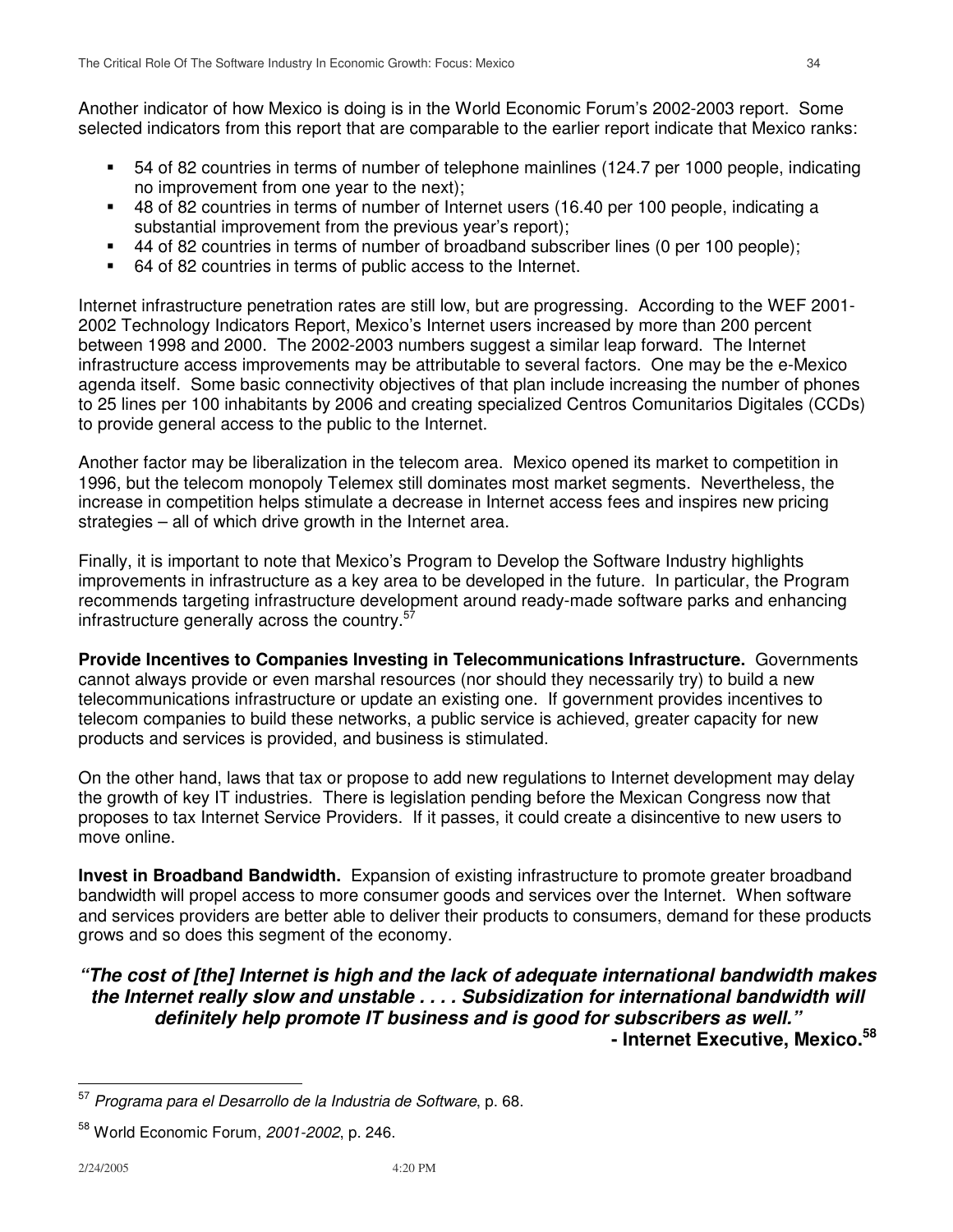As noted above, Mexico's broadband access ranks poorly by comparison to its neighbors. Mexico ranks 44 of 82 countries surveyed.<sup>59</sup> The WEF measures the actual number and transmits a ranking according to that number. In this case, the data suggests that there are 0 broadband lines available per 100 people in Mexico. Further, because so few countries have broadband access worldwide, 44 is the lowest ranking available. A number of countries share this spot with Mexico.

From a more positive perspective, a report by eMarketer says that Mexico ranked third in Latin America in terms of broadband access in 2001. At that time, penetration rates in Mexico were estimated at .6 percent. According to the e-Marketer reporter, this translates into 7.2 percent of Mexican households that were on line at the end of 2001 using broadband.<sup>60</sup> No doubt this has improved over the last couple of years.<sup>61</sup> By 2004, this figure is projected to increase to 4.4 percent.<sup>62</sup> As you can see, the various data sources provide slightly different pictures of infrastructure readiness.

**Ensure Technology Neutrality.** Mandating certain technologies while restricting others limits competition and may unintentionally hurt development of better technologies or newcomers to the market. An unrestricted technology environment is critical for the development of software- and servicesbased industries.

**Building Infrastructure: Cooperative Efforts among Industry, Government & the Private Sector** Part of Mexico's success in expanding access to Internet facilities is through the cooperative efforts of academia, government, the private sector, and non-governmental organizations. The goal of all is to provide infrastructure access in order to grow the IT industry in Mexico. For example, through the *Internet en mi biblioteca,* a Project sponsored by el Consejo Nacional de Ciencia y Tecnología (CONACYT), a number of entities have come together to provide Internet access in libraries. <sup>63</sup> A number of entities, including private organizations, contribute to the project. For example, since 1998 Microsoft has invested more than 400 thousand dollars to equip 50 libraries.

**Ensure IT Infrastructure Access for Consumers**. Ensuring that consumers have access to technology in order to become familiar with and use the Internet is important. This will be discussed in human capital development as well. Internet infrastructure access can be stimulated in many ways: through government sponsored kiosks, tax breaks for Internet cafes, and lowered tax rates for Internet telecom use versus voice use, etc. Multiple avenues exist. The key is to get them in place and move access forward.

*PRINCIPLE 6: Invest in Human Capital and Job Creation***.** The global information technology phenomenon is driven by human intellect and ingenuity. This is doubly true for software- and servicesbased industries—both intangible asset-based industries. People and their knowledge are going to be the drivers of software growth. As with many of the recommendations made here, human resource development is critical to the producer and the user sides of the IT industry equation. Human resource development is a key component in closing the digital divide as well. IT literacy among a user base is critical for companies to be able to sell product domestically. The statistical data above shows that one of the world's major producers of software, India, has lagged in creation of a domestic user group for its

<sup>59</sup> World Economic Forum, *2002-2003*, p. 317.

 $^{60}$  Ibid., p. 316.

<sup>&</sup>lt;sup>61</sup> Ben Macklin, "Broadband & Dial-Up Access," eMarketer, New York, August 2002, p. 315.

<sup>&</sup>lt;sup>62</sup> Ibid., p. 319.

<sup>&</sup>lt;sup>63</sup> Dr. Alfredo Sánchez, "Primer Taller NSF - CONACYT Sobre Bibliotecas Digitales," Universidad de las Américas -Puebla, n.d., <http://ict2.udlap.mx/dl/workshop99/reporte.html> (June 8, 2003).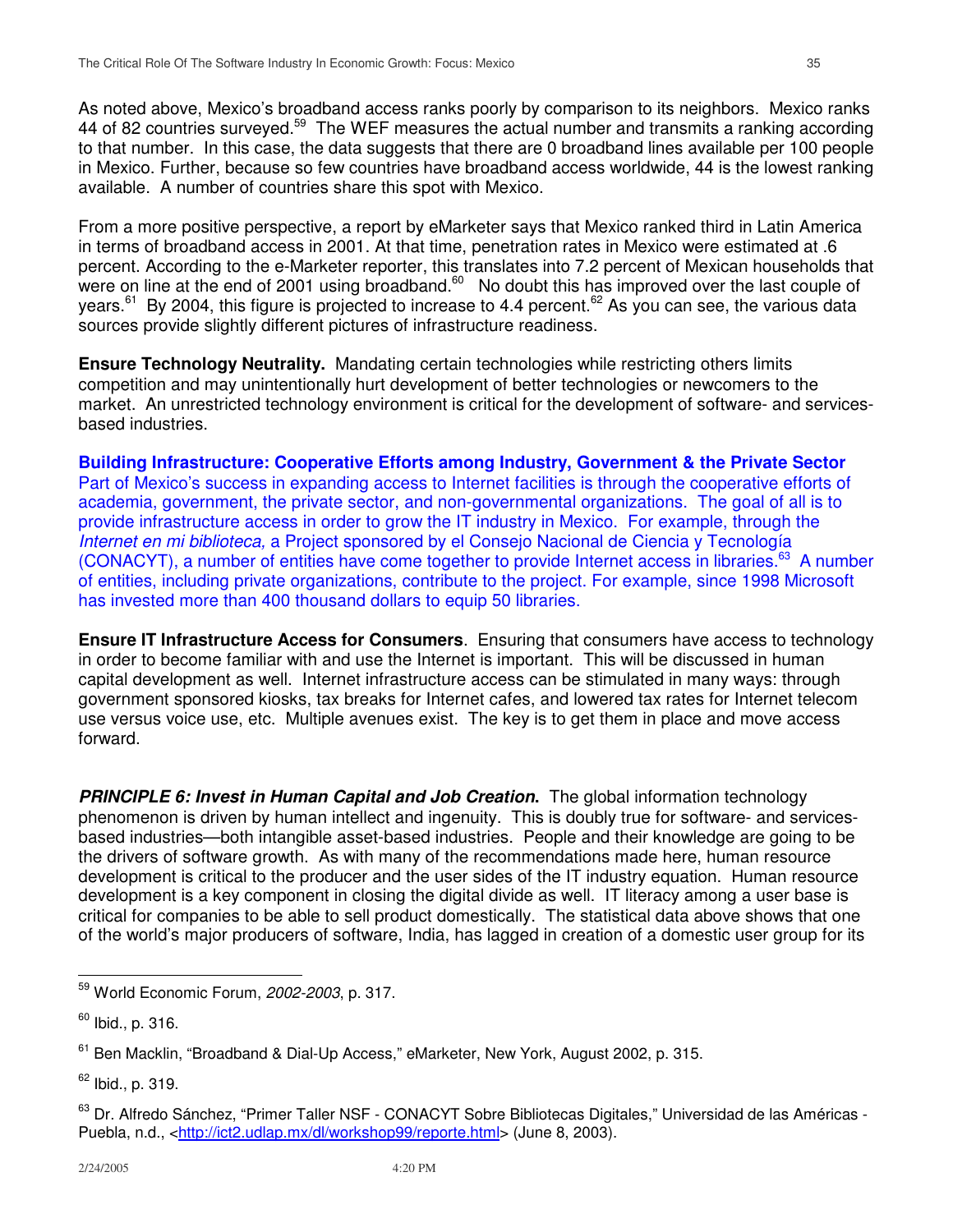products. On the producer side of the equation, governments can grow local industries by nurturing local talent pools.

Finally, an ultimate benefit in software industry growth, and particularly human capital stimulation, is overall job generation. The software sector is powered by people. This creates endless opportunities for employment in an economy that is prepared to capitalize on those possibilities. We believe that job creation via the commercial software sector is most effectively stimulated by addressing each of the ten points outlined in these policy recommendations. However, human capital investment is the policy most clearly linked to job generation in an industry that depends on people as its primary asset.

*Human Capital Development in Mexico*: The WEF compliments Mexico's efforts to use education to spur information technology development, calling Mexico an "innovator" in this area. <sup>64</sup> Even before e-Mexico, the Government launched its Telesecundaria program that provided education through satellite broadcasts and videotapes. Mexican Universities are reportedly using information technology extensively, offering a wide range of relevant degree courses, and increasing the number of distance learning education courses. A more recent initiative, e-Educación focuses on technology as a means to help provide primary and secondary education to individuals who did not have an opportunity to complete their education.

Education and building human capacity was one of the fundamentals outlined in the Software Program. Point number two states, "Educación y formación de personal competente en el desarrollo de software, en cantidad y calidad convenientes." Continuing efforts in this area will help stimulate the fundamental human component of the software industry. Such activities also contribute to job generation for Mexico by enhancing the number of technically qualified software engineers and by creating an e-savvy and more highly skilled workforce.

**Invest in Basic Literacy.** Investment in basic literacy ensures a community of able IT users/consumers.

**Invest in Math and Science at Basic Levels.** Focusing on basic math and science skills at early stages of learning sets an important foundation for future IT innovators. Establishing the foundation for engineering and services talent at early ages is critical to closing information technology gaps and to establishing the intellectual base to develop local software and services industries. Company programs, such as Intel's Science and Engineering Fair for grades 9-12 encourages creativity and focus on the sciences.<sup>65</sup>

### **Commercial Software Industry, Job Generation & Human Capital Development**

One of the benefits of the commercial software model is that it is in industry's interest to educate and train consumers and producers of software and IT products locally. While government involvement in human capital development is critical, commercial software vendors and vendor neutral organizations are promoting IT utilization, education, and training to stimulate the growth of indigenous industries. For example, Hewlett-Packard's (HP) e-Inclusion program promotes partnership between HP and the developing world, specifically to serve low-income populations. E-Inclusion programs have been launched in Brazil and Costa Rica. Similarly, Adobe works with the United Nations and the Food and Agriculture Organization (FAO) to help farmers in remote areas access information ranging from weather to crop prices. Dell, Gateway, Intel and Microsoft, all contribute to "Teach to the Future", a worldwide effort to help teachers integrate technology into classroom instruction. CompTIA has certified the IT skills of roughly half a million entry- and mid-level workers in the IT sector in nearly 80 countries. IT certifications are an effective means for employers to identify IT skill levels and a proven predictor of performance across the industry

<sup>64</sup> World Economic Forum, *2002-2003*, p. 317.

<sup>&</sup>lt;sup>65</sup> Intel Website at www.intel.com/education .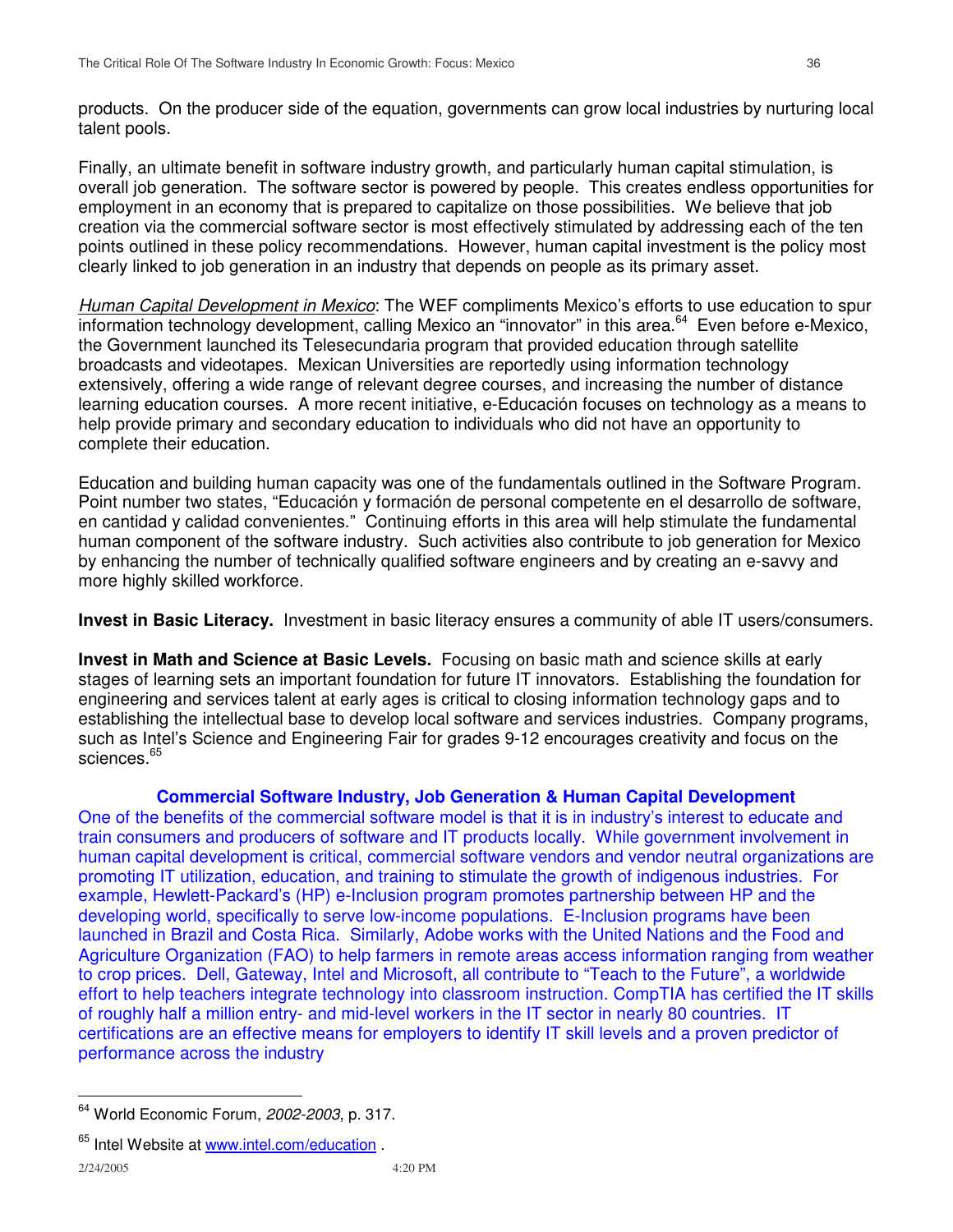In Mexico specifically, we have seen corporate investment in human development.

- Centros de Vinculación Empresarial: To date, 32 classrooms have been set up around the country, hosted by Chambers and Associations equipped with PCs, software, and satellite links specifically to increase productivity of human capital in small and medium enterprises. This is a joint project in association with HP, Interdirect (a satellite transmission/distance learning company) and Tralcom (a company providing Learning Management Systems). The Office of the Secretary of Economy is paying for a percentage of the cost of the courses and for the facilities. The industry partners provide the technological infrastructure for free to Enciclomedia. Proyecto financiado por Microsoft en el que CONACYT y la Universidad Pedagógica Nacional digitalizaron contenido de los libros de texto gratuitos para relacionarlo con contenidos de Encarta y otras fuentes del Sector Educativo, como TV UNAM, entre otras. 66
- La Unión de Empresarios por la Educación A.C. o "UNETE" es un organismo que pretende complementar el trabajo de Red Escolar recaudando fondos de la iniciativa privada para equipar escuelas primarias y secundarias públicas con laboratorios de cómputo. Donations from Compaq (hoy Nueva HP), Ford y sus distribuidores, Fundación del Empresariado Chihuahuense, Fundación Televisa, Microsoft de México, Lotería Nacional para la Asistencia Pública y Don Max Shein (q.e.p.d.) han equipado más de 500 escuelas y este año se sumará otras 700. The organization also works with a number of large media companies, including "Televisa, Multivisión, Grupo Imagen, Cinemex, Radio Fórmula, Eumex, Publi XIII, Época, Newsweek, Teve de mente, Yahoo!, Proceso.com, El Universal Online, entre otros." *67*
- Intel Teach to the Future: Under this program, Intel works with the Ministry of Education to train teachers grades 1-9 in how they can incorporate PC technology into the classroom. Since its inception in 2000, the program has trained 50 thousand teachers. The goal is train 300 thousand by 2004.<sup>68</sup>

**Invest in Information Technology Training.** Targeted investment in information technology training and certification will provide an essential base of human capital in a global market that is short on IT workers. Countries should provide support for IT training and certification at all levels, including retraining programs as technology changes. In particular, government working in conjunction with IT corporate training and certification programs could help promote growth in the software and IT services sector.

**Admit Foreign Talent to the Local Economy.** Governments should encourage and permit foreign IT talent to enter the country. These individuals share important knowledge with local workers and contribute directly to overall market growth—particularly in short-term efforts to grow local software and services industries. Similarly, the Mexican Government should encourage foreign governments to admit Mexican talent for training, education, and sale of services.

The World Economic Forum and the World Bank have gathered some statistics that show how countries are doing with human capital development. Table 3-5 shows how Mexico compares to some of its neighbors. The first three categories of this chart were developed by the World Economic Forum in its 2001-2002 report.<sup>69</sup> The WEF surveyed corporate executives in each of these markets and asked them

<sup>68</sup> www.intel.com/education

<sup>&</sup>lt;sup>66</sup> Sánchez, <<u>http://ict2.udlap.mx/dl/workshop99/reporte.html</u>>. Also, Microsoft Corporation, "Firma SEP Convenios Con CONACYT y Microsoft México para la Ejecución Del Proyecto Enciclomedia", *Microsoft Comunicado de prensa*.

<sup>&</sup>lt;sup>67</sup> UNETE, "La Unión de Empresarios para la Tecnología en la Educación, UNETE A.C., presentó su informe anual," 13 marzo 2003 <http://www.uneteya.org/seccion.asp?it\_id=250&sec\_id=42&com\_id=0> (June 8, 2003).

 $^{69}$  The indicators from the 2001-2002 report are used, as we believe these are more useful categories to consider for human capital development than those provided in the 2002-2003 report.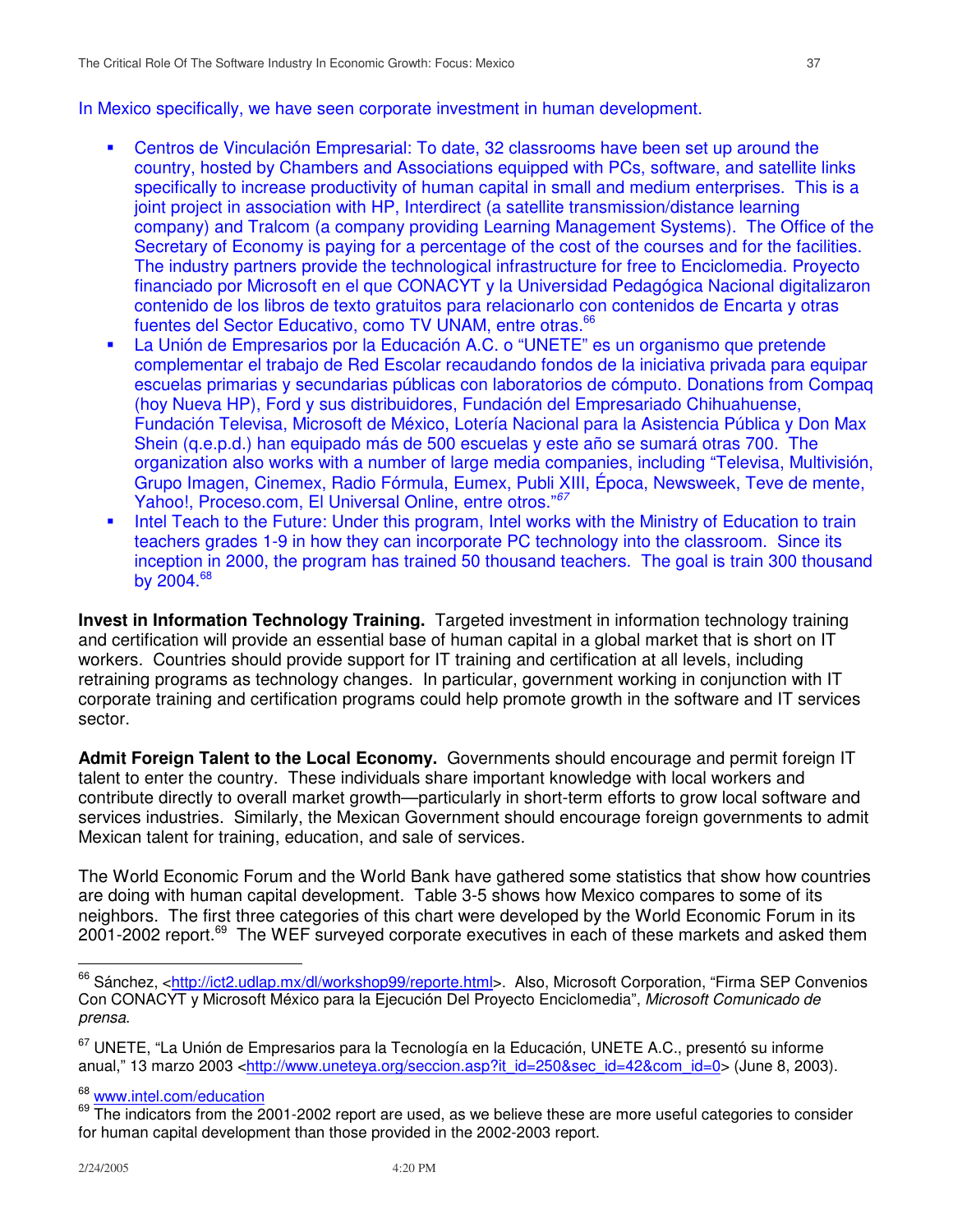to provide a value performance ranking for their respective country. Those value rankings are then compared to other countries to arrive at a Mexican position of all 75 countries surveyed. The results for Mexico are adequate relative to other neighbors. World Bank figures showing basic literacy ranks are good or compete with other Latin neighbors, but by comparison to India, they are high. It should be emphasized that this table is provided simply for illustrative and comparative purposes. We do not view this information as absolute; rather it offers a point of departure for discussion regarding possible areas of policy focus for Mexico.

*Human Capital Development in Mexico*: The World Economic Forum and the World Bank have gathered some statistics that show how countries are doing with human capital development. The chart below shows how Mexico compares to some of its neighbors. It should be noted, however, that there are numerous government, university, and industry initiatives underway to promote human capital development in Mexico. As a result, some of these figures may be outdated.

|                                                                                  |             | Argentina           |             | <b>Brazil</b>       |                      | <b>Chile</b>        |             | <b>Costa Rica</b>   |      | Colombia            |      | <b>Mexico</b>       |             | Peru                |             | Venezuela           |             | India               |             | <b>PRC</b>   |
|----------------------------------------------------------------------------------|-------------|---------------------|-------------|---------------------|----------------------|---------------------|-------------|---------------------|------|---------------------|------|---------------------|-------------|---------------------|-------------|---------------------|-------------|---------------------|-------------|--------------|
|                                                                                  |             | <b>Rank (of 75)</b> |             | <b>Rank (of 75)</b> |                      | <b>Rank (of 75)</b> |             | <b>Rank (of 75)</b> |      | <b>Rank (of 75)</b> |      | <b>Rank (of 75)</b> |             | <b>Rank (of 75)</b> |             | <b>Rank (of 75)</b> |             | <b>Rank (of 75)</b> |             | Rank (of 75) |
| *Net Access in<br><b>Schools</b>                                                 |             | 36                  |             | 37                  |                      | 25                  |             | 35                  |      | 42                  |      | 40                  |             | 46                  | 61          |                     | 46          |                     | 39          |              |
| <b>*Investment</b> in<br><b>Employees'</b><br>Development of IT<br><b>Skills</b> |             | 34                  | 27          |                     |                      | 34                  | 40          |                     | 61   |                     | 40   |                     | 61          |                     | 46          |                     | 34          |                     | 61          |              |
| *Quality of IT Training<br>& Education<br><b>Programs</b>                        |             | 49                  |             | 40                  |                      | 29                  |             | 26                  |      | 60                  |      | 55                  |             | 55                  |             | 52                  |             | 9                   |             | 63           |
|                                                                                  | <b>Male</b> | Female              | <b>Male</b> | Female              | <b>Male</b>          | Female              | <b>Male</b> | Female              | Male | Female              | Male | Female              | <b>Male</b> | Female              | <b>Male</b> | Female              | <b>Male</b> | Female              | <b>Male</b> | Female       |
| ** Adult Literacy (2000)<br>Percent ages 15 and over                             | 97          | 97                  | 85          | 85                  | 96                   | 96                  | 96          | 96                  | 92   | 92                  | 93   | 90                  | 95          | 85                  | 93          | 92                  | 68          | 45                  |             |              |
| <b>**Personal Computer</b><br>installed in<br><b>Educations (2000)</b>           |             | 122.881             | 690.196     |                     | <b>NA</b><br>108,907 |                     | 108.209     |                     |      | 395,813             |      | <b>NA</b>           |             | 92,655              |             | 161,014             |             |                     |             |              |

\* Source: World Economic Forum, The Global Information Tecnology Report 2001-2002

\*\* Source: World Bank Development Indicators 2002

In the 2002-2003 report, Mexico ranked 64 of 82 countries surveyed in quality of local IT training programs. This may be considered a fall compared to the previous year's report (recognizing the changes in methodology between the two reports). A new indicator developed by the WEF puts Mexico's "quality of math and science education" at 77 of 82 countries surveyed.

### *PRINCIPLE 7: Ensure Vibrant and Accessible Government-Funded Research and Development.*

Some of the greatest technological advances of all time have occurred through the creative "ecosystem" of government, university, and private sector research and development. This is no less true for the IT sector. Indeed, the Internet itself was a product of government funding, university research, and private sector application and development. This "ecosystem" is vital for growth of the software industry. In the software ecosystem:

- Governments and universities advance the knowledge base through basic research and put this in the public domain.
- Governments create incentives for commercial companies to build on this knowledge through a legal system of IP.
- Commercial companies undertake applied research and develop products that use this knowledge to move technology forward.
- The resulting economic growth, tax revenue, job generation, and commercial contributions help support further basic research.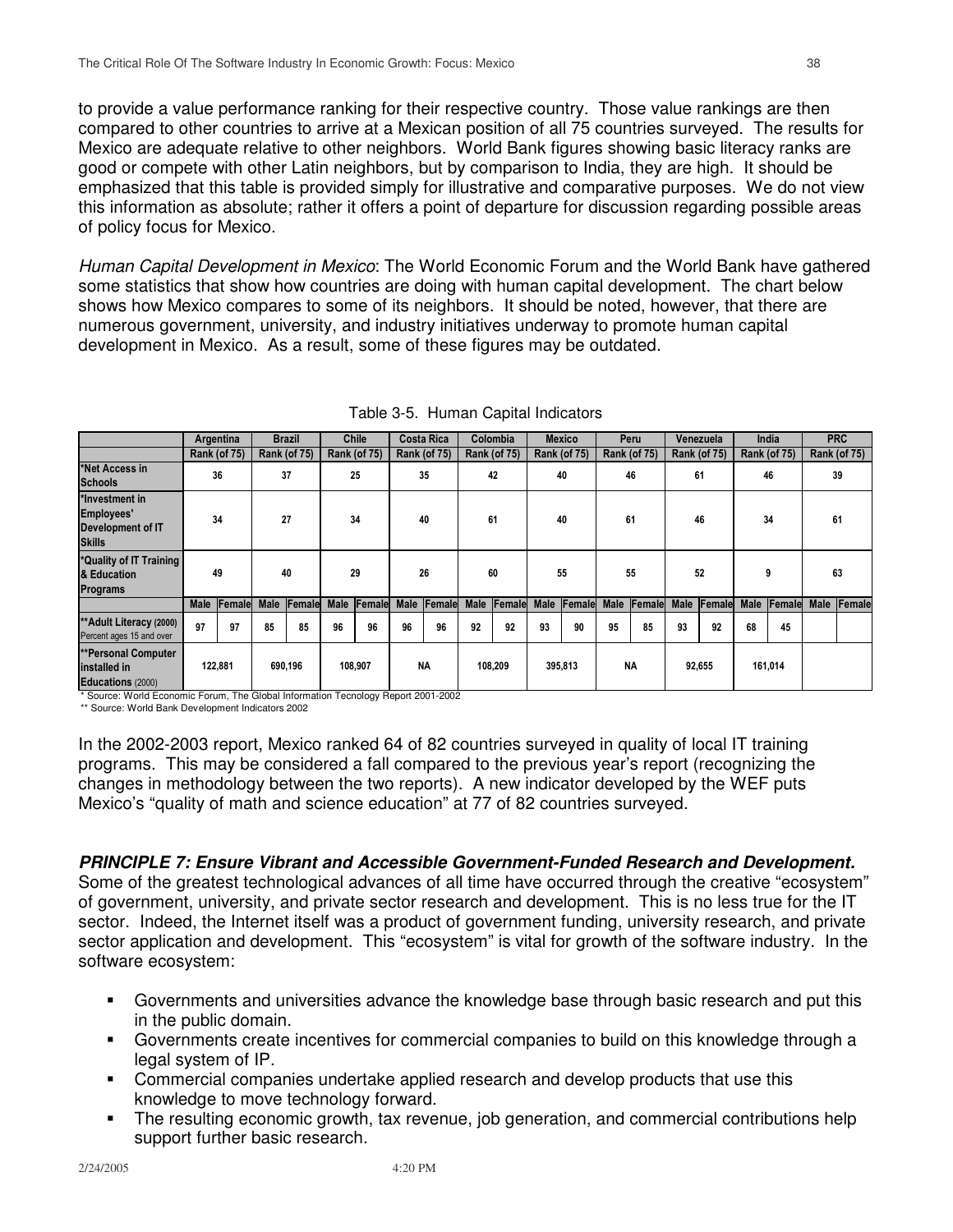

The architects of Mexico's e-México initiative envisaged a similar ecosystem. Indeed, in President Vicente Fox's announcement of the e-México initiative he said,

"*Doy instrucciones al Secretario de Comunicaciones, a Pedro Cerisola, de iniciar a la brevedad el proyecto e-México, a fin de que la revolución de la información y las comunicaciones tenga un carácter verdaderamente nacional y se reduzca la brecha digital entre los gobiernos, las empresas, los hogares y los individuos, con un alcance hasta el último rincón de nuestro país.*" 70

In order to keep this vital ecosystem going, we encourage government's continued engagement in basic IT research. Such investments not only improve general technology proliferation, but also contribute positively to the growth-generating power of the software industry - leading to overall economic growth, increased tax revenue, and job generation. Specifically,

**Continued and Increased Public Funding for Basic Research.** Government-sponsored research is particularly vital in the areas of basic research. New scientific breakthroughs can lead to innovative and novel thinking and research by universities and practical application development by the private sector. Although basic research often yields long-term benefits to society in the form of new technologies and products, in the short-term such research is often too general to justify to shareholders and too expensive to sustain financially. While private firms are taking on increasing research and development burdens, there are some fundamental areas of scientific development that only government (and universities) can sustain.

*"In our discussions with Mexican businesses, one of the concerns raised by the local software industry was the lack of access to basic equipment and facilities as a hindrance to R&D development in universities. The recommendation was to find ways to make it easier for universities to acquire equipment, communications and support IT careers."*

<sup>&</sup>lt;sup>70</sup> Vicente Fox Quesada, Presidente Constitucional de los Estados Unidos Mexicanos, 1 de Diciembre de 2000, <http://www.e-mexico.gob.mx/index.php?id=23> (February 23, 2003).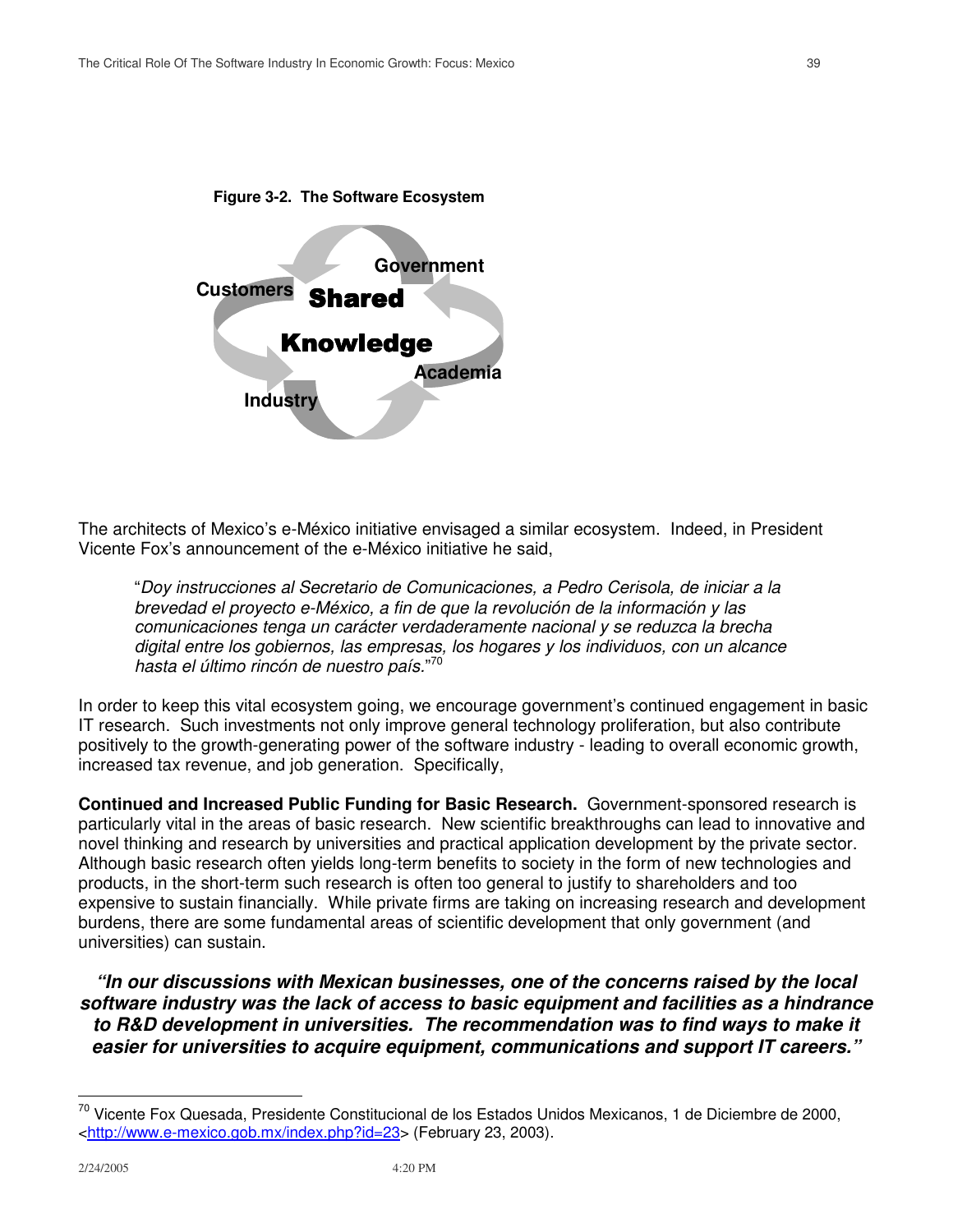**Disseminate Knowledge Generated by Public Research.** The value of Government-funded research rests in large part on the system in place to ensure that basic research innovations are transferred to the private sector for eventual use in commercial products. A successful transfer system will help incubate the research ecosystem. This system should include policies and procedures designed to 1) communicate advances in publicly-funded basic research to the commercial sector, 2) license the results of basic research to allow for its transfer to the commercial sector, and 3) communicate with industry on a regular basis to understand which areas of basic research offer the greatest commercial opportunity for the country.

**Create Incentives for Private Sector Based Research**. While some research must remain in the government sector, government can prompt research and development in areas of particular national interest by providing grants, providing tax breaks, and promoting strong intellectual property protection so that creators can reap the benefits of their labors.

Some World Bank indicators are provided in the table below. While not a complete picture, they give some indication of research and development activity in Mexico compared to neighboring countries and similarly positioned countries.

|                   | rapic J-0. Hesearch and Development mulcators<br><b>Scientists &amp;</b><br><b>Engineers In R&amp;D</b><br>(in millions)1991-2000 | <b>Science &amp; Engineering</b><br>Students (% tertiary level<br>students )1987-1997 | Science & Technology Expenditures for R&D<br><b>Journal Articles</b><br>(1997) | (% Gross National<br>Income 1989-2000) |
|-------------------|-----------------------------------------------------------------------------------------------------------------------------------|---------------------------------------------------------------------------------------|--------------------------------------------------------------------------------|----------------------------------------|
| Argentina         | 711                                                                                                                               | 28                                                                                    | 2119                                                                           | .48                                    |
| <b>Brazil</b>     | 168                                                                                                                               | 27                                                                                    | 3908                                                                           | .77                                    |
| <b>Chile</b>      | 370                                                                                                                               | 42                                                                                    | 850                                                                            | .56                                    |
| Colombia          | <b>NA</b>                                                                                                                         | 36                                                                                    | 208                                                                            | <b>NA</b>                              |
| <b>Costa Rica</b> | 533                                                                                                                               | 20                                                                                    | 73                                                                             | .06                                    |
| <b>Mexico</b>     | 213                                                                                                                               | 32                                                                                    | 1915                                                                           | .36                                    |
| Peru              | 229                                                                                                                               | 34                                                                                    | 63                                                                             | .00                                    |
| Venezuela         | 194                                                                                                                               | 26                                                                                    | 429                                                                            | .34                                    |
| <b>PRC</b>        | 459                                                                                                                               | 43                                                                                    | 9081                                                                           | .06                                    |
| India             | 158                                                                                                                               | 25                                                                                    | 8439                                                                           | .62                                    |
| Ireland           | 2132                                                                                                                              | 31                                                                                    | 1118                                                                           | 1.54                                   |
|                   |                                                                                                                                   | Source: World Bank Development Indicators 2002                                        |                                                                                |                                        |

### **Table 3-6. Research and Development Indicators**

In addition, it is worth noting that the WEF specifically cited Mexico as having an exemplary research and development program through the National Council of Science and Technology. "Mexico's initiatives to promote R&D are particularly noteworthy." The Council,

"serves as the vehicle for the promotion and sponsoring of specific projects concerning research and the dissemination of scientific and technological information. Mexico also has the Integrated System for Information on Scientific and Technological Research, an information and registration system of activities and institutions involved in science and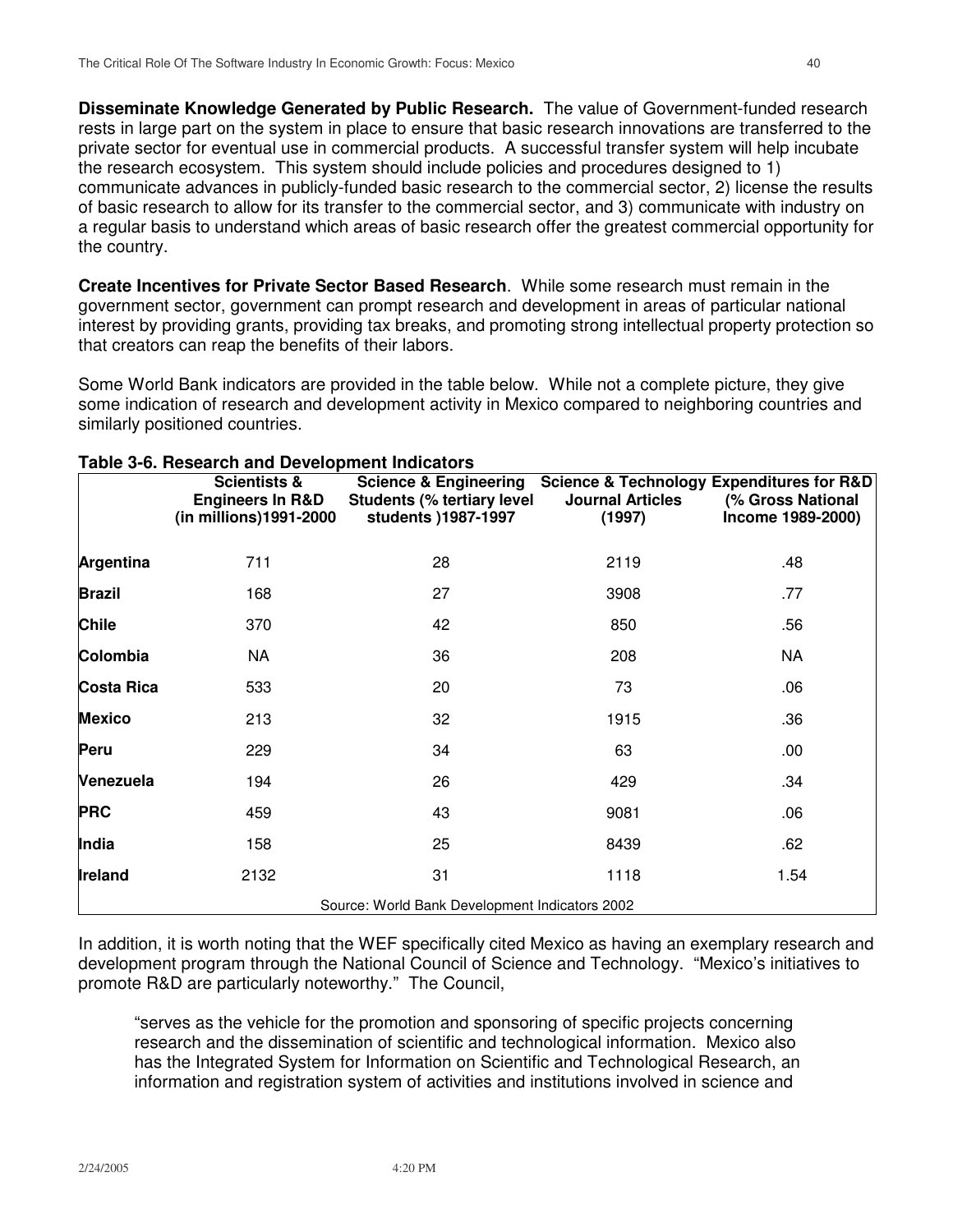Furthermore, the software ecosystem seems to be working in Mexico. One example is with the Fundación Mexico Digital. The Ministry of Economy is inviting private institutions to invest in the development of projects to set up digital value chains. The Government will match private investments, but the entity is intended to remain an autonomous, private institution. To date, Cisco, HP, IBM, Intel, Microsoft, market research firms, chambers and associations, and many other players (expected to reach 20 providing money for the establishment of the institute) have agreed to participate.

### **APPROACH C: BUILD THE LEGAL INFRASTRUCTURE FOR THE ONLINE MARKETPLACE**

The future of software and services is online. Services that are accessible any time, any place, and on any device are the new reality. This new reality will grow only if the infrastructure exists for safe and secure online transactions. Policies to promote IT growth in software and IT services industries must include long-term policies to ensure a vibrant and growth-driven marketplace for those products and services in an online world. They must also address the needs and concerns of users operating in an online world.

*PRINCIPLE 8: Establish Basic Rules for Online Commerce***.** A business will not provide online service if the legal foundations for that business are uncertain. Businesses involved in electronic transactions must know that the transactions are authentic and will be respected in a court of law.

### **In the Case of Mexico**

In 2000, the Mexican Congress passed a bill of amendments to the Civil Code for the Federal District on Common Matters and for all the Mexican Republic on Federal Matters,<sup>72</sup> the Federal Code on Civil Procedures, the Commerce Code and the Federal Law on Consumers Protection to strengthen recognition of online contracts and e-commerce transactions.

In the civil/commercial fields, these amendments provided: 1) the acknowledgment of the acceptance/consent by means of electronic media; 2) the allowance for the people engaged in commerce to keep their commercial records by electronic means; 3) the definition of the legal scope and evidentiary value of data messages and electronic means; 4) the regulation of online contracts and ecommerce transactions, and the use of automated systems, and 5) the introduction and definition of the paramount concept of data message.

On the administrative side, the amendments to the Federal Law on Consumers Protection introduced international principles on consumers' protection in e-transactions. The amendments included protective provisions on the type of contents, advertising and means to assert the relevant rights. Also in the administrative field, the Federal Law on Administrative Proceedings was later amended to give credit and faith to proceedings conducted by electronic means.

Other 2000 amendments took place on the criminal side. The Federal Criminal Law was amended to specifically provide for penalties assessed on unauthorized access and data corruption, including

<sup>71</sup> World Economic Forum, *2002-2003*, p. 33.

<sup>&</sup>lt;sup>72</sup> Currently, the Legislative Assembly of the Federal District enacts its own Civil Code for the Federal District and the Mexican Congress enacts the Federal Civil Code on federal matters. Since the Civil Code for the Federal District was previously applicable to both common and federal matters, the Federal Civil Code resembles identical provisions to those provided in the Civil Code for the Federal District.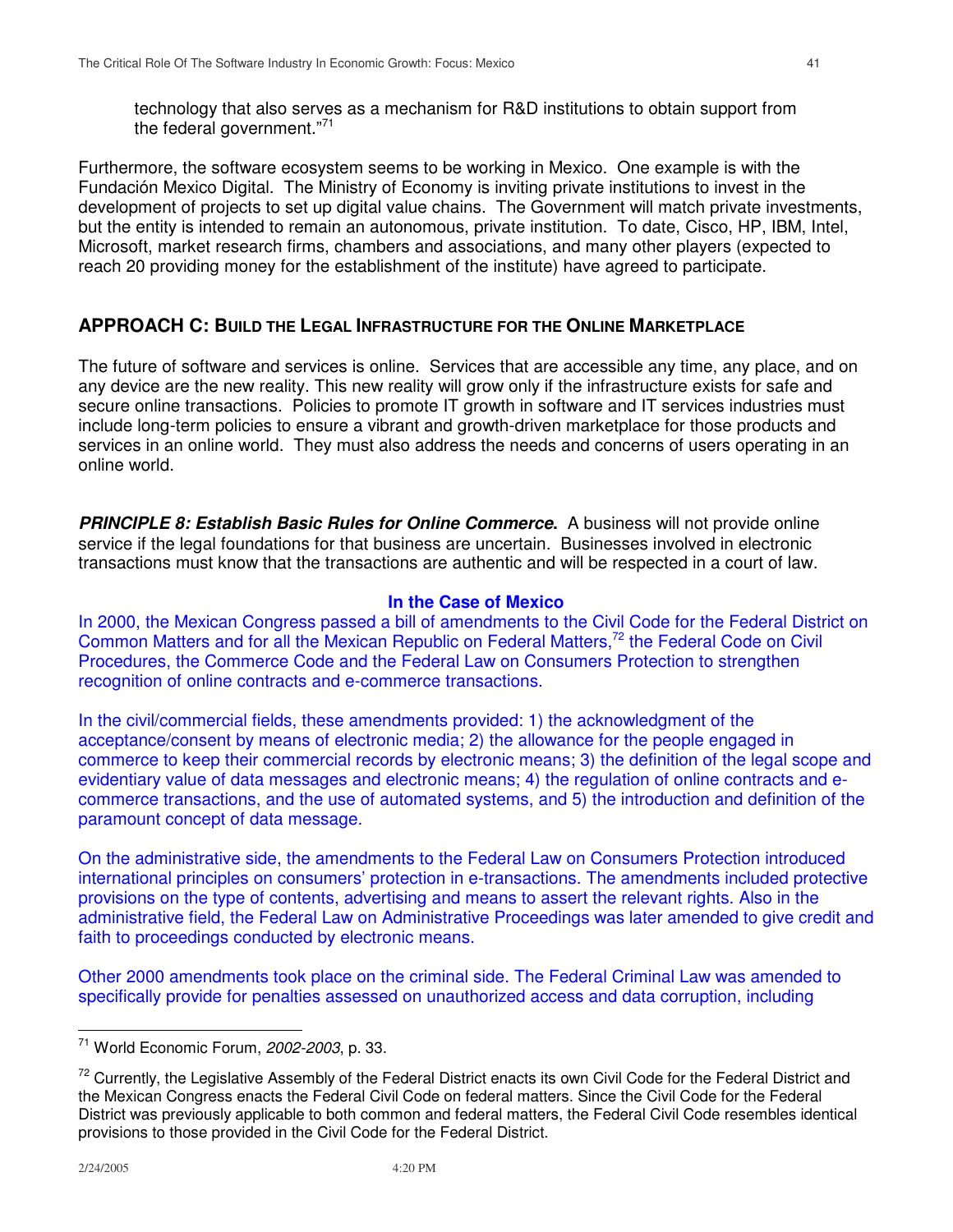governmental and financial systems. Child pornography broadcasted or transmitted by electronic means was also specifically criminalized..

The Mexican Congress recently passed a bill of amendments to the Mexican Commerce Code on electronic signatures, primarily based on the UNCITRAL Model Law on Electronic Commerce. The amendments include new definitions to determine precisely the legal validity of electronic messages, regulate the use of electronic signatures and provide for the establishment of certification providers, as well as recognition of foreign electronic signatures.<sup>73</sup>

### *"Mexico is to be commended for its vision in the area of e-commerce. The e-Mexico initiative and targeting the software industry will help our industry and ultimately grow the economy in Mexico."*

*- Sr. Javier Allard, Director General La Asociación Mexicana de la Industria de Tecnologías de Información.*

**Do No Harm.** In the rush to embrace the information age, caution in promulgation of legislation is warranted. Since information technology is such a new area, we are still grappling not only with how to legislate, but also with what might need to be legislated. In government efforts to create the best potential environment for e-commerce, it is important to avoid predetermining technological outcomes. While keeping this basic principle in mind, several areas of electronic law deserve high priority:

*Electronic Contracts:* As transactions and product delivery increasingly move online, businesses are facing challenges in doing business in markets that provide no legal recognition of electronic contracts. Business in the online world should be just as simple as business in the physical world. The Uniform Inter-American Rules for Electronic Documents and Signatures (UIAREDS) has adopted an approach that is changeable with various technologies and business models. It also gives parties full autonomy to vary contract rules that govern their specific transaction. This kind of flexibility generates industry confidence to do business online and encourages investment in online services that might not be available in the physical world.

*E-Signatures:* Electronic signatures help assure businesses that a party with whom they are transacting business is who the party claims to be. This assurance is an important step in establishing customer confidence in online commerce. E-signature rules should strive to ensure maximum technological development. Laws requiring use of a specific technology may stunt development of this area of ecommerce and limit user choice of e-signature provider.

*Jurisdiction:* E-commerce creates a number of questions and potential conflicts concerning jurisdiction of a transaction. Businesses must understand the legal ramifications of selling their product or service outside of their country. It becomes even more complex in federal systems of government, where businesses may have to deal with national and local rules. This is particularly true for small companies that cannot afford the cost of going to court in a faraway country. To protect and promote the local IT market, companies should be allowed to write the presiding jurisdiction into their contracts. If a question of jurisdiction arises, a seller should be given the benefit of the doubt and the law of the seller's home jurisdiction should apply. Such rules would give confidence to foreign e-commerce investors and would help Mexican businesses sell abroad as well.

<sup>&</sup>lt;sup>73</sup> "Decreto por el que se reforman y adicionan diversas disposiciones del Código de Comercio en materia de firma electrónica", enacted in 2003 (publication pending), <http://www.sat.gob.mx/AGJI/acac97/inf\_2002/dr\_ladua.html> (June 9, 2003).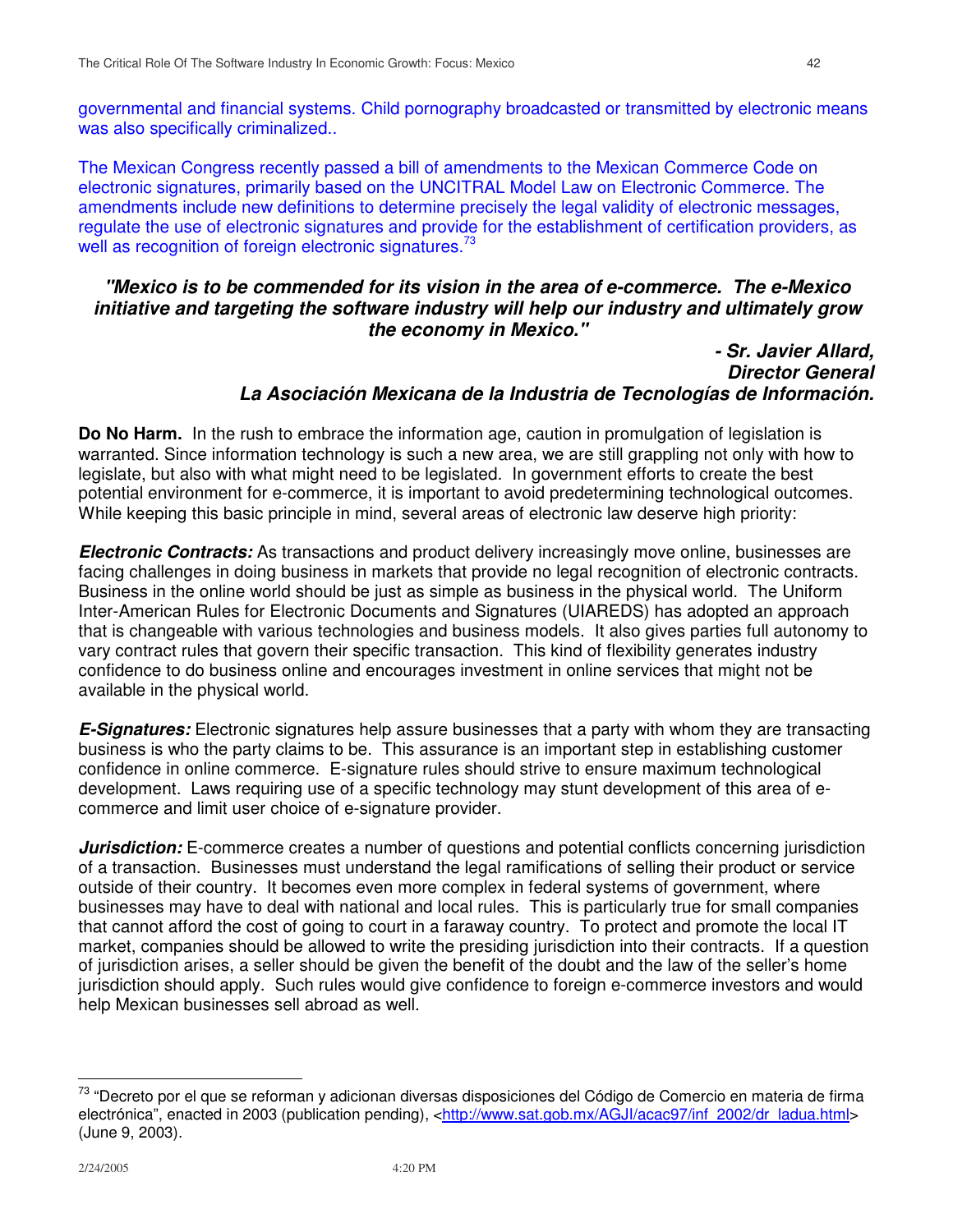*PRINCIPLE 9: Ensure Network and Information Security***.** Without consumer confidence in the security, privacy, and integrity of information in cyberspace, there will be no e-commerce. Protecting information on the Internet is a prerequisite to seeing growth on the Internet. The escalating problem of viruses, hacking, malicious attacks, and other security breaches is apparent in everyday news stories. Economies just beginning electronic commerce promotion may not be as focused on security issues. But given the global nature of the IT industry it is important to focus attention on security.

### **Security Considerations for Government's Selecting Software**

One of the major factors in government acquisition of software for vital government systems is likely to be security. While evaluating and assessing the security of a system is a complex task that should be undertaken by security experts, some simple questions can help in the evaluation process:

- Does the software meet the standards of the Common Criteria for Information Technology (ISO 15408)? (It should be noted that Mexico's software action plan generally supports the use of ISO standards, although not specifically with respect to security.<sup>74</sup>)
- Has the software been audited by an independent third party?
- What party is responsible for addressing any breach in the security of software after its acquisition?
- Does the procurement contract include security patches?
- **Will these patches be rigorously tested to ensure they do not introduce new vulnerabilities to the** government's computer systems?

Some general principles to promoting online security include:

- **Develop rules that allow security levels to meet user needs.** Security needs of business, government, and consumers will vary depending on the data being protected and the culture of the individual or country in question. Flexibility is necessary to meet individual needs.
- **Encourage consumers to use strong security tools and educate consumers on the tools.** Frequently, security breaches could have been prevented through simple changes in passwords or better use of anti-virus products. Raising consumer awareness and ability to use products can do a great deal to control basic security challenges.
- **Ensure technology neutrality in laws related to online security.** Governments do not want to unintentionally create dependency on an inferior technology.<sup>75</sup>
- **Strive for international consistency in laws.** Stronger security efforts should not create barriers to trade.
- **Adopt the Common Criteria.** The Common Criteria are an international set of standards for defining IT product security requirements and evaluating whether a product meets those requirements. This helps consumers better match their security needs to a product.
- **Enact and enforce tough laws for online security breaches.** Well-publicized enforcement may deter future computer criminals.

<sup>74</sup> *Programa para el Desarrollo de la Industria de Software*, p. 64.

 $^{75}$  One advantage of non-commercial software, advanced by proponents of open source software, is the fact that anyone can potentially examine source code, identify security flaws and propose new security fixes. However, this "many eyes" benefit does not ensure security. In fact, open source and commercial software both face security challenges. CERT, a leading organization that tracks security vulnerabilities, reported that in 2002 there were five security vulnerabilities found for Microsoft Windows, 12 for Red Hat Linux and 12 for Sun Solaris. (www.cert.org)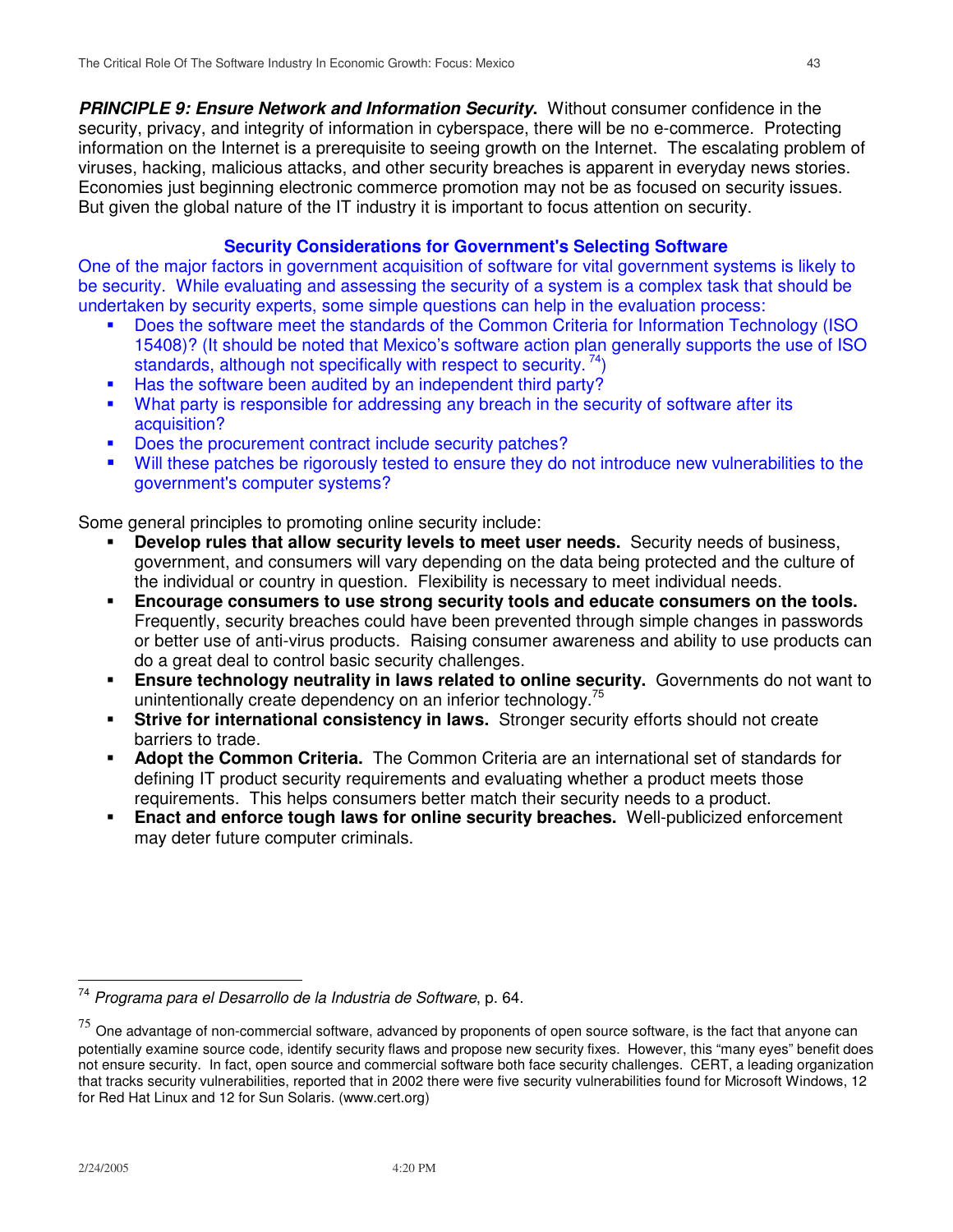### **More About the Common Criteria**

Individual countries can adopt the Common Criteria by joining the Common Criteria Recognition Arrangement (CCRA).<sup>76</sup> Since the CCRA's inception in 1998, IT security agencies in 14 countries have joined. Members include Australia, Canada, France, Germany, Spain, and the United States. The CCRA expresses the signatories' common commitment:

- "to ensure that evaluations of Information Technology (IT) products and protection profiles are performed to high and consistent standards, and are seen to contribute significantly to confidence in the security of those products and profiles;
- "to improve the availability of evaluated, security-enhanced IT products and protection profiles;
- "to eliminate the burden of duplicating evaluations of IT products and protection profiles; and
- "to continuously improve the efficiency and cost-effectiveness of the evaluation and certification/validation process for IT products and protection profiles."

**Computer Security in Mexico and the Region.** In its Development Indicators Report, the World Bank now counts the number of secure computer servers in a country. Secure servers are defined as servers using some form of encryption technology. While the definition is not a useful practical definition of security, the statistics do provide an interesting comparison. The World Bank provided the following 2001 statistics:

### **Table 3-7.**

| <b>Computer Security in the Region</b> |      |  |  |  |  |  |  |
|----------------------------------------|------|--|--|--|--|--|--|
| (Secure server=server using encryption |      |  |  |  |  |  |  |
| technology)                            |      |  |  |  |  |  |  |
| Argentina                              | 238  |  |  |  |  |  |  |
| <b>Brazil</b>                          | 1028 |  |  |  |  |  |  |
| Chile                                  | 141  |  |  |  |  |  |  |
| Colombia                               | 71   |  |  |  |  |  |  |
| Costa Rica                             | 56   |  |  |  |  |  |  |
| Mexico                                 | 259  |  |  |  |  |  |  |
| Peru                                   | 35   |  |  |  |  |  |  |
| Venezuela                              | 92   |  |  |  |  |  |  |

On a per capita basis, Mexico's servers, as defined by the World Bank's "security" definition, are quite  $low - 2.6$  per capita.

<sup>&</sup>lt;sup>76</sup> The CCRA is available on the Internet at <http://www.commoncriteria.org/registry/mr.html>.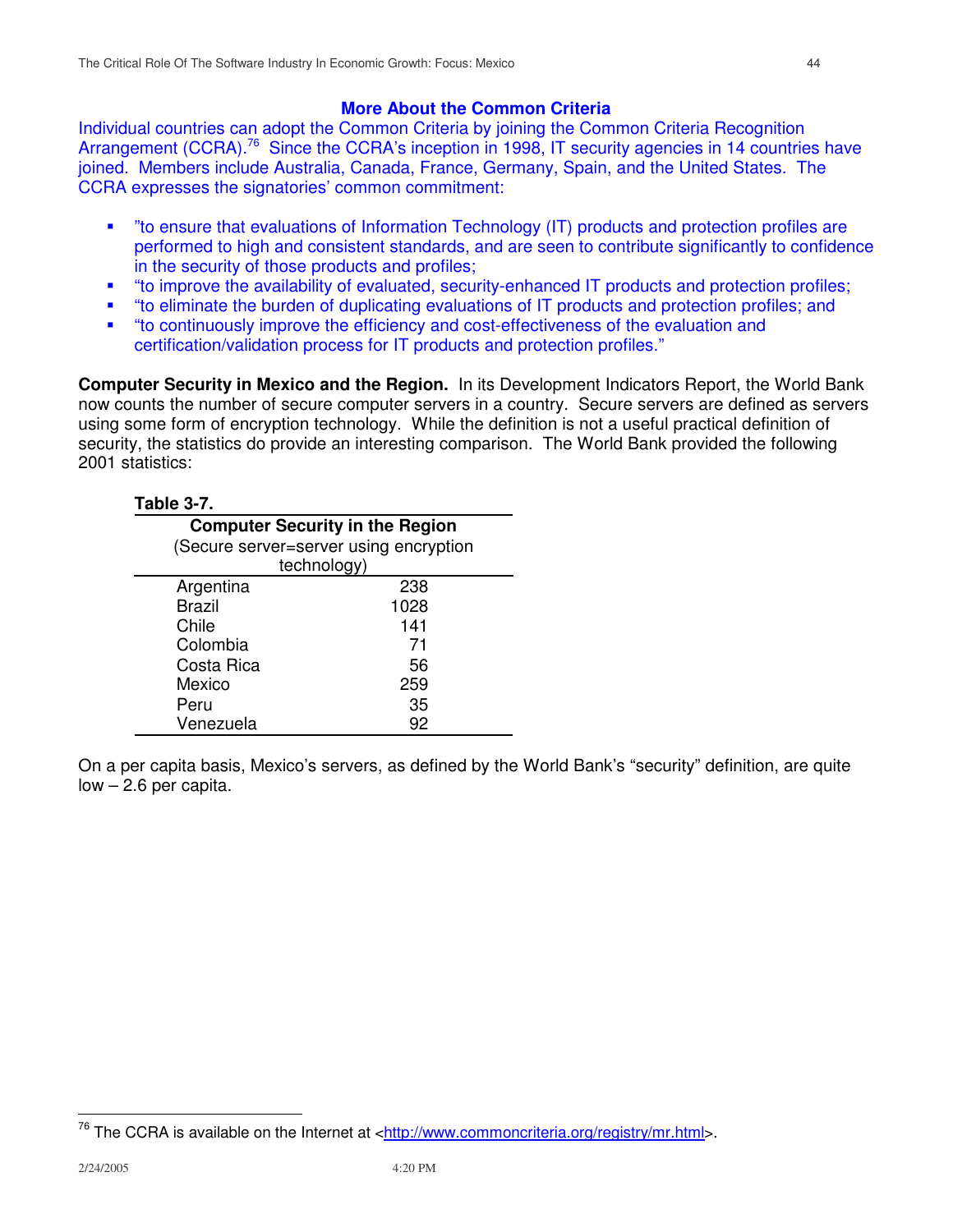

Figure 3-3. Secure Internet Servers Per 1,000,000 People in 2001

Similarly, the WEF looked at security issues for the first time in its 2002-2003 report. Mexico ranked 50 of 82 countries surveyed in that report.<sup>77</sup>

*PRINCIPLE 10: Build Consumer Confidence by Protecting Individual Privacy Online.* Sensitivity regarding personal information is related to cultural needs and current levels of access to data by business and government. Online transactions present new challenges and therefore new fears for consumers. The reality is that online transactions will never grow if consumers are too afraid to transact online. Because the level of consumer sensitivity to use of data is often culturally based, yet the online world is global, development of a consensus in this area has been somewhat challenging.

One way to support these programs is through industry self-regulatory certification bodies. One example of such a body is TRUSTe. TRUSTe is an independent, nonprofit, global initiative that exists to help consumers feel confident about using the Internet for communication, shopping, and research. It aims to build consumer confidence by promoting the principles of disclosure and fair information practices among the websites that participate in the program.<sup>78</sup> TRUSTe licensees in 25 countries worldwide display a widely recognized TRUSTe "seal of approval." The seal tells consumers that the website protects their privacy by giving them full control over the uses of their personal information. TRUSTe is just one of several such privacy seal or "trustmark" programs in place around the world. For example, the Korean Association of Information and Telecommunications awards an "ePrivacy Mark" to qualified Internet sites that satisfy stringent data protection criteria.

Despite the complexities of the global privacy issue, there are some widely recognized best practices for vendors. Comptia recommends:

 Posting a clear and conspicuous notice of the website operator's privacy practices for consumers, including identification of the types of personally identifiable information (PII) collected from users in the ordinary course of business and the planned uses of that information;

<sup>77</sup> World Economic Forum, *2002-2003*, p. 240.

 $78$  More information can be found at <http://www.truste.org>.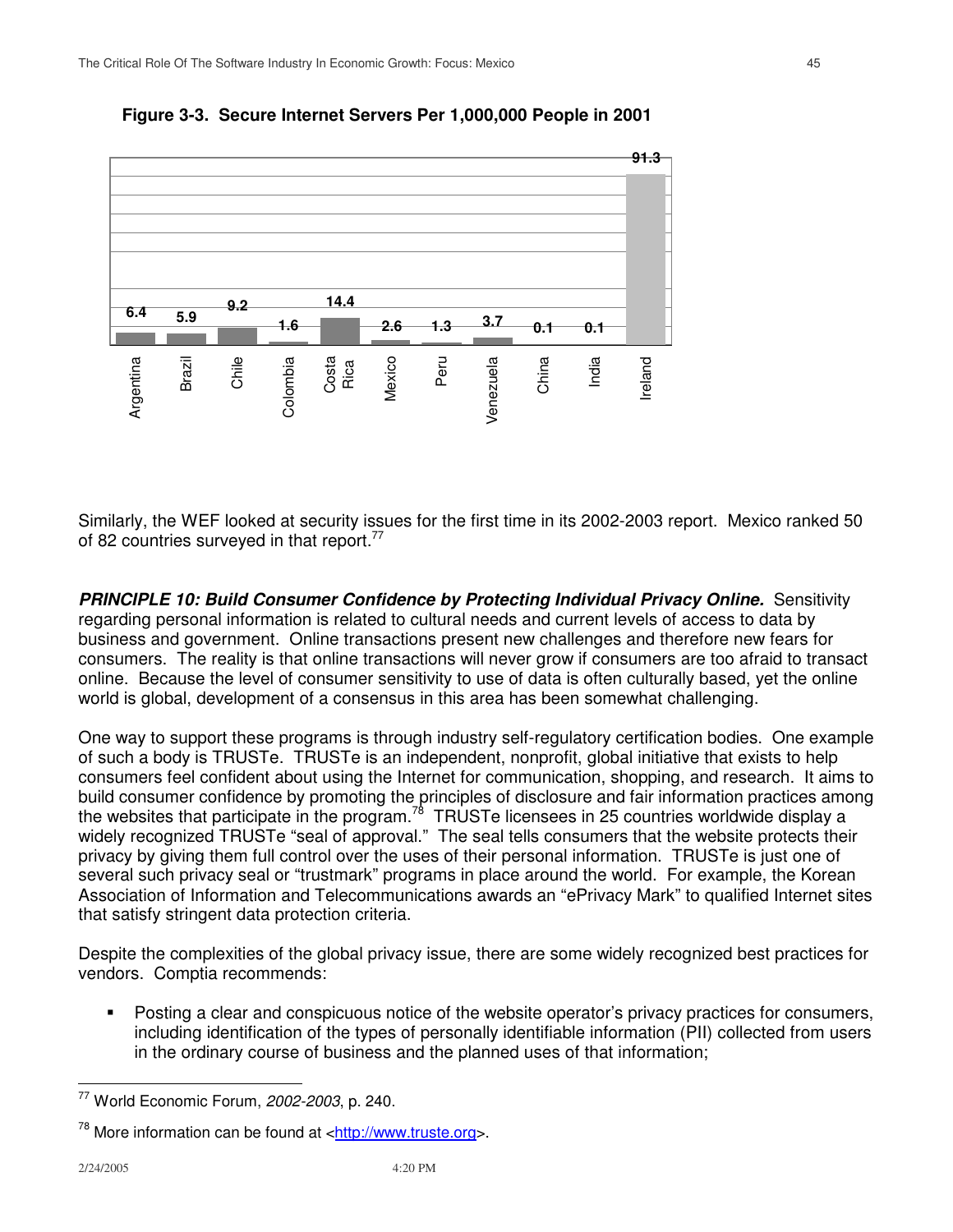- Having straightforward "opt-out" procedures that give consumers the ability to decide not to have their PII used or disclosed for purposes outside of the scope of the purpose(s) for which the PII was collected;
- Developing procedures to provide reasonable assurance that the site is managed in conformity to stated privacy policy; and,
- $\blacksquare$  Taking reasonable steps to help protect the security of PII collected from consumers.<sup>79</sup>

Whether rules are through self-regulation, government mandate, or some combination of these things, it is important that no policy discriminate against online commerce as compared to other forms of commerce.

*Data Protection in Mexico:* At present, personal data protection is primarily regulated by generic civil law provisions, and specifically by the Federal Law on Transparency and Access to the Public Governmental Information (regarding information provided to governmental bodies) and the Law on Credit Information Companies (regarding information on the personal credit/financial situation).

Moreover, there is a pending initiative in the Mexican Congress on protection of personal data (regarding information provided to private parties). Such data privacy legislation has passed Mexico's Senate and is pending in the House of Deputies.<sup>80</sup> The legislation is broad and as currently drafted will negatively impact a number of businesses. The provisions may be particularly harmful to the growth of electronic commerce. For example, the draft law would effectively forbid a company from sending data on its employees in Mexico across borders to its headquarters in another market. Further, the legislation would forbid exchange of information with any country that did not have exactly the same data protection standards as Mexico.

Industry generally opposes the legislation. In a February 2003 presentation, the Alianza por el Respeto a la Privacidad y Libertad de Información, an ad hoc coalition of mostly businesses, indicated "En caso de aprobarse la iniciativa de Ley en las condiciones planteadas pondría en desventaja a México en el TLCAN, beneficiaría a empresas de Centro y Sudamérica y ahuyentaría la inversión en México."<sup>81</sup>

While the intention of legislators certainly is well meaning, it is important to balance consumer privacy with the practical concerns of global business. This balance is even more necessary in the borderless world of the Internet. Finally, considering Mexico's ambitions to become a net exporter of software and software-related services, cutting off cross border data flows could have a direct negative impact on these goals.

<sup>&</sup>lt;sup>79</sup> The Computing Technology Industry Association (CompTIA), "CompTIA and Internet Privacy," n.d., <http://www.comptia.org/sections/publicpolicy/initiatives/internet\_privacy.asp> (June 4, 2003).

<sup>&</sup>lt;sup>80</sup> "El Proyecto de Ley Federal de Protección de Datos Personales," proposed language is available at <http://www.cddhcu.gob.mx/servicios/datorele/cmprtvs/1po2/set/2.htm> (June 9. 2003). Original bill submitted on February 14, 2001 by Senator Antonio Garcia Torres. It has been reviewed by the Commissions on Constitutional and Legislative Affairs. Approved by Senate on April 30, 2002.

<sup>&</sup>lt;sup>81</sup> Christiane Dayan, "Postura Respecto a la Iniciativa de Ley Federal de Protección de Datos Personales," presentation to the Trade and Industry Committee of the House of Deputies, February 2003.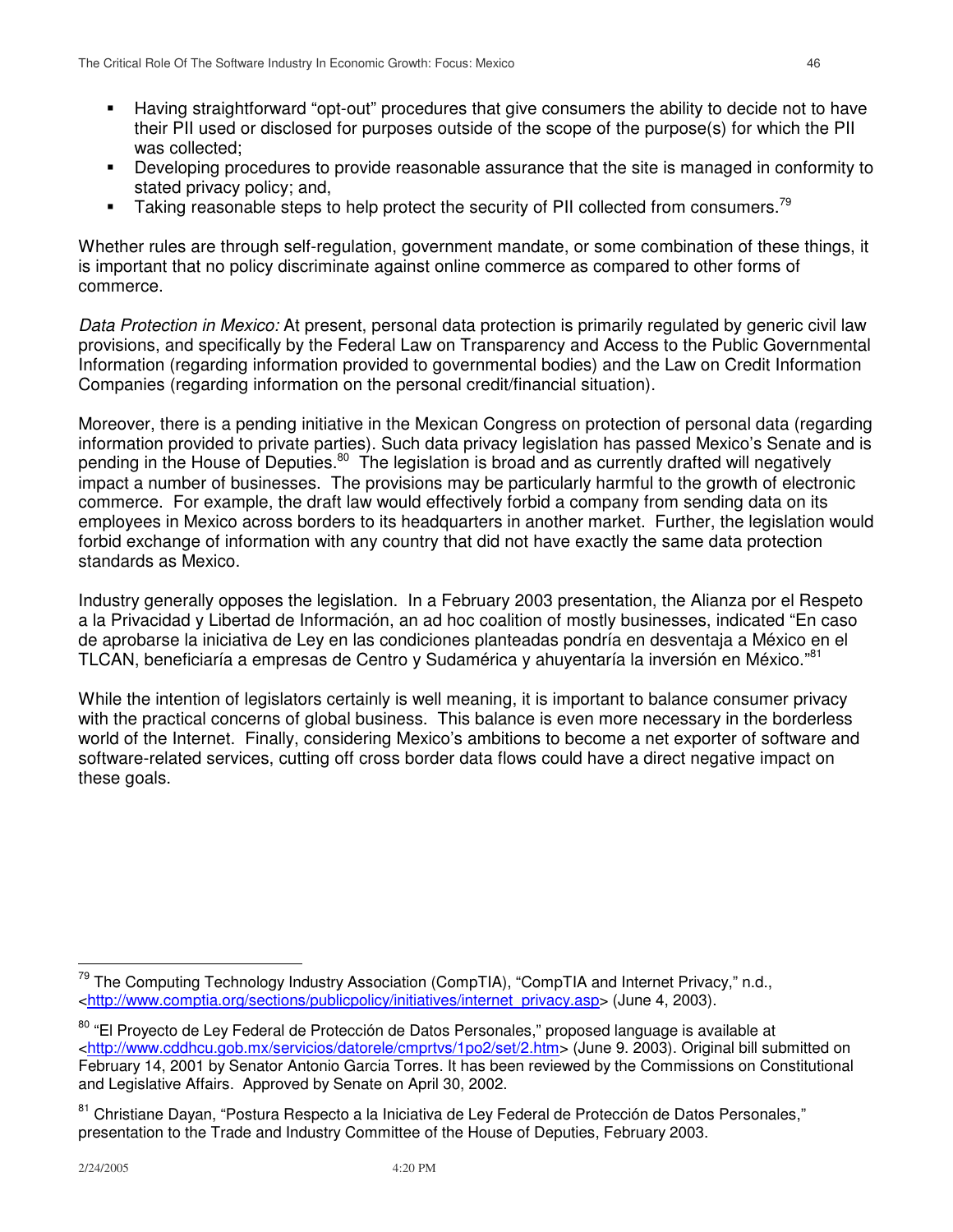AEI-Brookings Joint Center, n.d., <http://www.aei.brookings.org/publications/abstract.php?pid=329> (May 31, 2003).

Allard, Javier, <http://www.amiti.org.mx>, (Prepared the IP section of paper).

Asociación Mexicana de la Industria de Tecnologías de Información, A.C., *Piratería*, n.d., <www.amiti.org.mx/denuncia.asp#LEGISLACION> (February 23, 2003).

Bozman, Jean, et al., "Windows 2000 Versus Linux In Enterprise Computing: An Assessment Of Business Value For Selected Works", *An IDC White Paper Sponsored by Microsoft Corporation*, IDC, Framingham, MA, 2002**.**

Brazilian Development Bank (BNDES), n.d., <http://www.bndes.gov.br/english/> (March 30, 2003).

Brito A., Julio, "Mundo Corporativo," *Excelsior*, 3-19-03, p. 4-F.

Business Software Alliance, "Elements of a Policy Framework for Vibrant E-Commerce", *A White Paper by the Business Software Alliance*, Washington, DC, 2001.

Business Software Alliance, "Opportunities and Growth: A Vision for the Future, 2000- 2005", Washington, DC, June 2000.

CCRA, <http://www.commoncriteria.org/registry/mr.html> (March 16, 2003).

The Computing Technology Industry Association (CompTIA), "CompTIA and Internet Privacy," n.d., <http://www.comptia.org/sections/publicpolicy/initiatives/internet\_privacy.asp> (June 4, 2003).

Conaculta, "Nueva etapa del programa Internet en mi Biblioteca con el apoyo de la Fundación Únete," Ano 1, numero 9, marzo de 2002, <http://www.conaculta.gob.mx/bibliotecario/ano1/marzo.html> (June 8, 2003).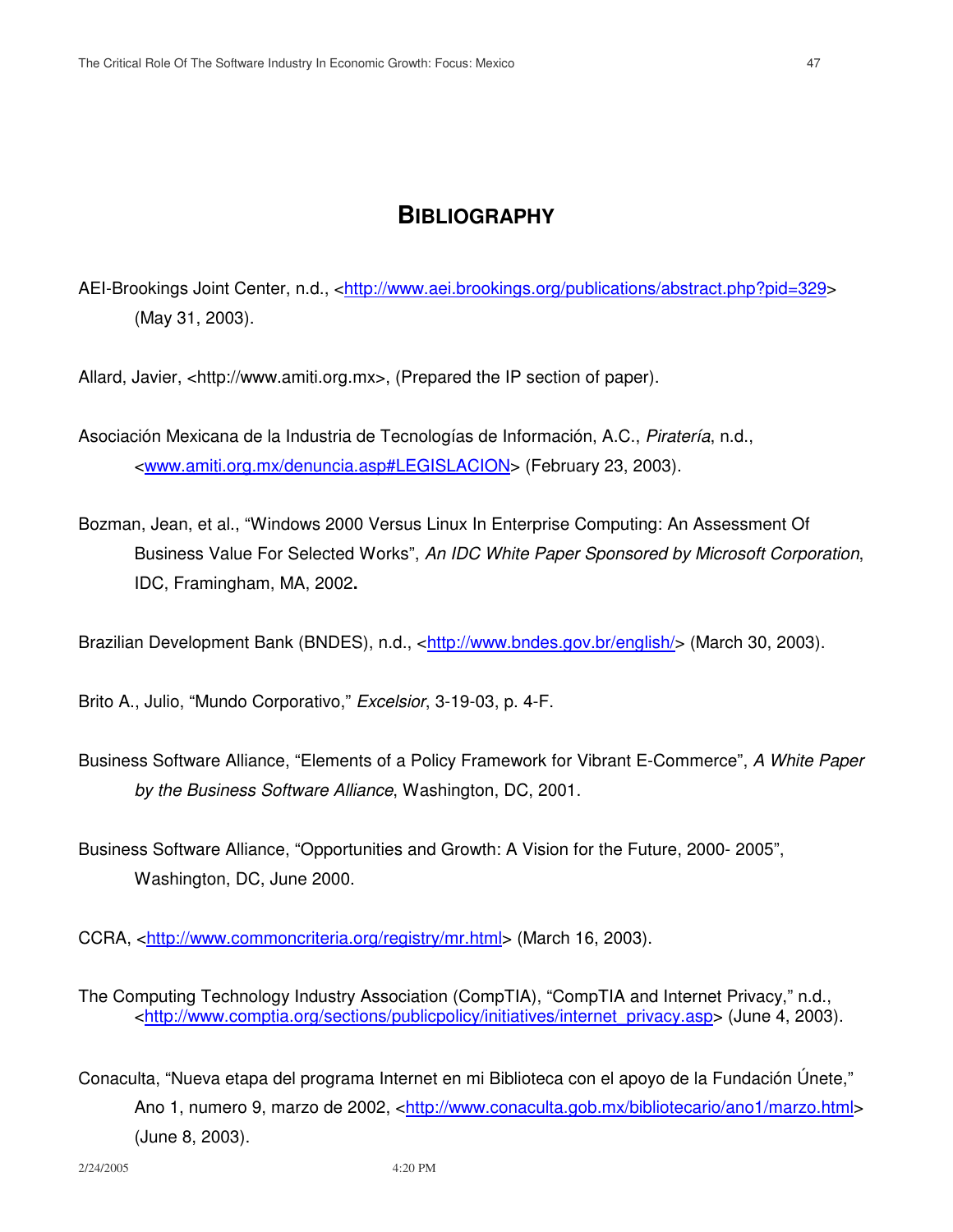- Dayan, Christiane, "Postura Respecto a la Iniciativa de Ley Federal de Protección de Datos Personales," presentation to the Trade and Industry Committee of the House of Deputies, February 2003.
- Dewan, S. and Kenneth L. Kraemer, "Information Technology and Productivity: Evidence from Country-Level Data," *Management Science,* 43(4), pg. 548-562.

E-Mexico, n.d. <http://www.e-mexico.gob.mx> (April 1, 2003).

- Enterprise Ireland, *Software Industry Statistics for 1991-2000*, n.d., <http://www.nsd.ie/htm/ssii/stat.htm> (February 15, 2003).
- El Proyecto de Ley Federal de Protección de Datos Personales, approved by the Mexican Senate, 30 de abril de 2002.

El Proyecto de Ley de Firmas Electrónicas

- Entrust, <http://www.entrust.com/resources/validation\_faq.htm#1>.
- Fox Quesada, Vicente, Presidente Constitucional de los Estados Unidos Mexicanos, 1°de Diciembre de 2000, <http://www.e-mexico.gob.mx/index.php?id=23> (February 23, 2003).
- Giddings, Lisa A. and Stephen A. Schneider, *Economic Dimensions of Intellectual Property Protection*, Nathan Associates Inc., Arlington, Virginia, 1999.
- Griliches, Z., *R&D and Productivity: The Econometric Evidence*. The University of Chicago Press, Chicago, IL, 1998.
- Gurbaxani, V.C., *Managing Information Systems Costs: An Economic Analysis of Hardware/Software Tradeoffs,* 1990.
- Gurbaxani, V.C. and H. Mendelson, "An Integrative Model Of Information Systems Spending Growth," *Information Systems Research*, 1(March) 23-46, 1990.
- Hernandez Espinosa, Guadalupe, "Contra la 'piratería', una batalla perdida," *El Universal*, 3-19-03, p. 8 Finanzas.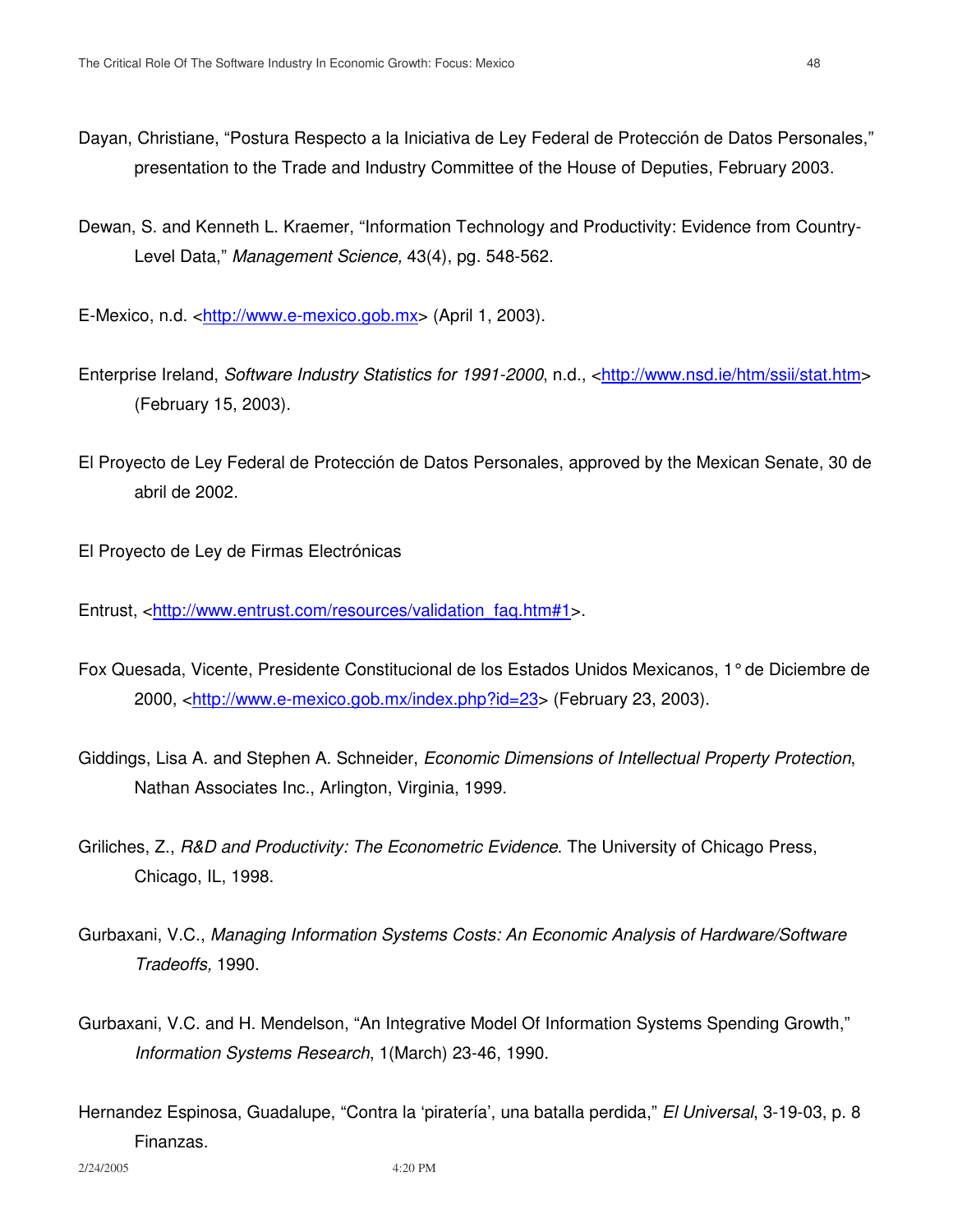- Hernandez, Jaime, "Circulan 55 copias de software 'piratas' por cada 100 legales," *El Economista*, 3-19- 2003, Empresas & Negocios.
- Heston, A., et al., *Penn World Table Version 5.6a*, Center for International Comparisons at the University of Pennsylvania (CICUP), 1993.
- Hoekman, Bernard, et al. (eds.), *Development, Trade and the WTO: A Handbook*, The World Bank/ International Bank for Reconstruction and Development, Washington, DC, 2002.
- "Ilegales 55% de copias instaladas de software en México", *Yahoo! Noticias*, 18-03-2003, Negocios, <http://mx.news.yahoo.com/030318/7/yggb.html> (April 22, 2003).

Inter-American Development Bank (IADB), n.d., <http://www.iadb.org> (February 26, 2003).

Inter-American Development Bank, "OP-500 Procurement of Goods and Services," n.d., <http://www.iadb.org/cont/poli/op500e.htm#Objectives502> (April 4, 2003).

International Center for Information Technologies, Washington, DC.

International Data Corporation, n.d., <http://www.idc.com> (April 1, 2003).

International Labor Organization (ILO), *LABORSTA Online Database*, Geneva, Switzerland, 2001.

International Telecommunication Union, "ICT- Free Statistics," *Working Group Statistics on Communication and Information Services*, n.d., <http://www.itu.int/ITU-D/ict/statistics/at\_glance/Eurostat\_2001.pdf> (February 26, 2003).

Linares, Karla, "Pierde Hacienda mil millones por la piratería," *El Heraldo*, 3-19-03.

MacCormack, Alan, "Evaluating Total Cost of Ownership for Software Platforms: Comparing Apples, Oranges and Cucumbers," AEI-Brookings Joint Center, April 2003, <http://aei.brookings.org/admin/pdffiles/phpdI.pdf> (May 31, 2003).

Macklin, Ben, "Broadband & Dial-Up Access," eMarketer, New York, August 2002.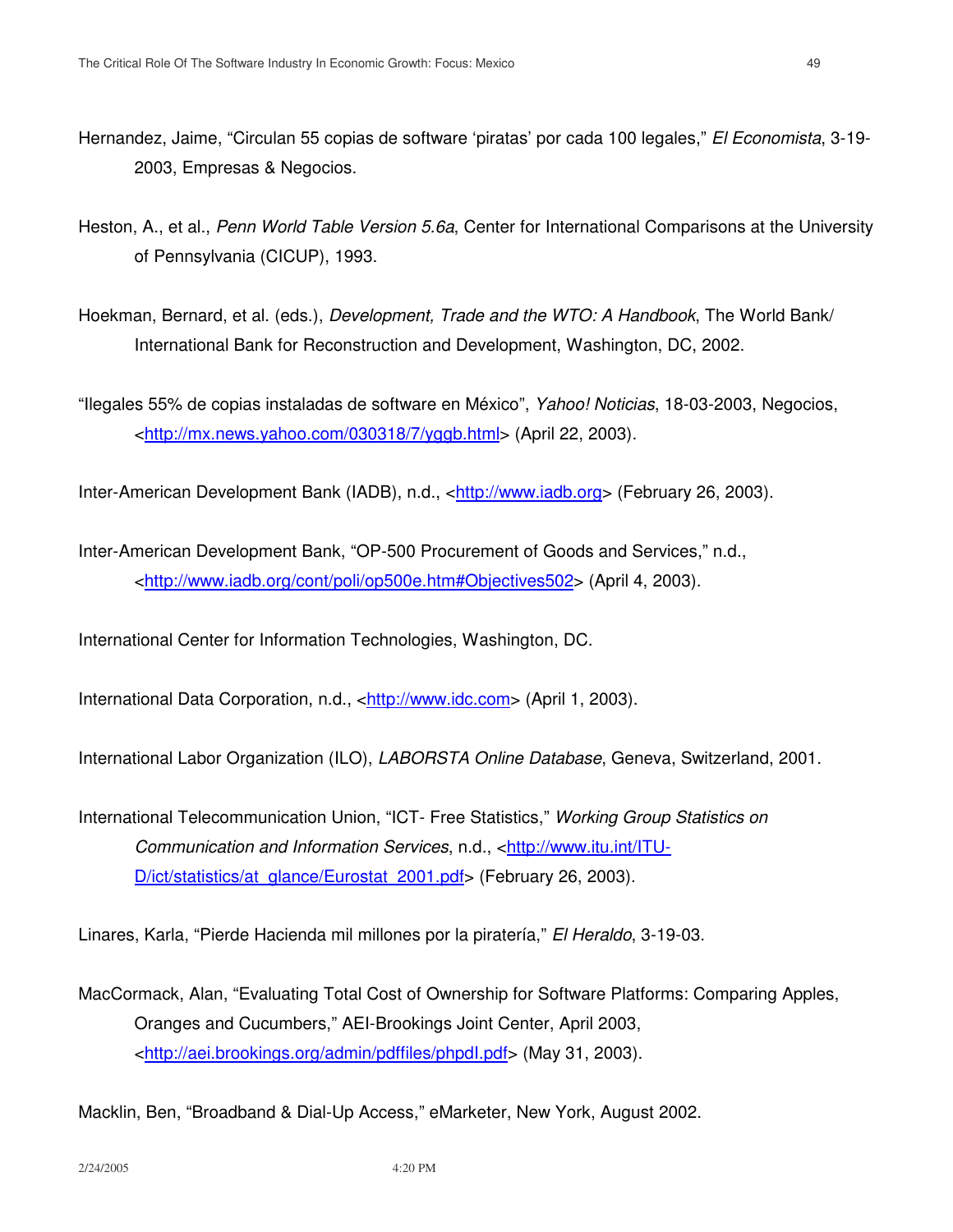Mandujano C., Leticia, INFOCHANNEL, "Insuficientes los resultados de la campaña Cero Tolerancia", El Ratón, 03-18-2003, <http://www.infochannel.com.mx/raton.asp?id\_nota=5612> (April 22, 2003).

Megan, M.K., "Many countries using Malaysian cyber laws as guide," *New Straits Times*, August 2, 2002.

Microsoft Corporation, "Firma SEP Convenios con CONACYT Y Microsoft México Para la Ejecución del Proyecto Enciclomedia," *Microsoft Comunicado de prensa*.

----------, "Internet en mi Biblioteca," *Microsoft Comparte,* Presentación IMB a Cemefi.

- ----------, "Microsoft and SCT sign a Technology Collaboration Agreement for the creation of Digital Community Centers," *Microsoft Press Release*, April 17, 2002.
- ----------, "Microsoft se Compromete Ante el Gobierno Mexicano a Formar Profesionales para la Industria Nacional de Software," *Microsoft 15 años con México*, 23 de agosto de 2001.
- ----------, "Microsoft y la SCT firman Convenio de Colaboración Tecnológica para la creación de Centros Comunitarios Digitales," *Microsoft Comunicado de prensa*, 17 de abril de 2002.
- Microsoft México, "Destaca INEGI, el esfuerzo del Gobierno Federal mexicano para proveer servicios gubernamentales en línea durante el GLS," *Sala de Prensa*, Mayo 20, 2003.
- ----------, "El programa Laboratorios Educativos GAM, se presenta en el congreso anual convocado por Microsoft," Sala de Prensa, Mayo 19, 2003, <http://www.microsoft.com/mexico/prensa/noticias/2003/may/laboratorios\_gam.asp> (June 10, 2003).
- ----------, "Juega México un importante papel en la Cumbre Mundial de Lideres de Gobierno convocada por Microsoft," Sala de Prensa, Mayo 19, 2003, <http://www.microsoft.com/mexico/prensa/noticias/2003/may/mexico\_cumbre\_mundial.asp> (June 10, 2003).
- ----------, "Se pronuncia Abraham Sotelo por el uso de las TI como herramientas para lograr la transformación de la administración Publica durante el GLS," *Sala de Prensa*, Mayo 20, 2003.

Monroy Yanez, Vicente, "Persiste Alto Índice de Piratería en Software," *Excelsior*, 03-19-03, p. 2-F.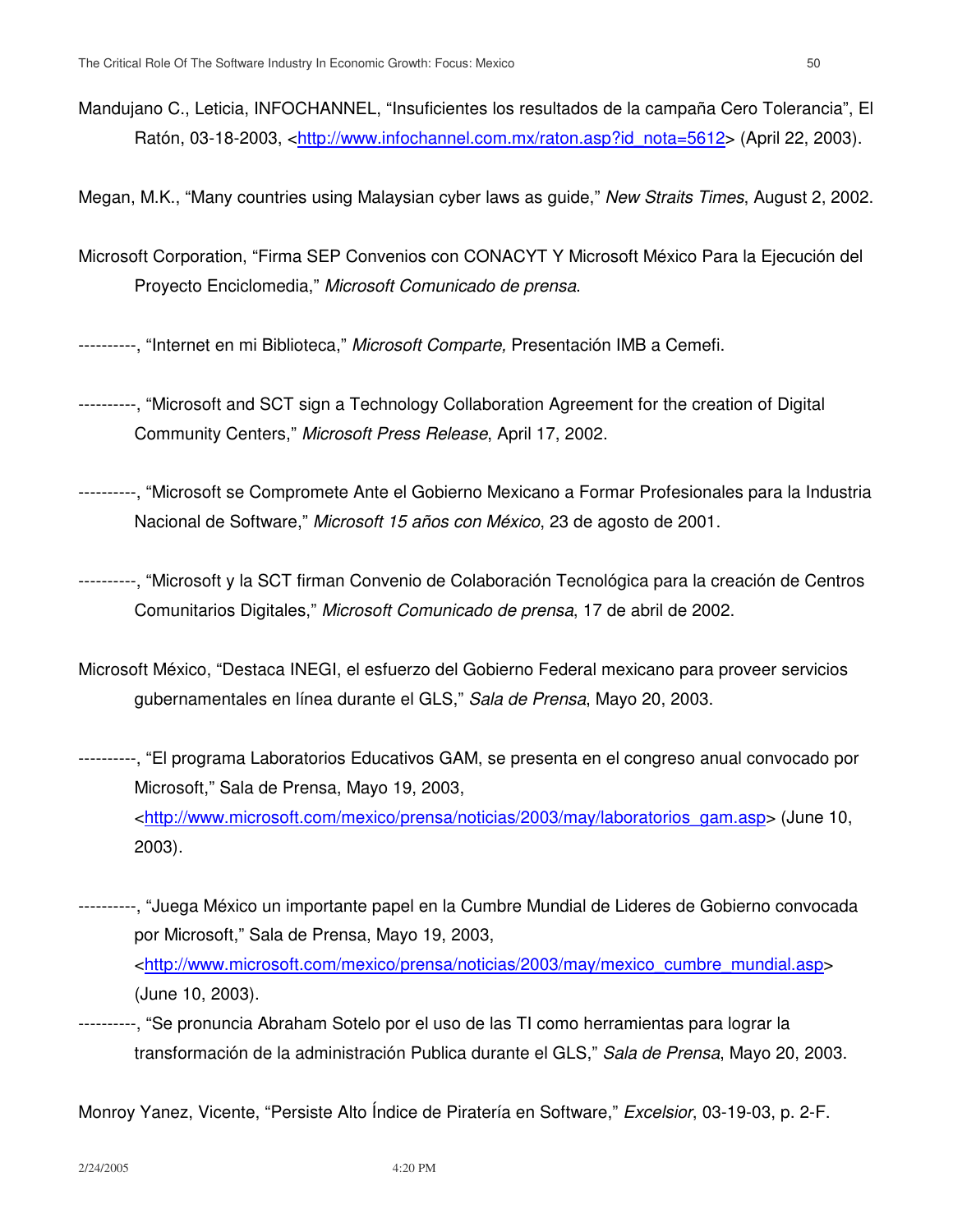- Moore, Stephen, "The Advanced Technology Program and Other Corporate Subsidies," *Testimony before the Senate Committee on Governmental Affairs*, CATO Congressional Testimony, June 3, 1997, <http://www.cato.org/testimony/ct-sm060397.html> (May 30, 2003).
- National Association of Software and Service Companies, n.d., < http://www.NASSCOM.org> (April 1, 2003).
- Notinet Tecnología, "T1MSN Cumple Tres Años en Línea, Haciendo de la Unión la Fuerza!", n.d., <http://www.notinet.com.mx/Tecnologia/tecnologia.htm> (April 22, 2003).
- Organization for Economic Cooperation and Development, *A New Economy? The Changing Role of Innovation and Information Technology in Growth*, 2002, reprint.
- --------, "Guidelines on the Protection of Privacy and Transborder Flows of Personal Data," n.d., <http://www.oecd.org/EN/document/0,,EN-document-43-1-no-24-10255-0,00.html> (February 26, 2003).
- --------, "Online Privacy Statement Generator," n.d., <http://cs3-hq.oecd.org/scripts/pwv3/pwhome.htm> (March 30, 2003).
- Oxford Analytica, "National IT Development: Explaining Success Stories Chile," from the Information Technology: Growth and Opportunity Suite of Data, June 2002.
- Oxford Analytica, "National IT Development: Explaining Success. India," from the *Information Technology: Growth and Opportunity Suite of Data*, June 2002.
- *Programa para el Desarrollo de la Industria de Software*, La Secretaria de Economía México, n.d., < http://www.economia-sniim.gob.mx/ofvir/pdis.pdf> (February 24, 2003).

Privacy International, multiple resources, n.d., <http://www.privacyinternational.org> (February 26, 2003).

Pyramid Research, June 2002, <http://pyramidresearch.com/info/pp/021029.asp> (June 9, 2003).

"Quarterly Report for the Quarter Ended May 31, 2001" *Securities and Exchange Commission Form 10- Q*, July 13, 2001,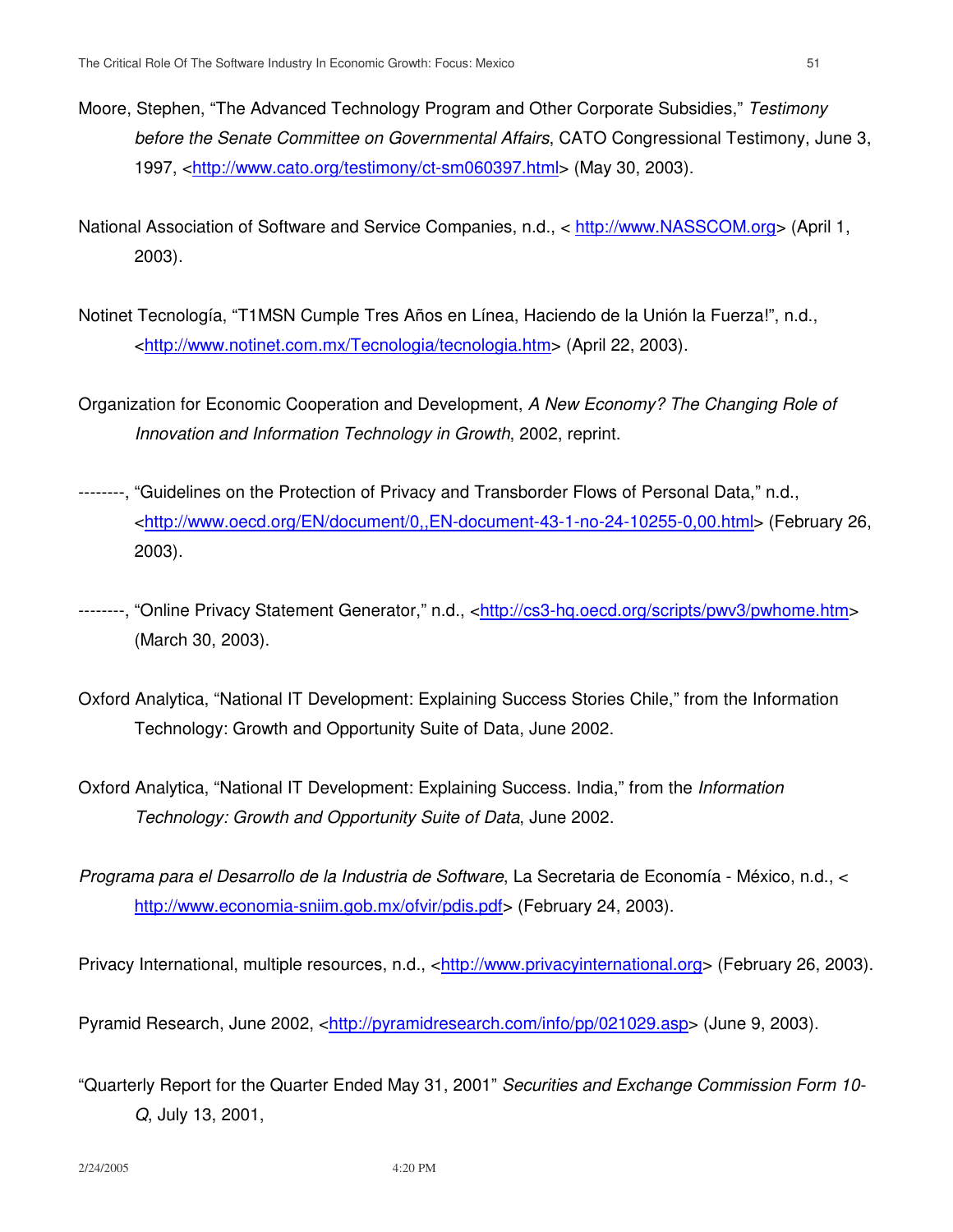<http://www.sec.gov/Archives/edgar/data/1087423/000095010901502119/d10q.txt> (February 26, 2003).

- Sallstrom, Laura and Robert Damuth, *Economy, Information Technology, and the Critical Role of the Software and Services Sector: Focus Indonesia 2002-2003*, Sallstrom Consulting and Nathan Associates, 2002.
- ---------, *Economy, Information Technology, and the Critical Role of the Software and Services Sector: Focus Malaysia 2002-2003*, Sallstrom Consulting and Nathan Associates, 2002.
- ---------, *Economy, Information Technology, and the Critical Role of the Software and Services Sector: Focus Philippines 2002-2003*, Sallstrom Consulting and Nathan Associates, 2002.
- ---------, *Economy, Information Technology, and the Critical Role of the Software and Services Sector: Focus Singapore 2002-2003*, Sallstrom Consulting and Nathan Associates, 2002.
- ---------, *Economy, Information Technology, and the Critical Role of the Software and Services Sector: Focus Thailand 2002-2003*, Sallstrom Consulting and Nathan Associates, 2002.
- Sánchez, Alfredo, "Primer Taller NSF CONACYT sobre Bibliotecas Digitales," Universidad de las Américas - Puebla, n.d., <http://ict2.udlap.mx/dl/workshop99/reporte.html> (June 8, 2003).
- Secretaria de Comunicaciones y Transportes, *Sistema Nacional e-México*, September 2002, <www.emexico.gob.mx/uploads/media/Resumen2002.PDF> and <http://www.e-mexico.gob.mx/> (February 24, 2003).
- Sistema Internet de la Presidencia de la República, "Presentación del Programa Nacional *Hacia un País de Lectores*," México, DF, 28 de mayo de 2002, <http://www.presidencia.gob.mx/?P=2&Orden=Leer&Art=3132> (June 8, 2003).
- Smith, Eric, "Mexico: Request For Public Comments Concerning Identification Of Countries Under Section 182 Of The Trade Act of 1974, 67 Fed. Reg. 63186 (October 10, 2002)", *IIPA Special 301 Recommendation: Place Mexico on the "Watch List"*, IIPA letter to US Trade Representative - Section 301 Committee, October 30, 2002.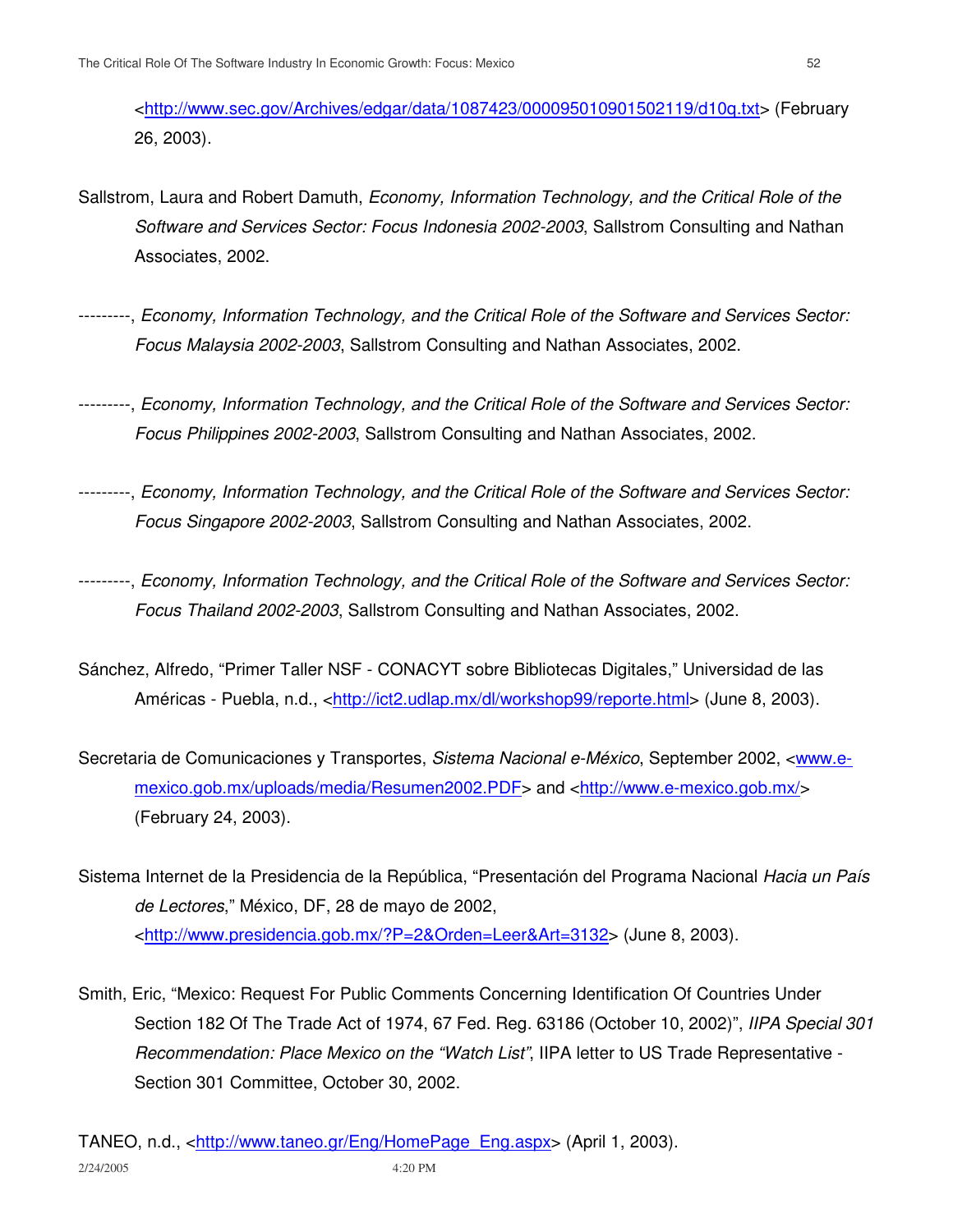Technopreneurship Singapore, n.d., <http://www.techsingapore.com.sg/content/startup\_gov.phtml> (April 8, 2003).

Thornton, Jim, "Farewell Concorde - And Good Riddance," *iGreens*, April 12, 2002, <http://www.igreens.org.uk/farewell\_concorde.htm> (May 30, 2003).

TrustE, n.d., <http://www.truste.org> (April 2, 2003).

- UNETE, "La Unión de Empresarios para la Tecnología en la Educación, UNETE A.C., presentó su informe anual," 13 marzo 2003 <http://www.uneteya.org/seccion.asp?it\_id=250&sec\_id=42&com\_id=0> (June 8, 2003).
- US Department of Commerce, various sources, n.d., <http://www.commerce.gov> (May 25, 2003).
- U.S. Department of Commerce, Bureau of Economic Analysis (BEA), *National Income and Product Account Tables,* February 2003, Table 7.6.
- U.S. Department of Commerce, Bureau of Economic Analysis (BEA), *Fixed Reproducible Tangible Wealth In The United States, 1925-94,* August 1999.
- U.S. Department of Labor, Bureau of Labor Statistics, *Consumer Price Indexes*, 2002.
- Vizcaíno, Adriana, "Amplían alcances de combate a piratería", *Reforma*, 18-03-2003, Economía y Finanzas, <http://www.reforma.com/economiayfinanzas/articulo/278800/> (April 22, 2003).
- ---------, "Critica IMPI impuesto a copia privada," *Reforma*, 03-10-2003, Negocios, p. 5.
- ---------, "Critican impuesto a copia privada" *Reforma*, 18-03-2003, Economía y Finanzas, <http://www.reforma.com/economiayfinanzas/articulo/278802/> (May 5, 2003).
- Watkins, Thayer, "The Concorde Supersonic Transport," San José State University, Economics Department, n.d., <http://www.sjsu.edu/faculty/watkins/concorde.htm> (May 30, 2003).
- World Bank, "Information Technology Procurement," n.d., <http://wbln0018.worldbank.org/emt/emtii/ipit.nsf/Main/itprocurement> (April 1, 2003).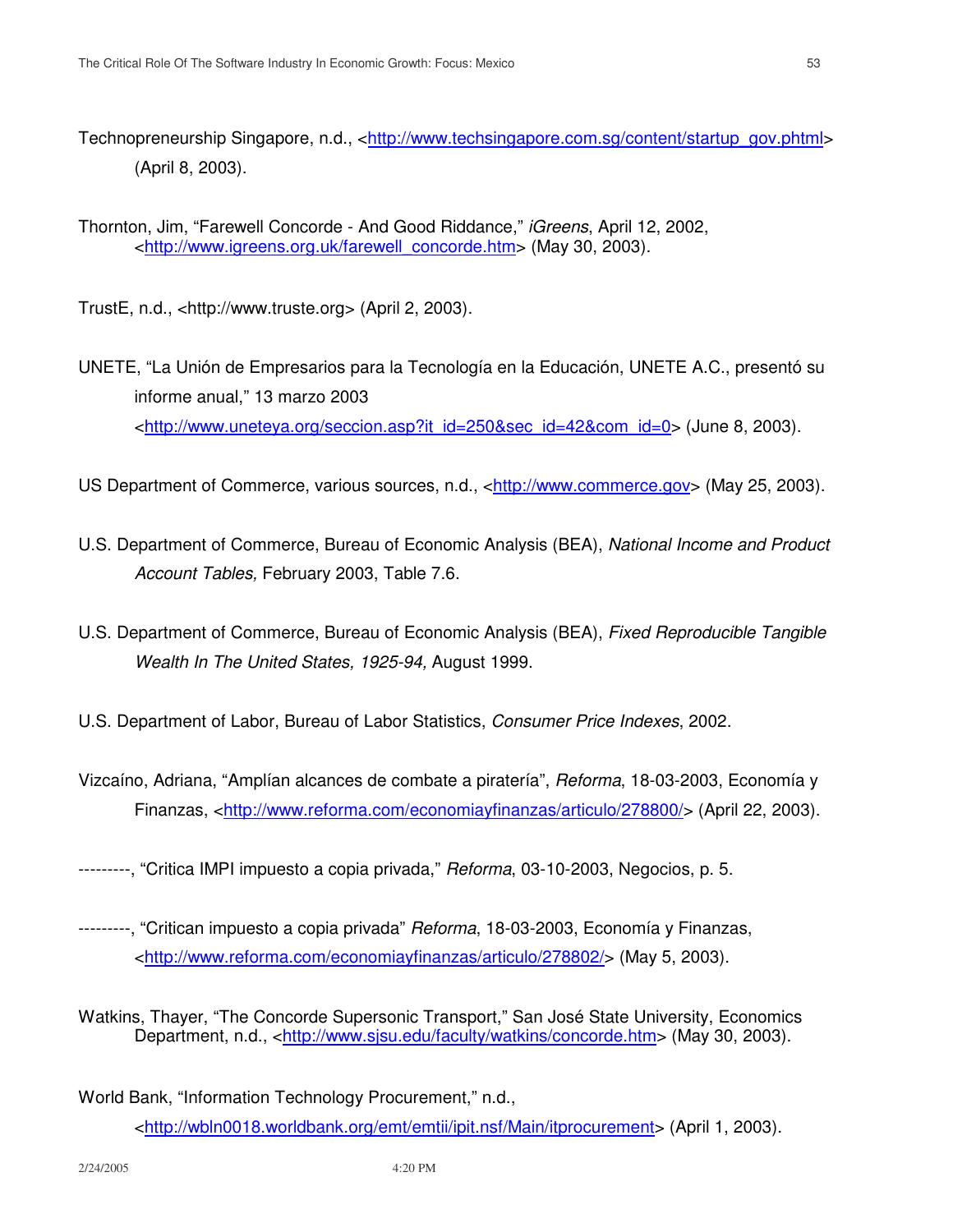- ----------, *2002 World Bank Development Indicators*, Washington, DC, 2002, Section 5.2, "Investment Climate".
- ----------, *World Development Indicators Online*, Washington, D.C., 2001.
- World Economic Forum, *2001-2002 The Global Information Technology Competitiveness Report: Readiness for the Networked World*, Oxford University Press, New York, 2002.
- ----------, *2002-2003 The Global Information Technology Report: Readiness for the Networked World*, Oxford University Press, New York, 2003.
- World Information Technology and Services Alliance, *Digital Planet 2002: The Global Information Economy*, February 2002, "Executive Summary".
- World Trade Organization, "Council for Trade in Services Special Session Communication from MERCOSUR - Computer and Related Services," *Documents Online (S/CSS/W/95)*, July 9, 2001, <http://docsonline.wto.org/> (June1, 2003).
- ----------, "GATT and the Goods Council", n.d., <http://www.wto.org/english/tratop\_e/gatt\_e/gatt\_e.htm> (March 24, 2003).
- ----------, "Government Procurement Agreement," n.d., <http://www.wto.org/english/tratop\_e/gproc\_e/gproc\_e.htm> (February 26, 2003).
- -----------, "Services Trade," n.d., <http://www.wto.org/english/tratop\_e/serv\_e/serv\_e.htm> (March 24, 2003).
- Yago, Glen, et al., "Capital Access Index 2001: Financial Repression and Capital Access," Milken Institute, March 2001, cited by Latin Business Chronicle, "The Best and Worst Countries for Entrepreneurs," *Capital Access*, n.d., <http://www.latinbusinesschronicle.com/topics/cai2001.htm> (May 30, 2003).